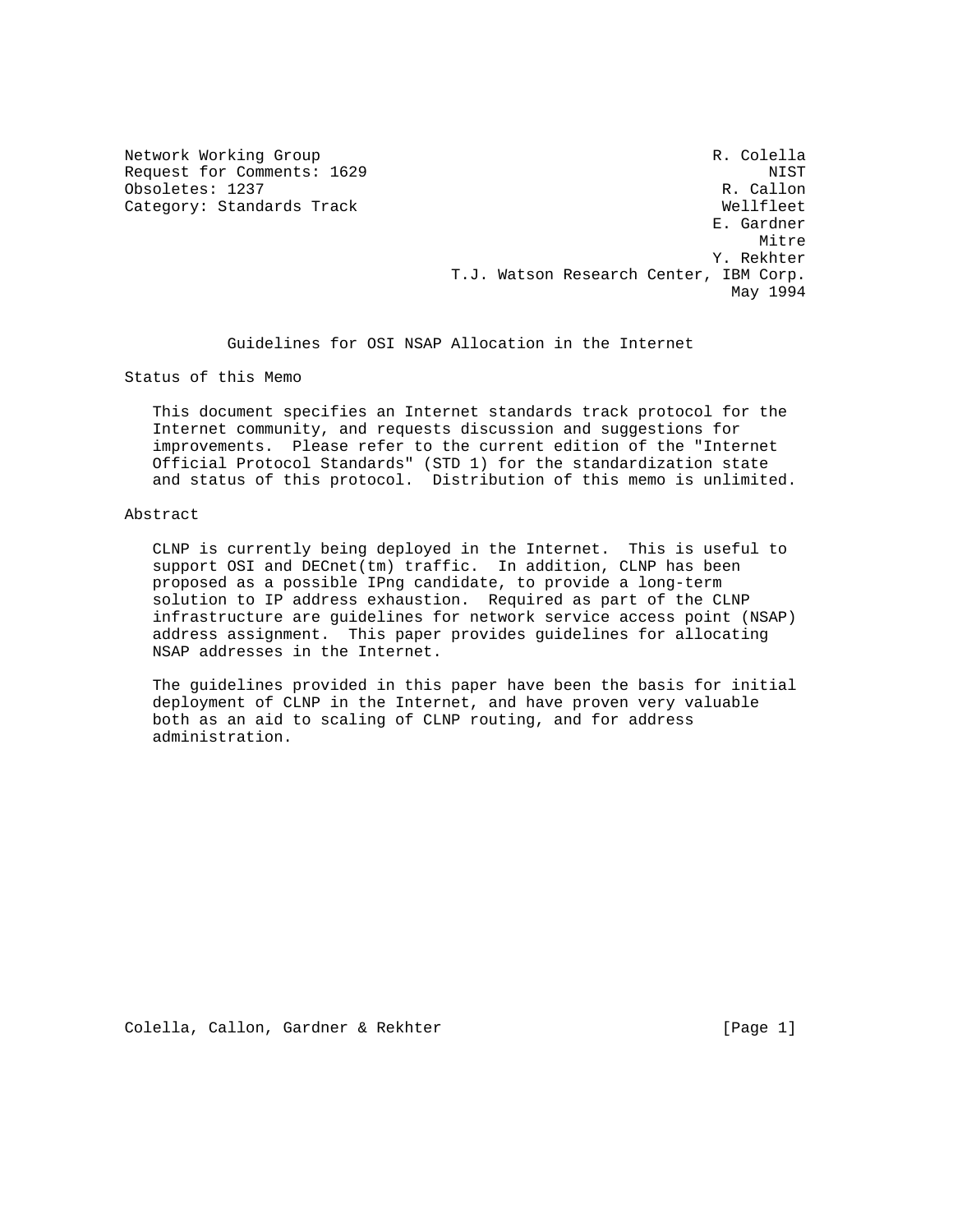| Table of Contents |  |
|-------------------|--|
|-------------------|--|

| Section 1. Introduction                                | 4  |
|--------------------------------------------------------|----|
|                                                        | 5  |
| Section 3. Background                                  | 7  |
| Section 3.1 OSI Routing Standards                      | 7  |
| Section 3.2 Overview of IS-IS (ISO/IEC 10589)          | 8  |
| Section 3.3 Overview of IDRP (ISO/IEC 10747)           | 12 |
| Section 3.3.1 Scaling Mechanisms in IDRP               | 14 |
| Section 3.4 Requirements of IS-IS and IDRP on NSAPs    | 15 |
| Section 4. NSAPs and Routing                           | 16 |
| Section 4.1 Routing Data Abstraction                   | 16 |
| Section 4.2 NSAP Administration and Efficiency         | 19 |
| Section 5. NSAP Administration and Routing in the In-  |    |
|                                                        | 21 |
| Section 5.1 Administration at the Area                 | 23 |
| Section 5.2 Administration at the Subscriber Routing   |    |
|                                                        | 24 |
| Section 5.3 Administration at the Provider Routing     |    |
|                                                        | 24 |
| Section 5.3.1 Direct Service Providers                 | 25 |
| Section 5.3.2 Indirect Providers                       | 26 |
| Section 5.4 Multi-homed Routing Domains                | 26 |
| Section 5.5 Private Links                              | 31 |
| Section 5.6 Zero-Homed Routing Domains                 | 33 |
| Section 5.7 Address Transition Issues                  | 33 |
| Section 6. Recommendations                             | 36 |
| Section 6.1 Recommendations Specific to U.S. Parts of  |    |
|                                                        | 37 |
| Section 6.2 Recommendations Specific to European Parts |    |
| of the Internet                                        | 39 |
| Section 6.2.1 General NSAP Structure                   | 40 |
| Section 6.2.2 Structure of the Country Domain Part     | 40 |
| Structure of the Country Domain<br>6.2.3<br>Section    |    |
|                                                        | 41 |
| Section 6.3 Recommendations Specific to Other Parts of |    |
|                                                        | 41 |
| Section 6.4 Recommendations for Multi-Homed Routing    |    |
|                                                        | 41 |
| Section 6.5 Recommendations for RDI and RDCI assign-   |    |
|                                                        | 42 |
| Section 7. Security Considerations                     | 42 |
| Section 8. Authors' Addresses                          | 43 |
| Section 9. Acknowledgments                             | 43 |
| Section 10. References                                 | 44 |
| Section A. Administration of NSAPs                     | 46 |
| Section A.1 GOSIP Version 2 NSAPs                      | 47 |
| Section A.1.1 Application for Administrative Authority |    |
|                                                        |    |

Colella, Callon, Gardner & Rekhter [Page 2]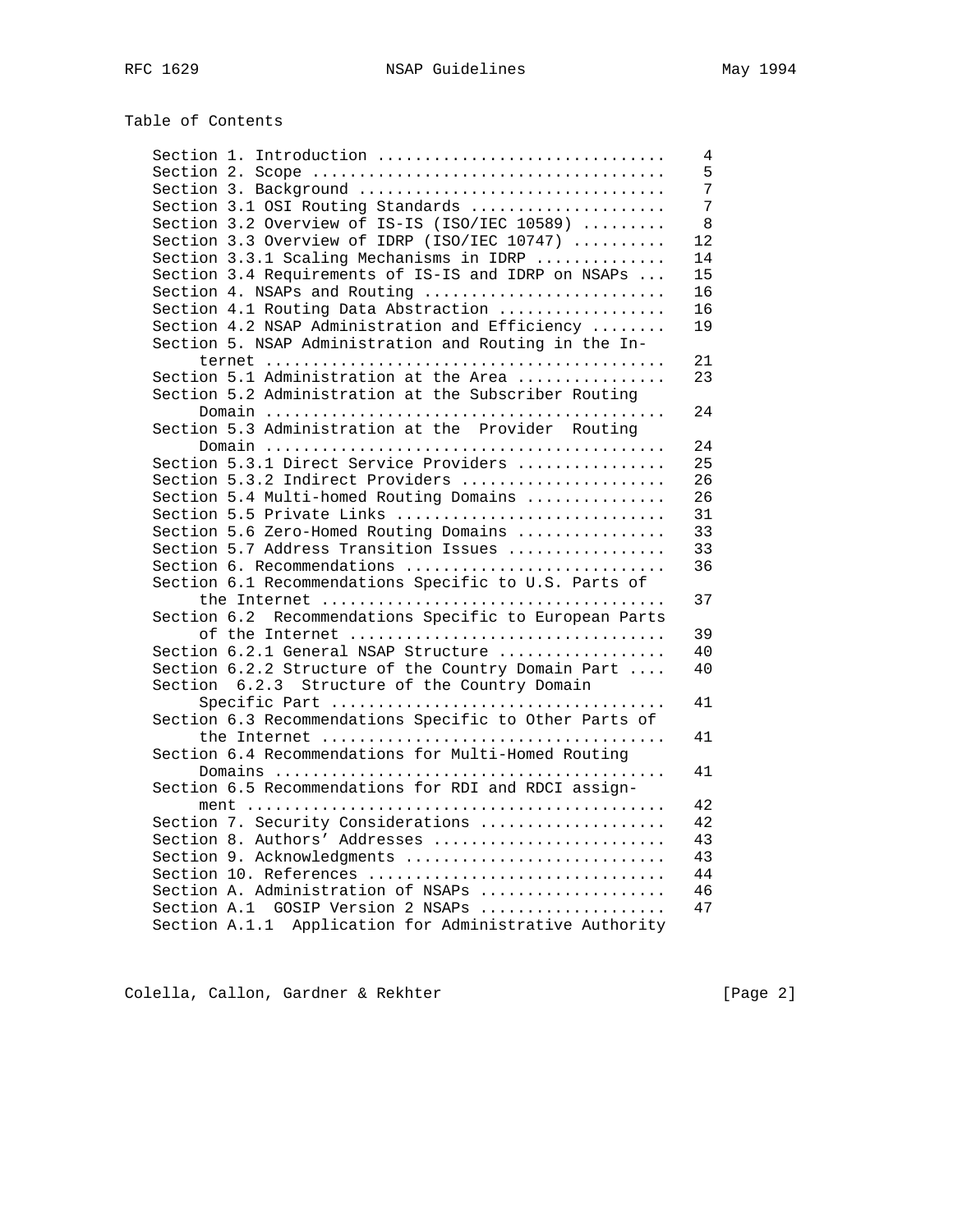|                                                                                                   | 48 |
|---------------------------------------------------------------------------------------------------|----|
| Section A.1.2 Guidelines for NSAP Assignment                                                      | 50 |
| Section A.2 Data Country Code NSAPs                                                               | 50 |
| Section A.2.1 Application for Numeric Organization                                                |    |
| Name $\ldots \ldots \ldots \ldots \ldots \ldots \ldots \ldots \ldots \ldots \ldots \ldots \ldots$ | 51 |
| Section A.3 Summary of Administrative Requirements                                                | 52 |

Colella, Callon, Gardner & Rekhter [Page 3]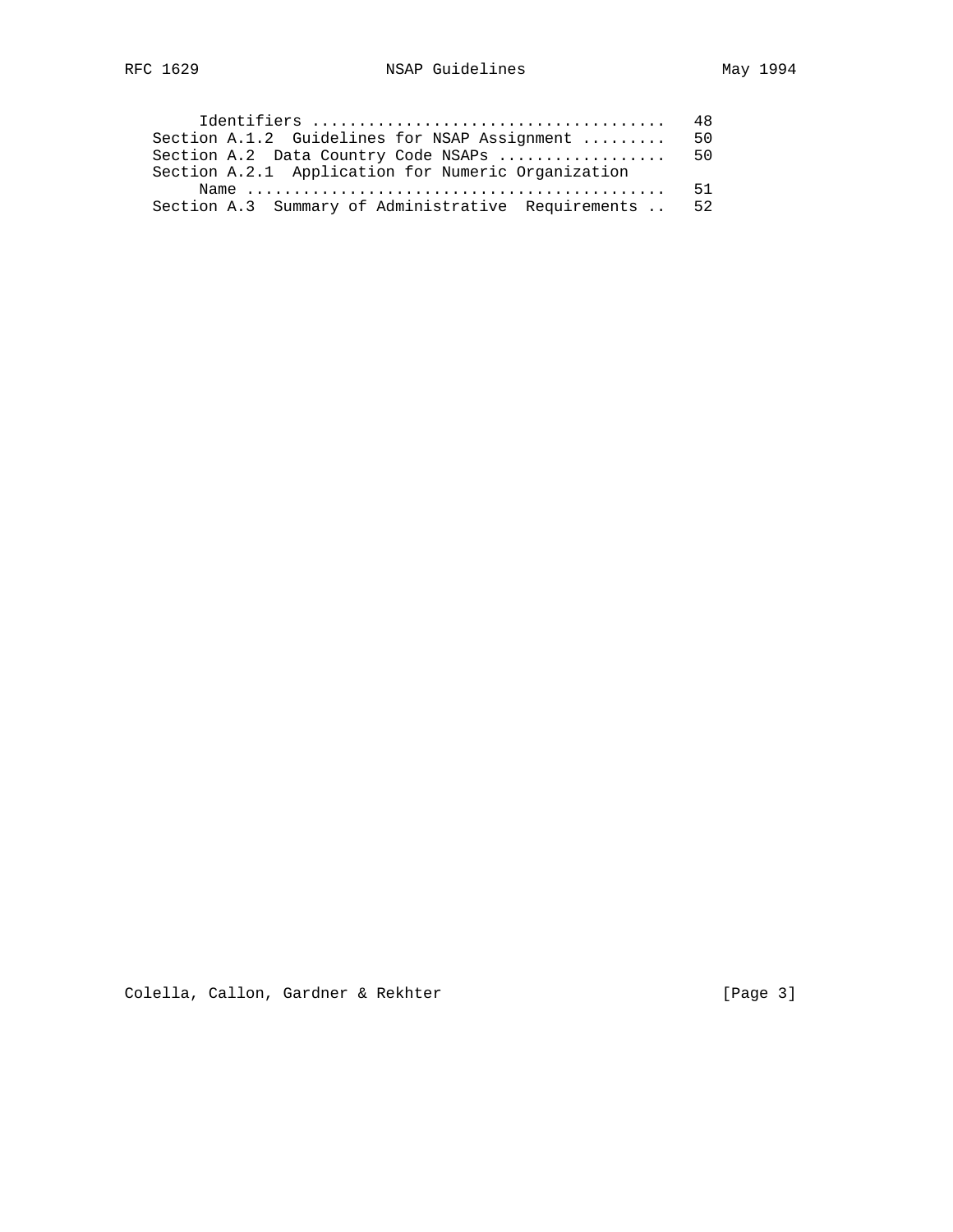## 1. Introduction

 The Internet is moving towards a multi-protocol environment that includes CLNP. To support CLNP in the Internet, an OSI lower layers infrastructure is required. This infrastructure comprises the connectionless network protocol (CLNP) [9] and supporting routing protocols. Also required as part of this infrastructure are guidelines for network service access point (NSAP) address assignment. This paper provides guidelines for allocating NSAP addresses in the Internet (the terms NSAP and NSAP address are used interchangeably throughout this paper in referring to NSAP addresses).

 The guidelines presented in this document are quite similar to the guidelines that are proposed in the Internet for IP address allocation with CIDR (RFC 1519 [19]). The major difference between the two is the size of the addresses (4 octets for CIDR vs 20 octets for CLNP). The larger NSAP addresses allows considerably greater flexibility and scalability.

 The remainder of this paper is organized into five major sections and an appendix. Section 2 defines the boundaries of the problem addressed in this paper and Section 3 provides background information on OSI routing and the implications for NSAP addresses.

 Section 4 addresses the specific relationship between NSAP addresses and routing, especially with regard to hierarchical routing and data abstraction. This is followed in Section 5 with an application of these concepts to the Internet environment. Section 6 provides recommended guidelines for NSAP address allocation in the Internet. This includes recommendations for the U.S. and European parts of the Internet, as well as more general recommendations for any part of the Internet.

 The Appendix contains a compendium of useful information concerning NSAP structure and allocation authorities. The GOSIP Version 2 NSAP structure is discussed in detail and the structure for U.S.-based DCC (Data Country Code) NSAPs is described. Contact information for the registration authorities for GOSIP and DCC-based NSAPs in the U.S., the General Services Administration (GSA) and the American National Standards Institute (ANSI), respectively, is provided.

 This document obsoletes RFC 1237. The changes from RFC 1237 are minor, and primarily editorial in nature. The descriptions of OSI routing standards contained in Section 3 have been updated to reflect the current status of the relevant standards, and a description of the OSI Interdomain Routing Protocol (IDRP) has been added. Recommendations specific to the European part of the Internet have

Colella, Callon, Gardner & Rekhter [Page 4]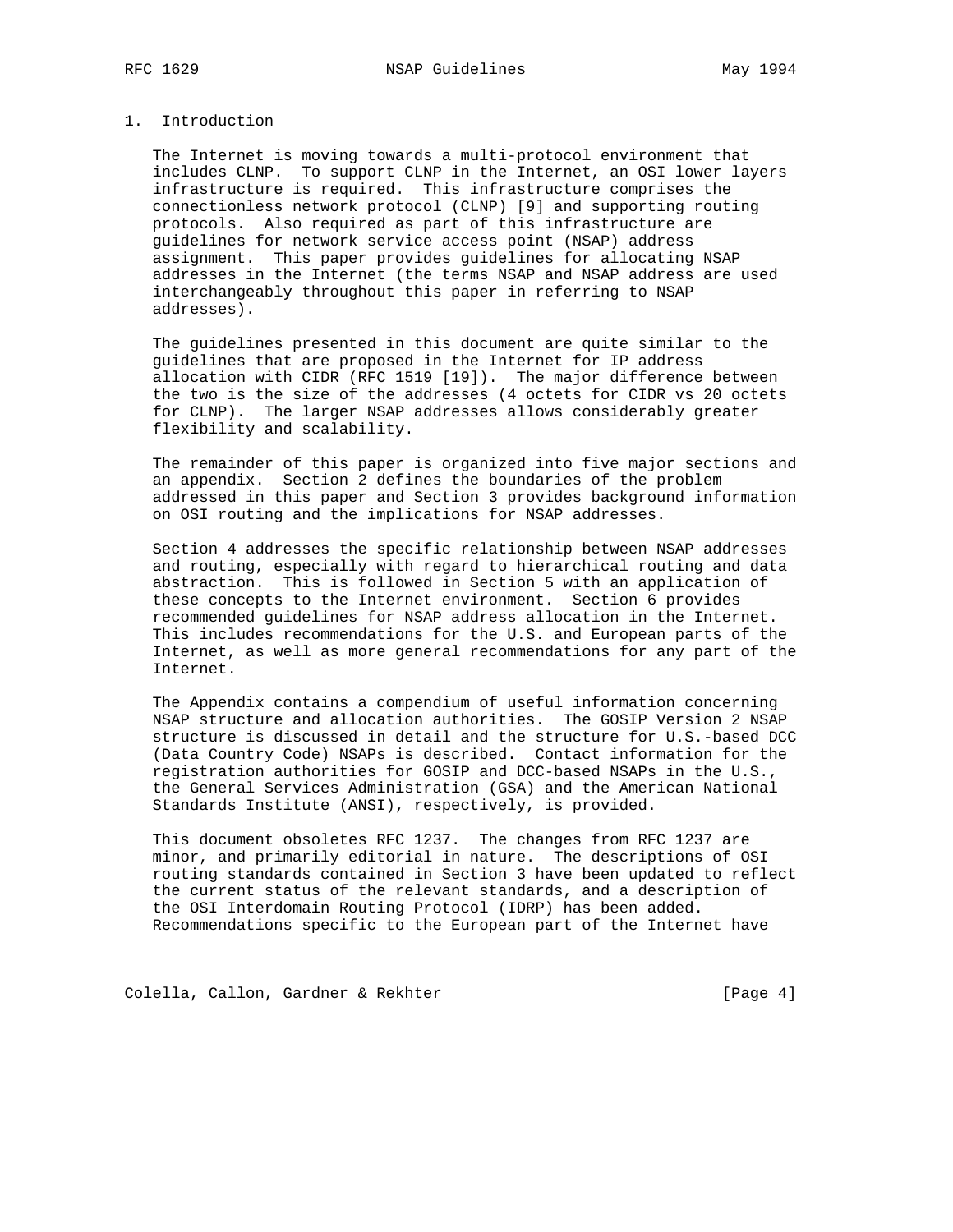been added in Section 6, along with recommendations for Routing Domain Identifiers and Routing Domain Confederation Identifiers needed for operation of IDRP.

## 2. Scope

 Control over the collection of hosts and the transmission and switching facilities that compose the networking resources of the global Internet is not homogeneous, but is distributed among multiple administrative authorities. For the purposes of this paper, the term network service provider (or just provider) is defined to be an organization that is in the business of providing datagram switching services to customers. Organizations that are \*only\* customers (i.e., that do not provide datagram services to other organizations) are called network service subscribers (or simply subscribers).

 In the current Internet, subscribers (e.g., campus and corporate site networks) attach to providers (e.g., regionals, commercial providers, and government backbones) in only one or a small number of carefully controlled access points. For discussion of OSI NSAP allocation in this paper, providers are treated as composing a mesh having no fixed hierarchy. Addressing solutions which require substantial changes or constraints on the current topology are not considered in this paper.

 There are two aspects of interest when discussing OSI NSAP allocation within the Internet. The first is the set of administrative requirements for obtaining and allocating NSAP addresses; the second is the technical aspect of such assignments, having largely to do with routing, both within a routing domain (intra-domain routing) and between routing domains (inter-domain routing). This paper focuses on the technical issues.

 The technical issues in NSAP allocation are mainly related to routing. This paper assumes that CLNP will be widely deployed in the Internet, and that the routing of CLNP traffic will normally be based on the OSI end-system to intermediate system routing protocol (ES-IS) [10], intra-domain IS-IS protocol [14], and inter-domain routing protocol (IDRP) [16]. It is expected that in the future the OSI routing architecture will be enhanced to include support for multicast, resource reservation, and other advanced services. The requirements for addressing for these future services is outside of the scope of this document.

 The guidelines provided in this paper have been the basis for initial deployment of CLNP in the Internet, and have proven very valuable both as an aid to scaling of CLNP routing, and to address administration.

Colella, Callon, Gardner & Rekhter [Page 5]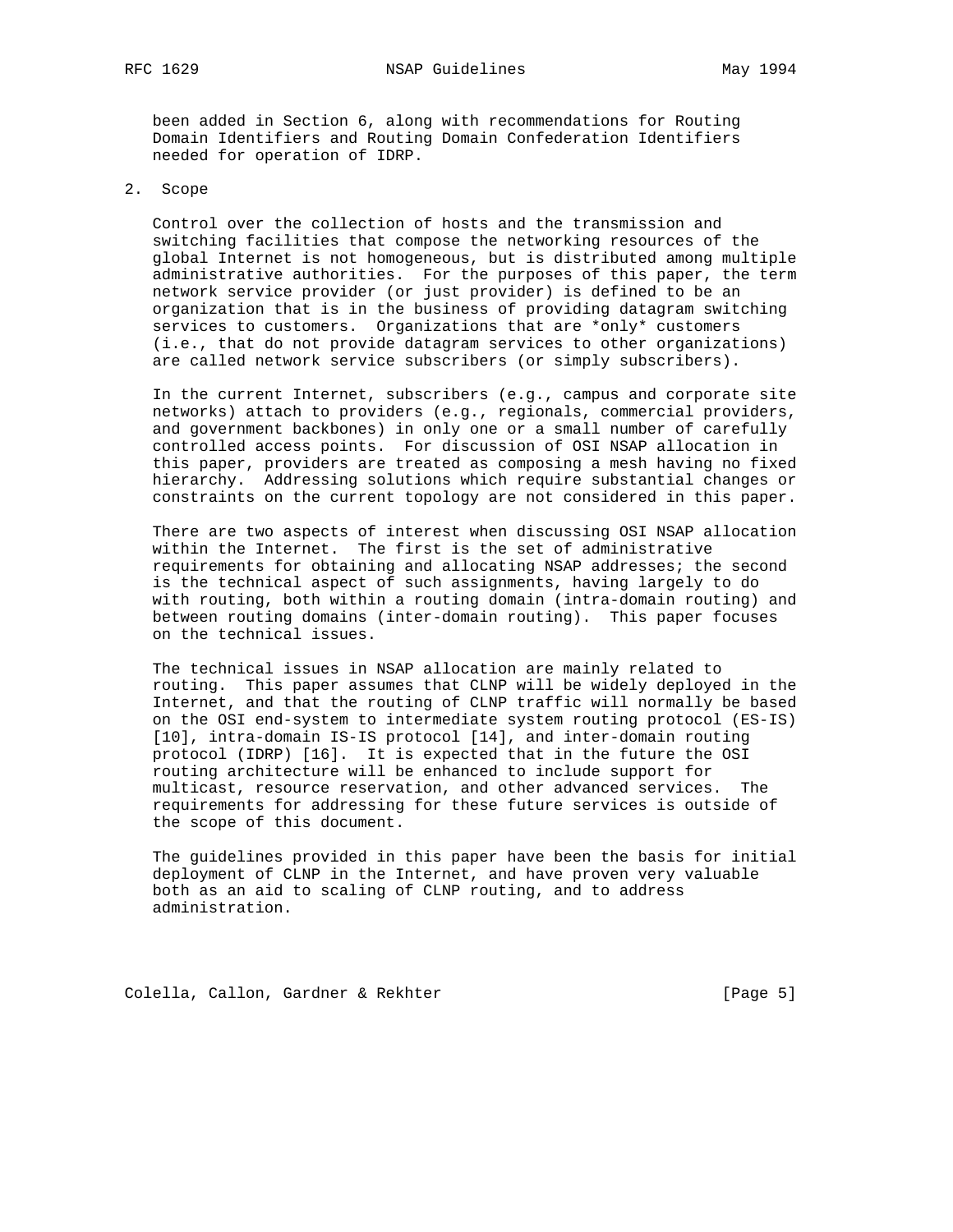The guidelines in this paper are oriented primarily toward the large-scale division of NSAP address allocation in the Internet. Topics covered include:

- \* Arrangement of parts of the NSAP for efficient operation of the IS-IS routing protocol;
- \* Benefits of some topological information in NSAPs to reduce routing protocol overhead, and specifically the overhead on inter-domain routing (IDRP);
- \* The anticipated need for additional levels of hierarchy in Internet addressing to support network growth and use of the Routing Domain Confederation mechanism of IDRP to provide support for additional levels of hierarchy;
- \* The recommended mapping between Internet topological entities (i.e., service providers and service subscribers) and OSI addressing and routing components, such as areas, domains and confederations;
- \* The recommended division of NSAP address assignment authority among service providers and service subscribers;
- \* Background information on administrative procedures for registration of administrative authorities immediately below the national level (GOSIP administrative authorities and ANSI organization identifiers); and,
- \* Choice of the high-order portion of the NSAP in subscriber routing domains that are connected to more than one service provider.

 It is noted that there are other aspects of NSAP allocation, both technical and administrative, that are not covered in this paper. Topics not covered or mentioned only superficially include:

- \* Identification of specific administrative domains in the Internet;
- \* Policy or mechanisms for making registered information known to third parties (such as the entity to which a specific NSAP or a portion of the NSAP address space has been allocated);

Colella, Callon, Gardner & Rekhter [Page 6]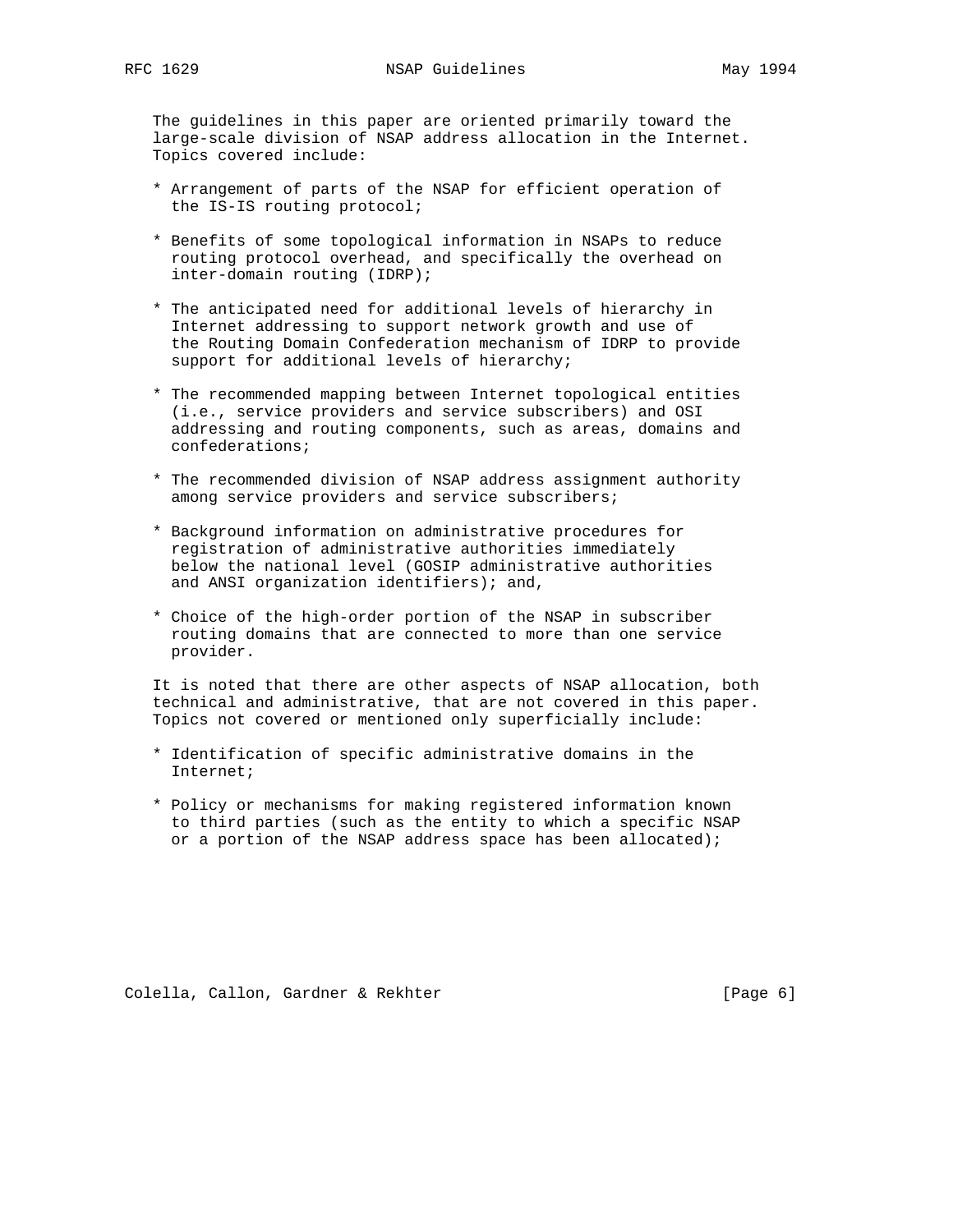- \* How a routing domain (especially a site) should organize its internal topology of areas or allocate portions of its NSAP address space; the relationship between topology and addresses is discussed, but the method of deciding on a particular topology or internal addressing plan is not; and,
- \* Procedures for assigning the System Identifier (ID) portion of the NSAP. A method for assignment of System IDs is presented in [18].
- 3. Background

 Some background information is provided in this section that is helpful in understanding the issues involved in NSAP allocation. A brief discussion of OSI routing is provided, followed by a review of the intra-domain and inter-domain protocols in sufficient detail to understand the issues involved in NSAP allocation. Finally, the specific constraints that the routing protocols place on NSAPs are listed.

3.1. OSI Routing Standards

OSI partitions the routing problem into three parts:

- \* routing exchanges between hosts (a.k.a., end systems or ESs) and routers (a.k.a., intermediate systems or ISs) (ES-IS);
- \* routing exchanges between routers in the same routing domain (intra-domain IS-IS); and,
- \* routing among routing domains (inter-domain IS-IS).

 ES-IS (international standard ISO 9542) advanced to international standard (IS) status within ISO in 1987. Intra-domain IS-IS advanced to IS status within ISO in 1992. Inter-Domain Routing Protocol (IDRP) advanced to IS status within ISO in October 1993. CLNP, ES- IS, and IS-IS are all widely available in vendor products, and have been deployed in the Internet for several years. IDRP is currently being implemented in vendor products.

 This paper examines the technical implications of NSAP assignment under the assumption that ES-IS, intra-domain IS-IS, and IDRP routing are deployed to support CLNP.

Colella, Callon, Gardner & Rekhter [Page 7]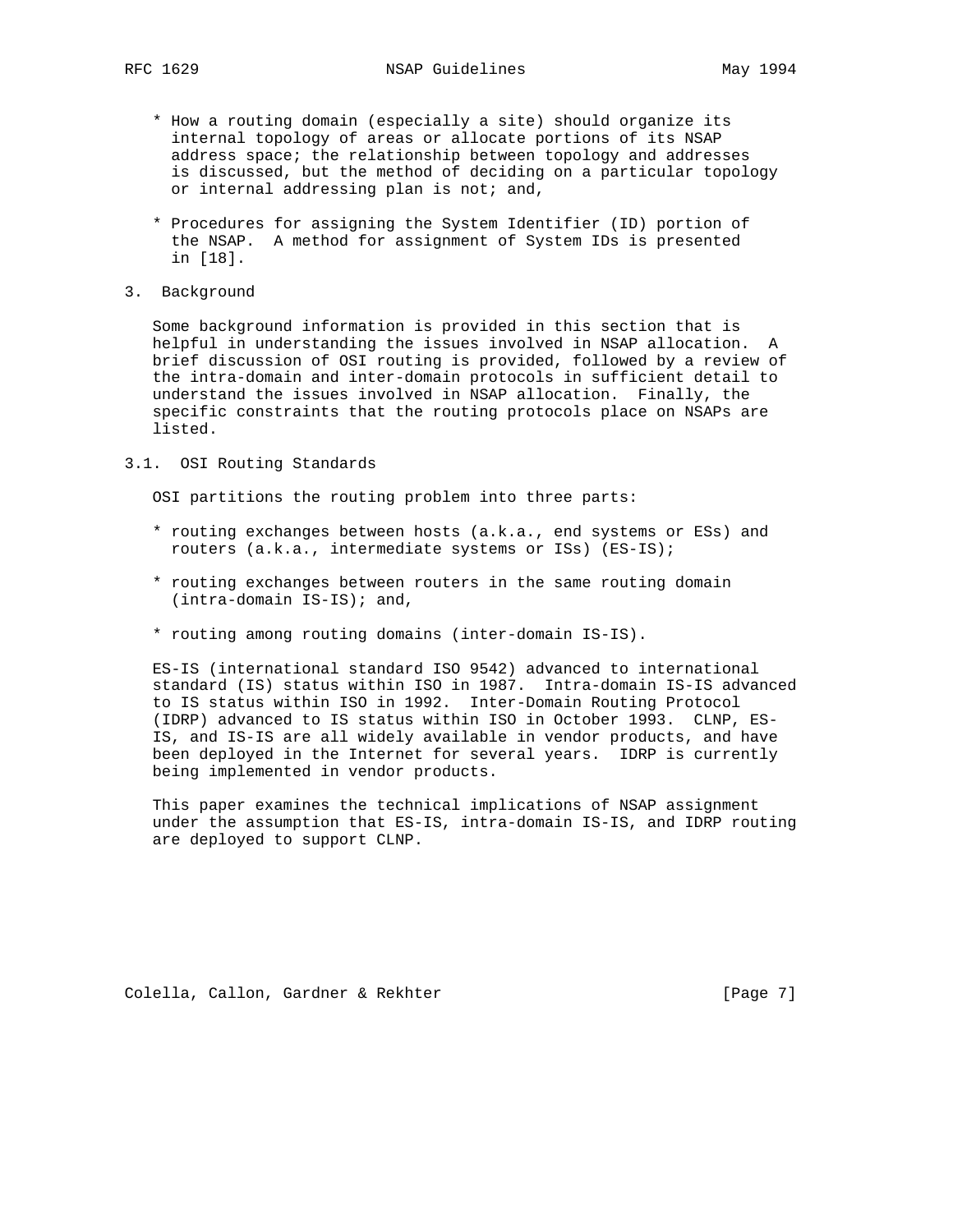## 3.2. Overview of ISIS (ISO/IEC 10589)

 The IS-IS intra-domain routing protocol, ISO/IEC 10589, provides routing for OSI environments. In particular, IS-IS is designed to work in conjunction with CLNP, ES-IS, and IDRP. This section briefly describes the manner in which IS-IS operates.

 In IS-IS, the internetwork is partitioned into routing domains. A routing domain is a collection of ESs and ISs that operate common routing protocols and are under the control of a single administration (throughout this paper, "domain" and "routing domain" are used interchangeably). Typically, a routing domain may consist of a corporate network, a university campus network, a regional network, a backbone, or a similar contiguous network under control of a single administrative organization. The boundaries of routing domains are defined by network management by setting some links to be exterior, or inter-domain, links. If a link is marked as exterior, no intra-domain IS-IS routing messages are sent on that link.

 IS-IS routing makes use of two-level hierarchical routing. A routing domain is subdivided into areas (also known as level 1 subdomains). Level 1 routers know the topology in their area, including all routers and hosts. However, level 1 routers do not know the identity of routers or destinations outside of their area. Level 1 routers forward all traffic for destinations outside of their area to a level 2 router within their area.

 Similarly, level 2 routers know the level 2 topology and know which addresses are reachable via each level 2 router. The set of all level 2 routers in a routing domain are known as the level 2 subdomain, which can be thought of as a backbone for interconnecting the areas. Level 2 routers do not need to know the topology within any level 1 area, except to the extent that a level 2 router may also be a level 1 router within a single area. Only level 2 routers can exchange data packets or routing information directly with routers located outside of their routing domain.

 NSAP addresses provide a flexible, variable length addressing format, which allows for multi-level hierarchical address assignment. These addresses provide the flexibility needed to solve two critical problems simultaneously: (i) How to administer a worldwide address space; and (ii) How to assign addresses in a manner which makes routing scale well in a worldwide Internet.

 As illustrated in Figure 1, ISO addresses are subdivided into the Initial Domain Part (IDP) and the Domain Specific Part (DSP). The IDP is the part which is standardized by ISO, and specifies the format and authority responsible for assigning the rest of the

Colella, Callon, Gardner & Rekhter [Page 8]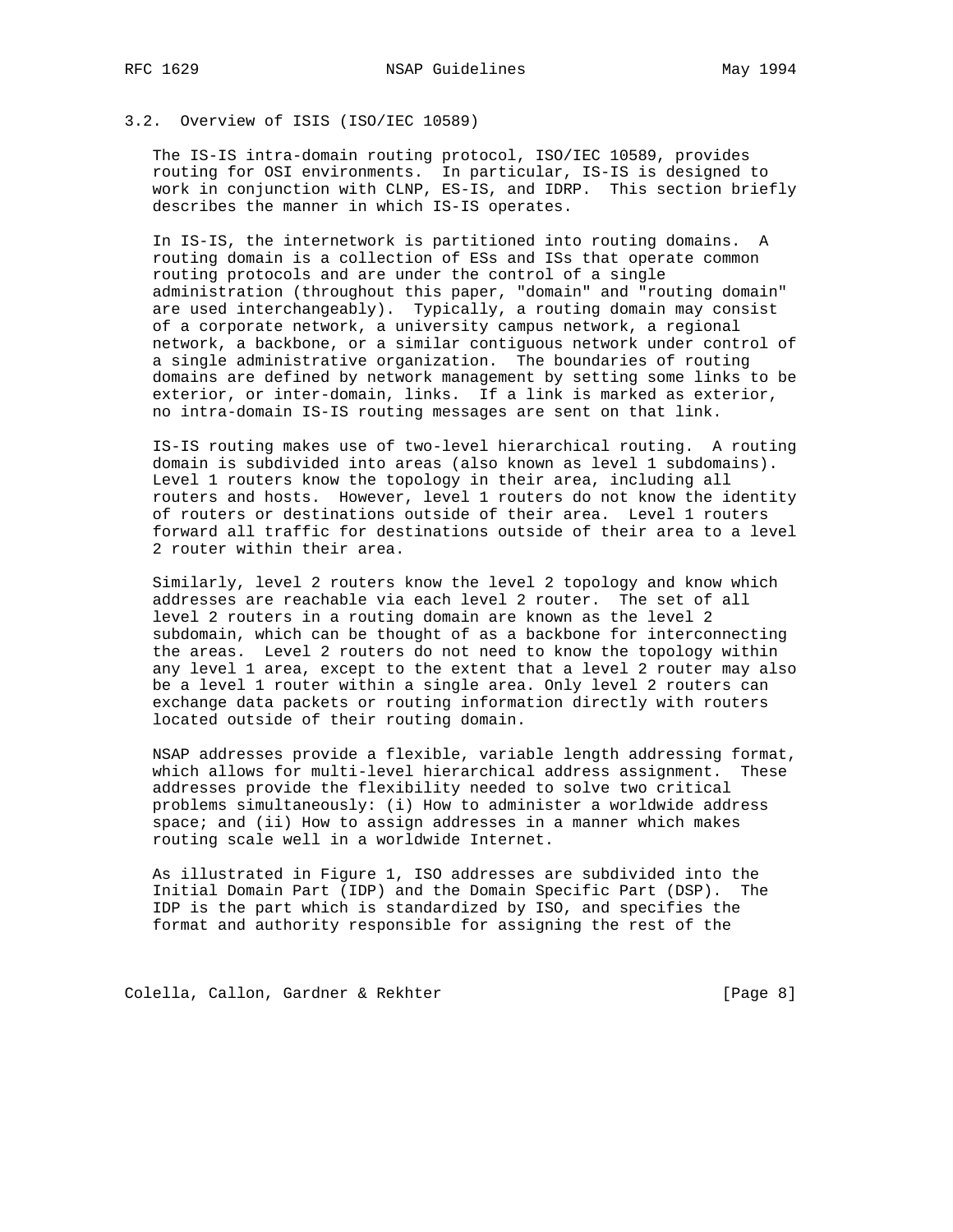address. The DSP is assigned by whatever addressing authority is specified by the IDP (see Appendix A for more discussion on the top level NSAP addressing authorities). It is expected that the authority specified by the IDP may further sub-divide the DSP, and may assign sub-authorities responsible for parts of the DSP.

 For routing purposes, ISO addresses are subdivided by IS-IS into the area address, the system identifier (ID), and the NSAP selector (SEL). The area address identifies both the routing domain and the area within the routing domain. Generally, the area address corresponds to the IDP plus a high-order part of the DSP (HO-DSP).

 <----IDP---> <----------------------DSP----------------------------> <-----------HO-DSP------------> +-----+-----+-------------------------------+--------------+-------+ | AFI | IDI |Contents assigned by authority identified in IDI field| +-----+-----+-------------------------------+--------------+-------+ <----------------Area Address--------------> <-----ID-----> <-SEL->

> IDP Initial Domain Part AFI Authority and Format Identifier IDI Initial Domain Identifier DSP Domain Specific Part HO-DSP High-order DSP ID System Identifier SEL NSAP Selector

Figure 1: OSI Hierarchical Address Structure.

 The ID field may be from one to eight octets in length, but must have a single known length in any particular routing domain. Each router is configured to know what length is used in its domain. The SEL field is always one octet in length. Each router is therefore able to identify the ID and SEL fields as a known number of trailing octets of the NSAP address. The area address can be identified as the remainder of the address (after truncation of the ID and SEL fields). It is therefore not necessary for the area address to have any particular length -- the length of the area address could vary between different area addresses in a given routing domain.

 Usually, all nodes in an area have the same area address. However, sometimes an area might have multiple addresses. Motivations for allowing this are several:

Colella, Callon, Gardner & Rekhter [Page 9]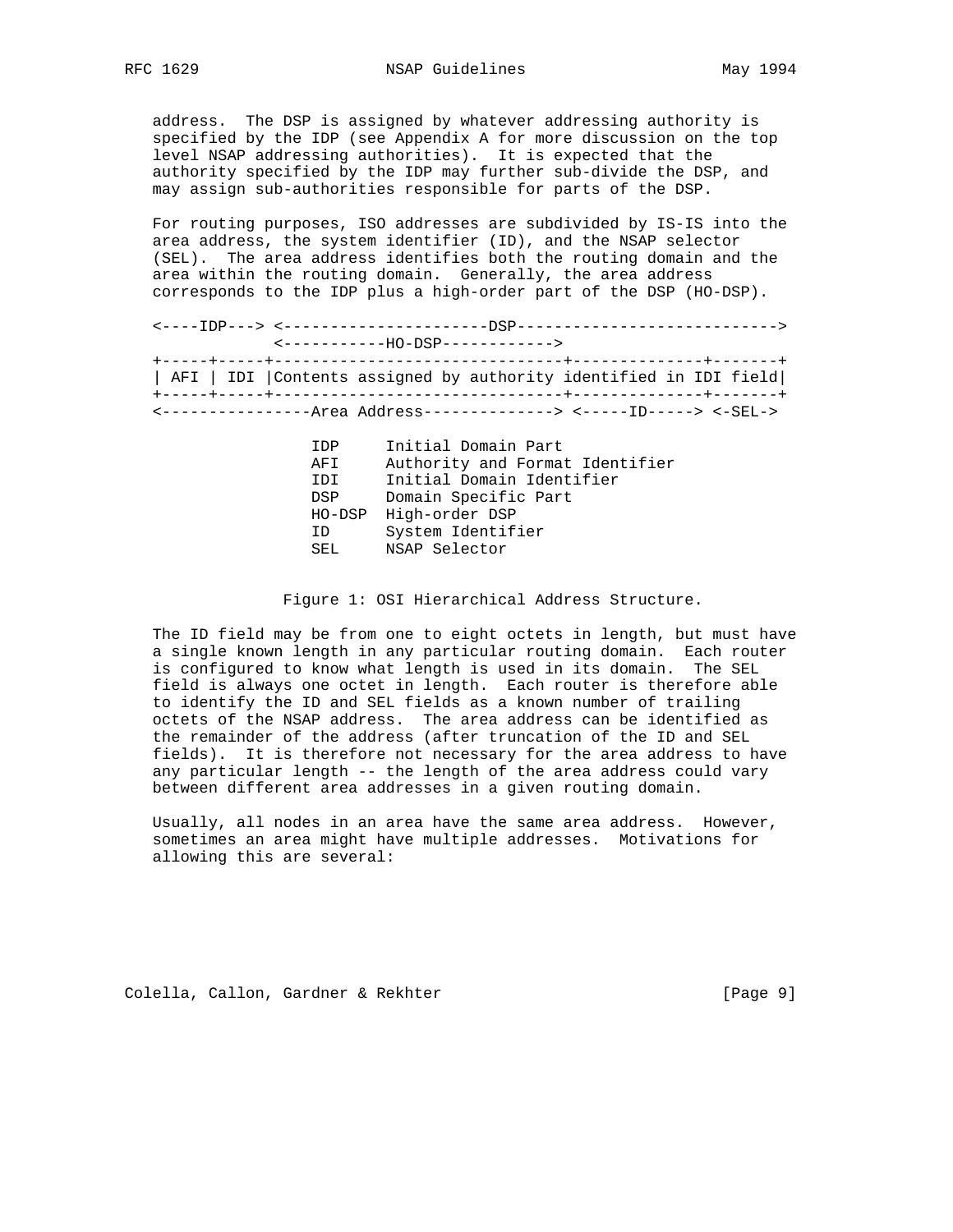- \* It might be desirable to change the address of an area. The most graceful way of changing an area address from A to B is to first allow it to have both addresses A and B, and then after all nodes in the area have been modified to recognize both addresses, one by one the nodes can be modified to forget address A.
- \* It might be desirable to merge areas A and B into one area. The method for accomplishing this is to, one by one, add knowledge of address B into the A partition, and similarly add knowledge of address A into the B partition.
- \* It might be desirable to partition an area C into two areas, A and B (where A might equal C, in which case this example becomes one of removing a portion of an area). This would be accomplished by first introducing knowledge of address A into the appropriate nodes (those destined to become area A), and knowledge of address B into the appropriate nodes, and then one by one removing knowledge of address C.

 Since the addressing explicitly identifies the area, it is very easy for level 1 routers to identify packets going to destinations outside of their area, which need to be forwarded to level 2 routers. Thus, in IS-IS routers perform as follows:

- \* Level 1 intermediate systems route within an area based on the ID portion of the ISO address. Level 1 routers recognize, based on the destination address in a packet, whether the destination is within the area. If so, they route towards the destination. If not, they route to the nearest level 2 router.
- \* Level 2 intermediate systems route based on address prefixes, preferring the longest matching prefix, and preferring internal routes over external routes. They route towards areas, without regard to the internal structure of an area; or towards level 2 routers on the routing domain boundary that have advertised external address prefixes into the level 2 subdomain. A level 2 router may also be operating as a level 1 router in one area.

 A level 1 router will have the area portion of its address manually configured. It will refuse to become a neighbor with a router whose area addresses do not overlap its own area addresses. However, if a level 1 router has area addresses A, B, and C, and a neighbor has area addresses B and D, then the level 1 IS will accept the other IS as a level 1 neighbor.

 A level 2 router will accept another level 2 router as a neighbor, regardless of area address. However, if the area addresses do not overlap, the link would be considered by both routers to be level 2

Colella, Callon, Gardner & Rekhter [Page 10]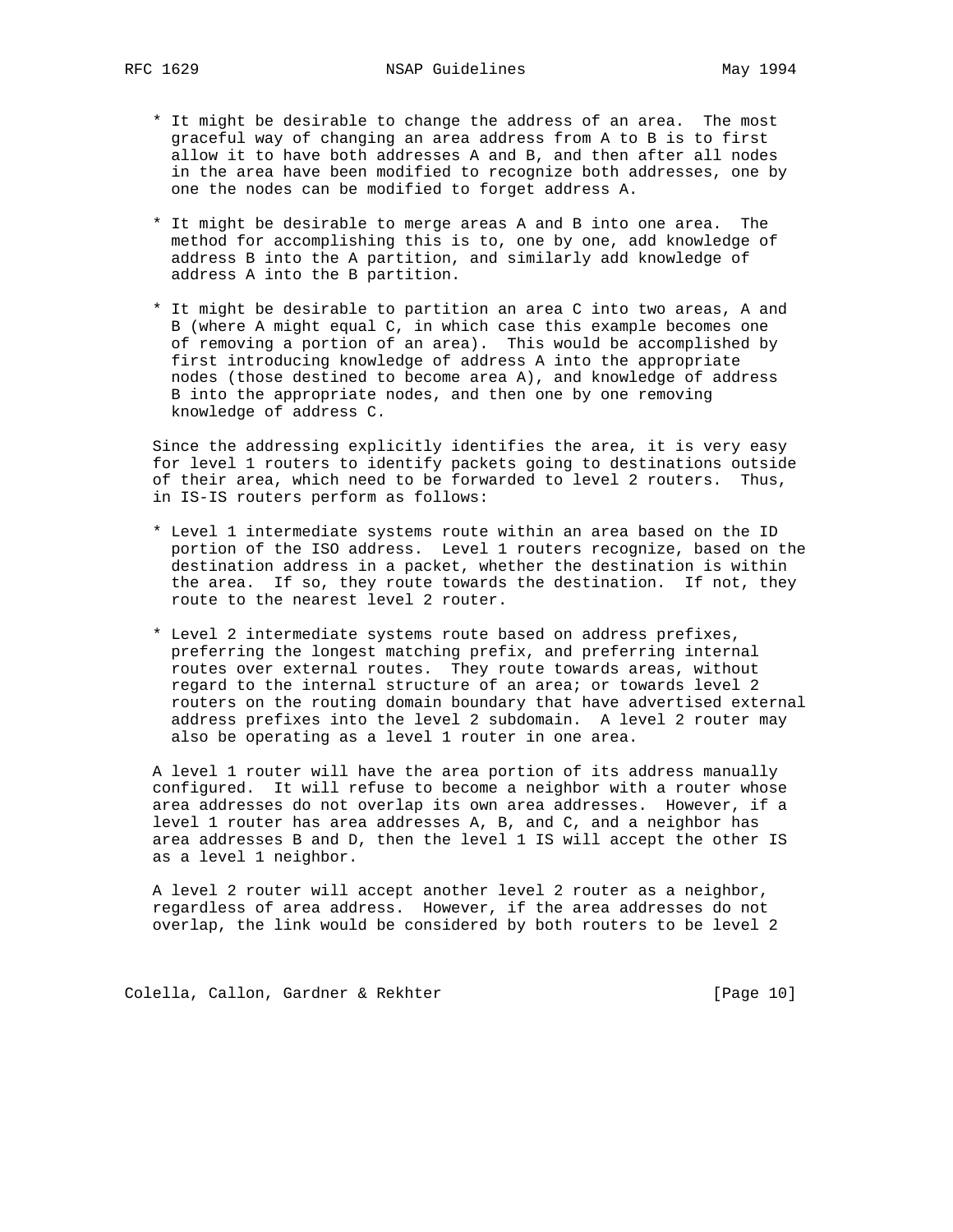only, and only level 2 routing packets would flow on the link. External links (i.e., to other routing domains) must be between level 2 routers in different routing domains.

 IS-IS provides an optional partition repair function. If a level 1 area becomes partitioned, this function, if implemented, allows the partition to be repaired via use of level 2 routes.

 IS-IS requires that the set of level 2 routers be connected. Should the level 2 backbone become partitioned, there is no provision for use of level 1 links to repair a level 2 partition.

 Occasionally a single level 2 router may lose connectivity to the level 2 backbone. In this case the level 2 router will indicate in its level 1 routing packets that it is not "attached", thereby allowing level 1 routers in the area to route traffic for outside of the area to a different level 2 router. Level 1 routers therefore route traffic to destinations outside of their area only to level 2 routers which indicate in their level 1 routing packets that they are "attached".

 A host may autoconfigure the area portion of its address by extracting the area portion of a neighboring router's address. If this is the case, then a host will always accept a router as a neighbor. Since the standard does not specify that the host \*must\* autoconfigure its area address, a host may be pre-configured with an area address.

 Special treatment is necessary for broadcast subnetworks, such as LANs. This solves two sets of issues: (i) In the absence of special treatment, each router on the subnetwork would announce a link to every other router on the subnetwork, resulting in O(n-squared) links reported; (ii) Again, in the absence of special treatment, each router on the LAN would report the same identical list of end systems on the LAN, resulting in substantial duplication.

 These problems are avoided by use of a "pseudonode", which represents the LAN. Each router on the LAN reports that it has a link to the pseudonode (rather than reporting a link to every other router on the LAN). One of the routers on the LAN is elected "designated router". The designated router then sends out a Link State Packet (LSP) on behalf of the pseudonode, reporting links to all of the routers on the LAN. This reduces the potential n-squared links to n links. In addition, only the pseudonode LSP includes the list of end systems on the LAN, thereby eliminating the potential duplication.

Colella, Callon, Gardner & Rekhter [Page 11]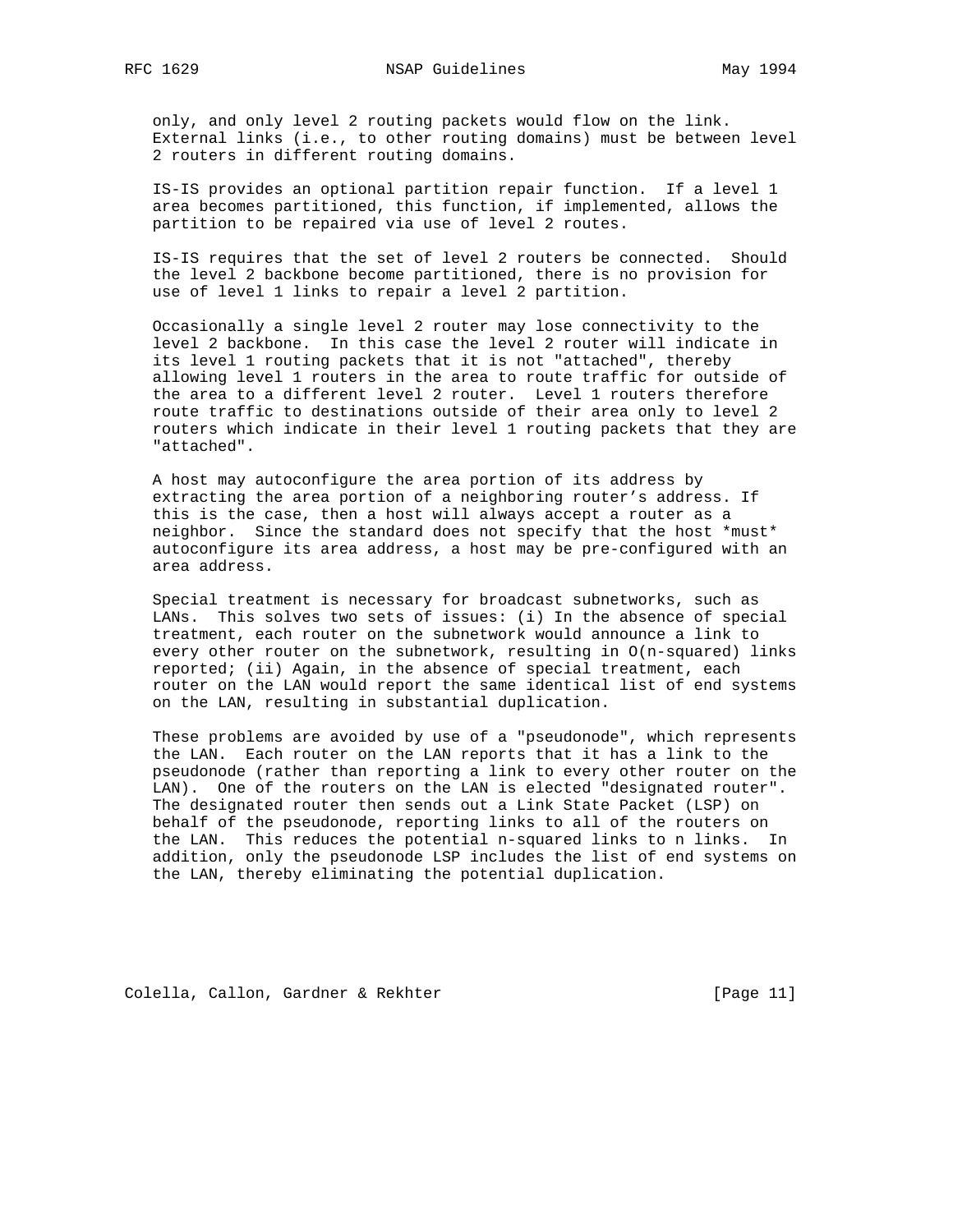The IS-IS provides for optional Quality of Service (QOS) routing, based on throughput (the default metric), delay, expense, or residual error probability.

 IS-IS has a provision for authentication information to be carried in all IS-IS PDUs. Currently the only form of authentication which is defined is a simple password. A password may be associated with each link, each area, and with the level 2 subdomain. A router not in possession of the appropriate password(s) is prohibited from participating in the corresponding function (i.e., may not initialize a link, be a member of the area, or a member of the level 2 subdomain, respectively).

 Procedures are provided to allow graceful migration of passwords without disrupting operation of the routing protocol. The authentication functions are extensible so that a stronger, cryptographically-based security scheme may be added in an upwardly compatible fashion at a future date.

#### 3.3. Overview of IDRP (ISO/IEC 10747)

 The Inter-Domain Routing Protocol (IDRP, ISO/IEC 10747), developed in ISO, provides routing for OSI environments. In particular, IDRP is designed to work in conjuction with CLNP, ES-IS, and IS-IS. This section briefly describes the manner in which IDRP operates.

 Consistent with the OSI Routing Framework [13], in IDRP the internetwork is partitioned into routing domains. IDRP places no restrictions on the inter-domain topology. A router that participates in IDRP is called a Boundary Intermediate System (BIS). Routing domains that participate in IDRP are not allowed to overlap a BIS may belong to only one domain.

 A pair of BISs are called external neighbors if these BISs belong to different domains but share a common subnetwork (i.e., a BIS can reach its external neighbor in a single network layer hop). Two domains are said to be adjacent if they have BISs that are external neighbors of each other. A pair of BISs are called internal neighbors if these BISs belong to the same domain. In contrast with external neighbors, internal neighbors don't have to share a common subnetwork -- IDRP assumes that a BIS should be able to exchange Network Protocol Date Units (NPDUs) with any of its internal neighbors by relying solely on intra-domain routing procedures.

 IDRP governs the exchange of routing information between a pair of neighbors, either external or internal. IDRP is self-contained with respect to the exchange of information between external neighbors. Exchange of information between internal neighbors relies on

Colella, Callon, Gardner & Rekhter [Page 12]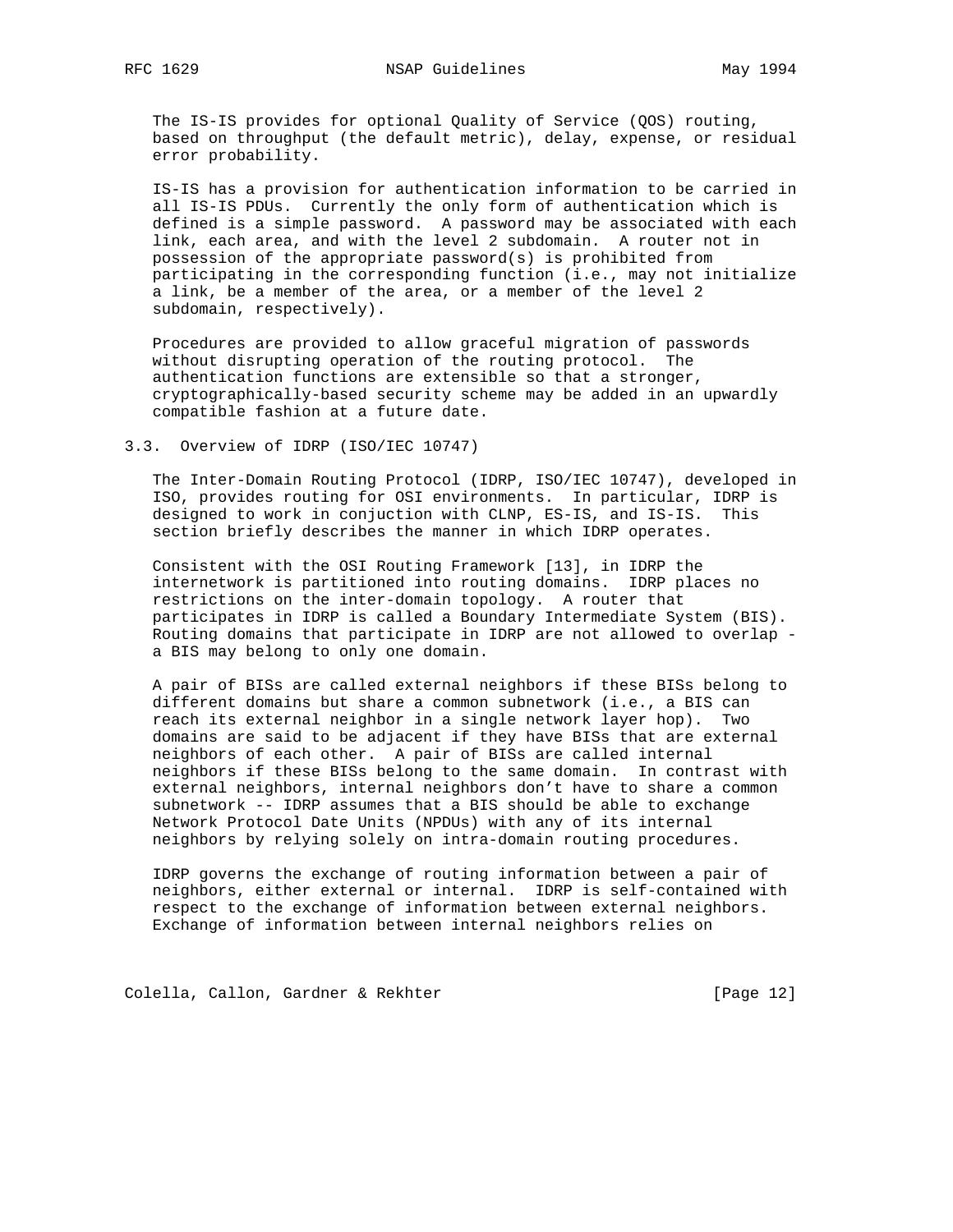additional support provided by intra-domain routing (unless internal neighbors share a common subnetwork).

 To facilitate routing information aggregation/abstraction, IDRP allows grouping of a set of connected domains into a Routing Domain Confederation (RDC). A given domain may belong to more than one RDC. There are no restrictions on how many RDCs a given domain may simultaneously belong to, and no preconditions on how RDCs should be formed -- RDCs may be either nested, or disjoint, or may overlap. One RDC is nested within another RDC if all members (RDs) of the former are also members of the latter, but not vice versa. Two RDCs overlap if they have members in common and also each has members that are not in the other. Two RDCs are disjoint if they have no members in common.

 Each domain participating in IDRP is assigned a unique Routing Domain Identifier (RDI). Syntactically an RDI is represented as an OSI network layer address. Each RDC is assigned a unique Routing Domain Confederation Identifier (RDCI). RDCIs are assigned out of the address space allocated for RDIs -- RDCIs and RDIs are syntactically indistinguishable. Procedures for assigning and managing RDIs and RDCIs are outside the scope of the protocol. However, since RDIs are syntactically nothing more than network layer addresses, and RDCIs are syntactically nothing more than RDIs, it is expected that RDI and RDCI assignment and management would be part of the network layer assignment and management procedures. Recommendations for RDI and RDCI assignment are provided in Section 6.5.

 IDRP requires a BIS to be preconfigured with the RDI of the domain to which the BIS belongs. If a BIS belongs to a domain that is a member of one or more RDCs, then the BIS has to be preconfigured with RDCIs of all the RDCs the domain is in, and the information about relations between the RDCs - nested or overlapped.

 IDRP doesn't assume or require any particular internal structure for the addresses. The protocol provides correct routing as long as the following guidelines are met:

- \* End systems and intermediate systems may use any NSAP address or Network Entity Title (NET -- i.e., an NSAP address without the selector) that has been assigned under ISO 8348 [11] guidelines;
- \* An NSAP prefix carried in the Network Layer Reachability Information (NLRI) field for a route originated by a BIS in a given routing domain should be associated with only that routing domain; that is, no system identified by the prefix should reside in a different routing domain; ambiguous routing may result if several routing domains originate routes whose

Colella, Callon, Gardner & Rekhter [Page 13]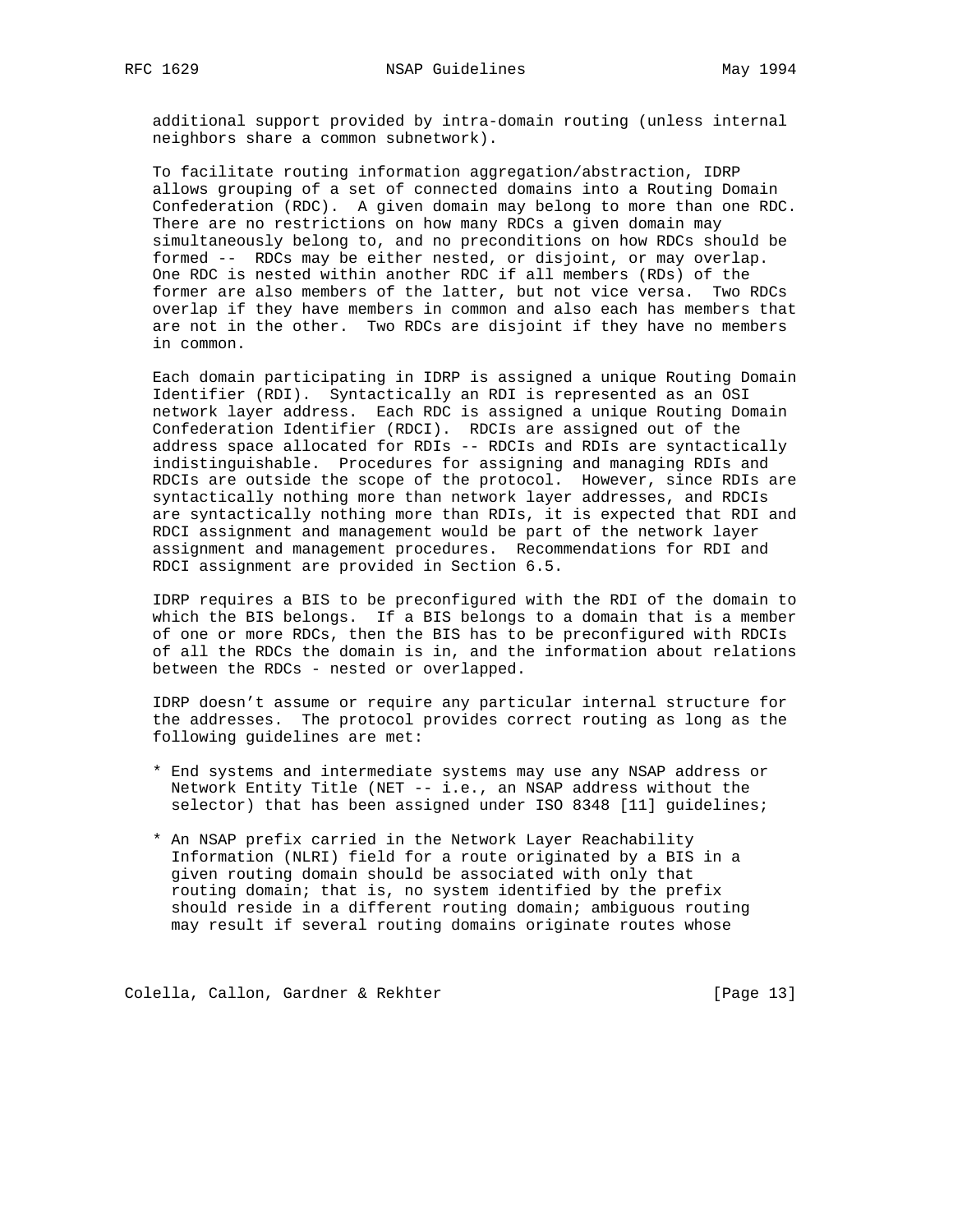NLRI field contain identical NSAP address prefixes, since this would imply that the same system(s) is simultaneously located in several routing domains;

 \* Several different NSAP prefixes may be associated with a single routing domain which contains a mix of systems which use NSAP addresses assigned by several different addressing authorities.

 IDRP assumes that the above guidelines have been satisfied, but it contains no means to verify that this is so. Therefore, such verification is assumed to be the responsibility of the administrators of routing domains.

 IDRP provides mandatory support for data integrity and optional support for data origin authentication for all of its messages. Each message carries a 16-octet digital signature that is computed by applying the MD-4 algorithm (RFC 1320) to the context of the message itself. This signature provides support for data integrity. To support data origin authentication a BIS, when computing a digital signature of a message, may prepend and append additional information to the message. This information is not passed as part of the message but is known to the receiver.

### 3.3.1. Scaling Mechanisms in IDRP

 The ability to group domains in RDCs provides a simple, yet powerful mechanism for routing information aggregation and abstraction. It allows reduction of topological information by replacing a sequence of RDIs carried by the RD\_PATH attribute with a single RDCI. It also allows reduction of the amount of information related to transit policies, since the policies can be expressed in terms of aggregates (RDCs), rather than individual components (RDs). It also allows simplification of route selection policies, since these policies can be expressed in terms of aggregates (RDCs) rather than individual components (RDs).

 Aggregation and abstraction of Network Layer Reachability Information (NLRI) is supported by the "route aggregation" mechanism of IDRP. This mechanism is complementary to the Routing Domain Confederations mechanism. Both mechanisms are intended to provide scalable routing via information reduction/abstraction. However, the two mechanisms are used for different purposes: route aggregation for aggregation and abstraction of routes (i.e., Network Layer Reachability Information), Routing Domain Confederations for aggregation and abstraction of topology and/or policy information. To provide maximum benefits, both mechanisms can be used together. This implies that address assignment that will facilitate route aggregation does not conflict with the ability to form RDCs, and vice versa; formation

Colella, Callon, Gardner & Rekhter [Page 14]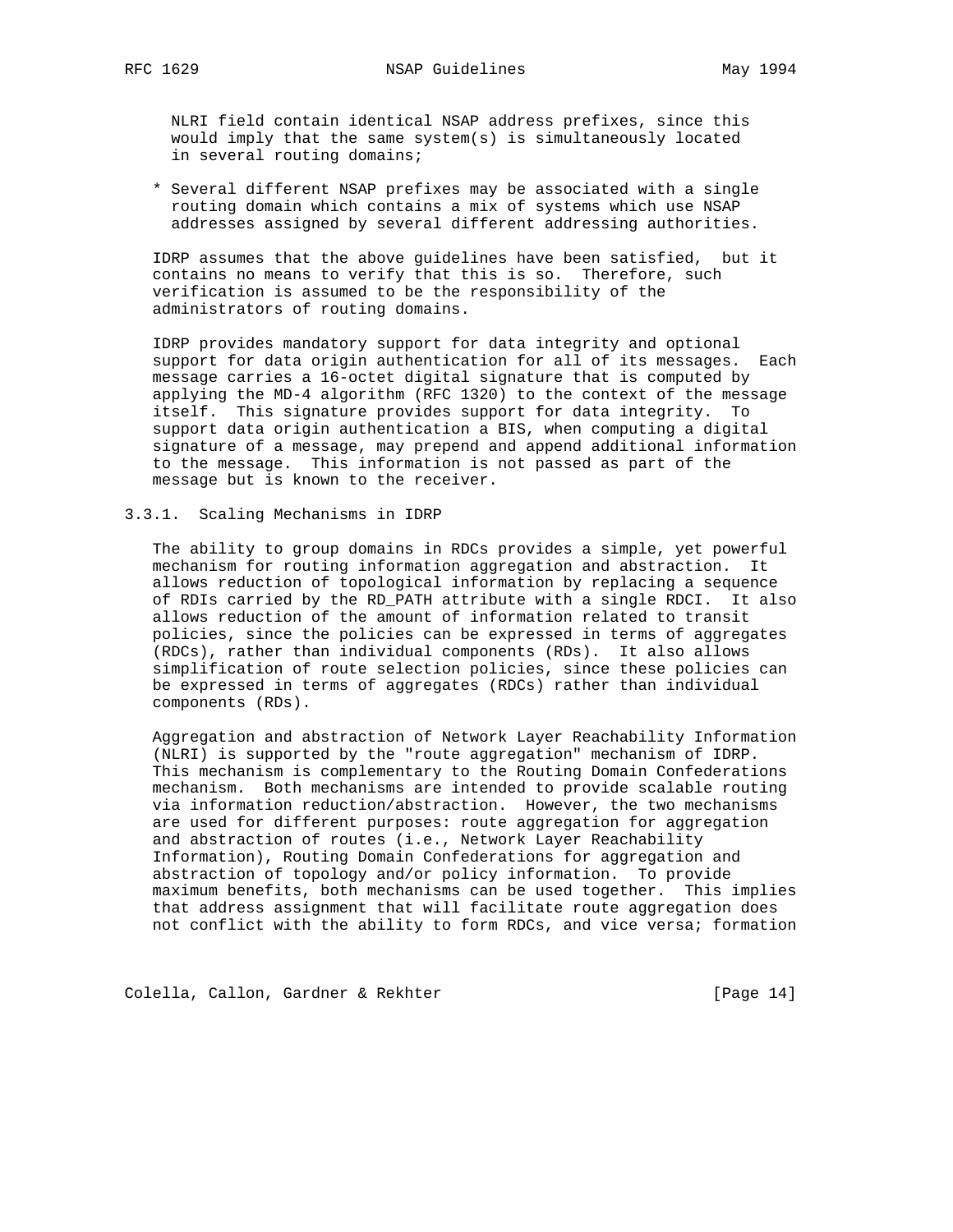of RDCs should be done in a manner consistent with the address assignment needed for route aggregation.

3.4. Requirements of IS-IS and IDRP on NSAPs

 The preferred NSAP format for IS-IS is shown in Figure 1. A number of points should be noted from IS-IS:

- \* The IDP is as specified in ISO 8348, the OSI network layer service specification [11];
- \* The high-order portion of the DSP (HO-DSP) is that portion of the DSP whose assignment, structure, and meaning are not constrained by IS-IS;
- \* The area address (i.e., the concatenation of the IDP and the HO-DSP) must be globally unique. If the area address of an NSAP matches one of the area addresses of a router, it is in the router's area and is routed to by level 1 routing;
- \* Level 2 routing acts on address prefixes, using the longest address prefix that matches the destination address;
- \* Level 1 routing acts on the ID field. The ID field must be unique within an area for ESs and level 1 ISs, and unique within the routing domain for level 2 ISs. The ID field is assumed to be flat. The method presented in RFC 1526 [18] may optionally be used to assure globally unique IDs;
- \* The one-octet NSAP Selector, SEL, determines the entity to receive the CLNP packet within the system identified by the rest of the NSAP (i.e., a transport entity) and is always the last octet of the NSAP; and,
- \* A system shall be able to generate and forward data packets containing addresses in any of the formats specified by ISO 8348. However, within a routing domain that conforms to IS-IS, the lower-order octets of the NSAP should be structured as the ID and SEL fields shown in Figure 1 to take full advantage of IS-IS routing. End systems with addresses which do not conform may require additional manual configuration and be subject to inferior routing performance.

 For purposes of efficient operation of the IS-IS routing protocol, several observations may be made. First, although the IS-IS protocol specifies an algorithm for routing within a single routing domain, the routing algorithm must efficiently route both: (i) Packets whose final destination is in the domain (these must, of course, be routed

Colella, Callon, Gardner & Rekhter [Page 15]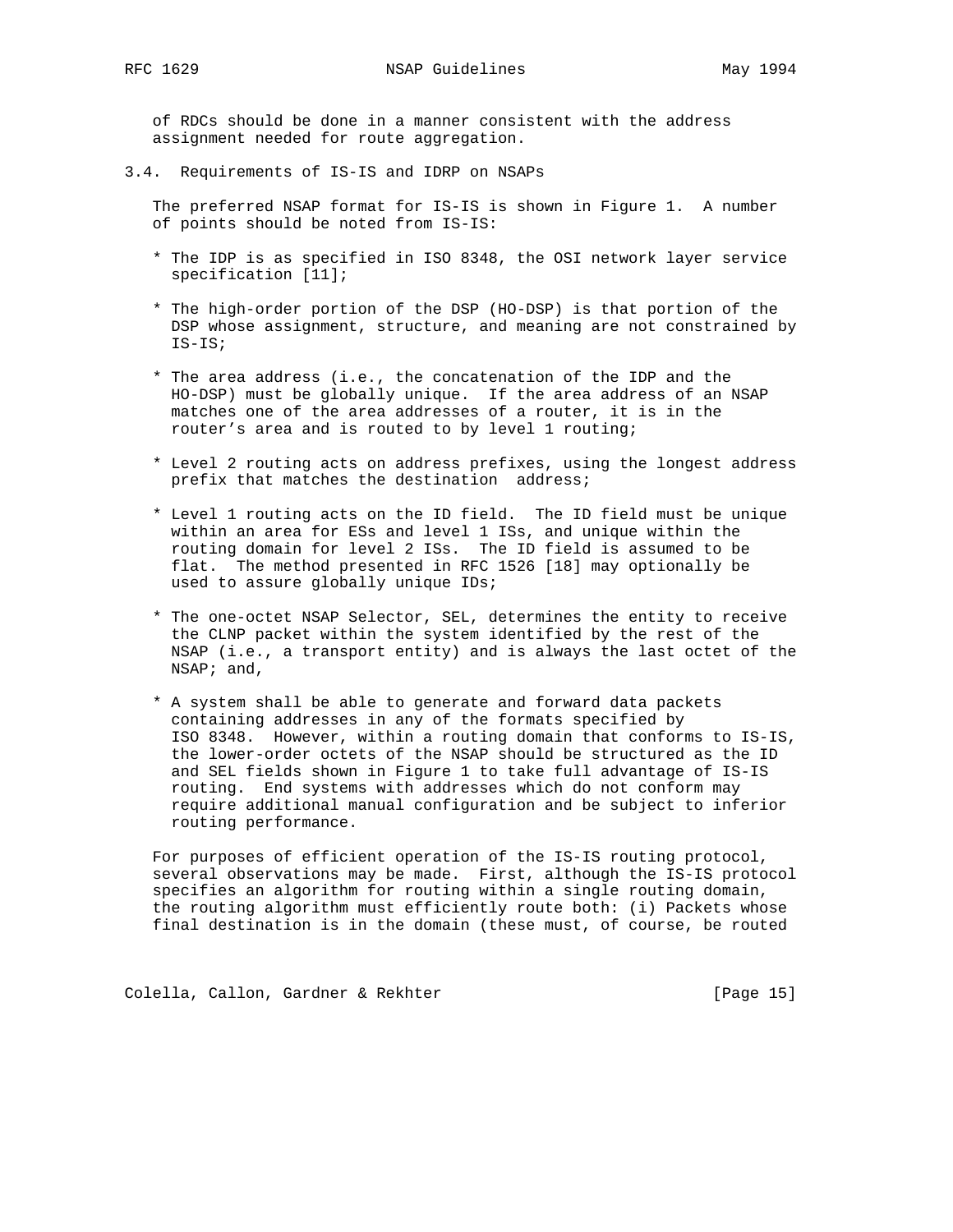to the correct destination end system in the domain); and (ii) Packets whose final destination is outside of the domain (these must be routed to an appropriate "border" router, from which they will exit the domain).

 For those destinations which are in the domain, level 2 routing treats the entire area address (i.e., all of the NSAP address except the ID and SEL fields) as if it were a flat field. Thus, the efficiency of level 2 routing to destinations within the domain is affected only by the number of areas in the domain, and the number of area addresses assigned to each area.

 For those destinations which are outside of the domain, level 2 routing routes according to address prefixes. In this case, there is considerable potential advantage (in terms of reducing the amount of routing information that is required) if the number of address prefixes required to describe any particular set of external destinations can be minimized. Efficient routing with IDRP similarly also requires minimization of the number of address prefixes needed to describe specific destinations. In other words, addresses need to be assigned with topological significance. This requirement is described in more detail in the following sections.

- 4. NSAPs and Routing
- 4.1. Routing Data Abstraction

 When determining an administrative policy for NSAP assignment, it is important to understand the technical consequences. The objective behind the use of hierarchical routing is to achieve some level of routing data abstraction, or summarization, to reduce the processing time, memory requirements, and transmission bandwidth consumed in support of routing. This implies that address assignment must serve the needs of routing, in order for routing to scale to very large networks.

 While the notion of routing data abstraction may be applied to various types of routing information, this and the following sections primarily emphasize one particular type, namely reachability information. Reachability information describes the set of reachable destinations.

 Abstraction of reachability information dictates that NSAPs be assigned according to topological routing structures. However, administrative assignment falls along organizational or political boundaries. These may not be congruent to topological boundaries, and therefore the requirements of the two may collide. A balance between these two needs is necessary.

Colella, Callon, Gardner & Rekhter [Page 16]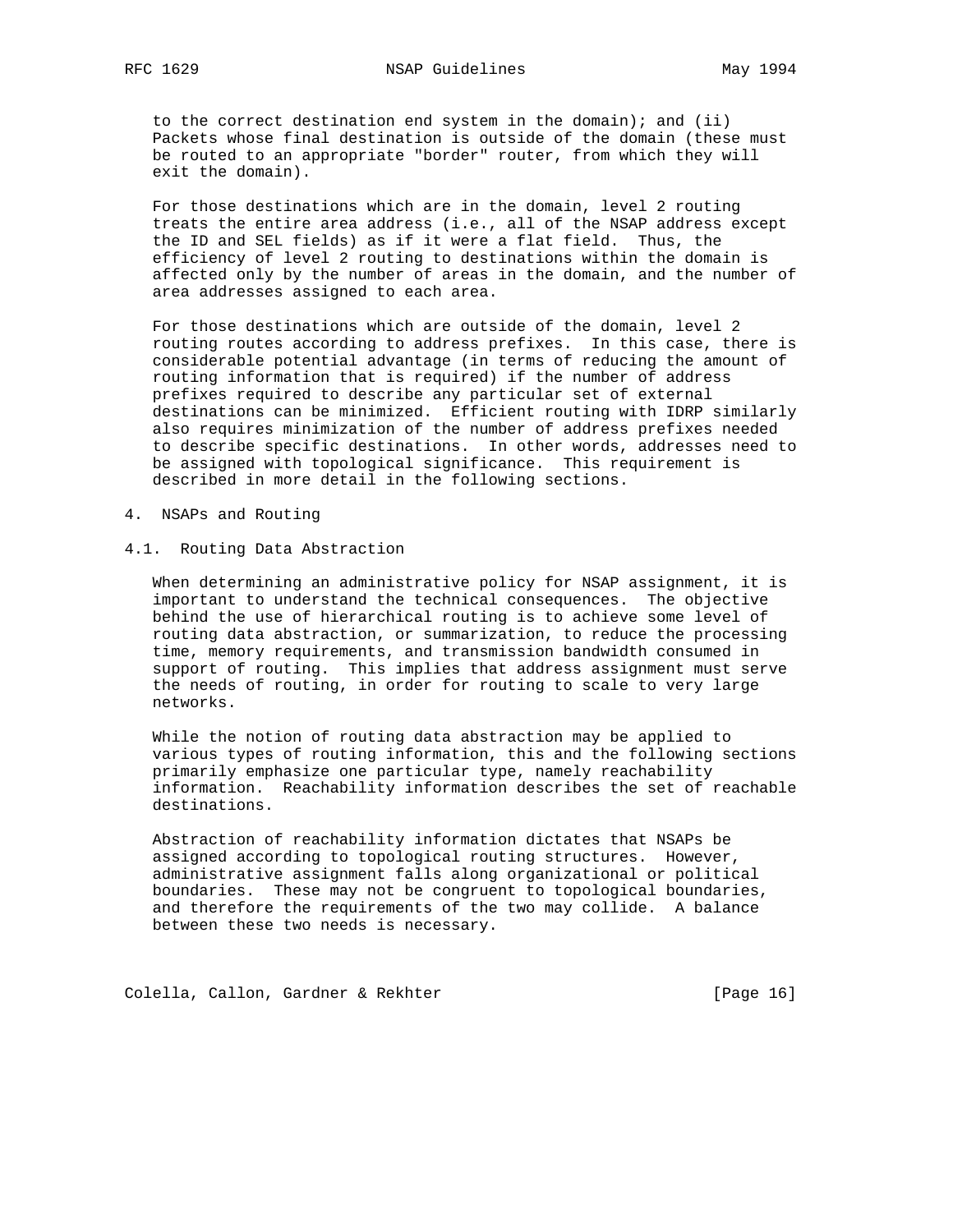Routing data abstraction occurs at the boundary between hierarchically arranged topological routing structures. An element lower in the hierarchy reports summary routing information to its parent(s). Within the current OSI routing framework [13] and routing protocols, the lowest boundary at which this can occur is the boundary between an area and the level 2 subdomain within a IS-IS routing domain. Data abstraction is designed into IS-IS at this boundary, since level 1 ISs are constrained to reporting only area addresses.

 Level 2 routing is based upon address prefixes. Level 2 routers (ISs) distribute, throughout the level 2 subdomain, the area addresses of the level 1 areas to which they are attached (and any manually configured reachable address prefixes). Level 2 routers compute next-hop forwarding information to all advertised address prefixes. Level 2 routing is determined by the longest advertised address prefix that matches the destination address.

 At routing domain boundaries, address prefix information is exchanged with other routing domains via IDRP. If area addresses within a routing domain are all drawn from distinct NSAP assignment authorities (allowing no abstraction), then the boundary prefix information consists of an enumerated list of all area addresses.

 Alternatively, should the routing domain "own" an address prefix and assign area addresses based upon it, boundary routing information can be summarized into the single prefix. This can allow substantial data reduction and, therefore, will allow much better scaling (as compared to the uncoordinated area addresses discussed in the previous paragraph).

 If routing domains are interconnected in a more-or-less random (non hierarchical) scheme, it is quite likely that no further abstraction of routing data can occur. Since routing domains would have no defined hierarchical relationship, administrators would not be able to assign area addresses out of some common prefix for the purpose of data abstraction. The result would be flat inter-domain routing; all routing domains would need explicit knowledge of all other routing domains that they route to. This can work well in small- and medium sized internets, up to a size somewhat larger than the current IP Internet. However, this does not scale to very large internets. For example, we expect growth in the future to an international Internet which has tens or hundreds of thousands of routing domains in the U.S. alone. Even larger numbers of routing domains are possible when each home, or each small company, becomes its own routing domain. This requires a greater degree of data abstraction beyond that which can be achieved at the "routing domain" level.

Colella, Callon, Gardner & Rekhter [Page 17]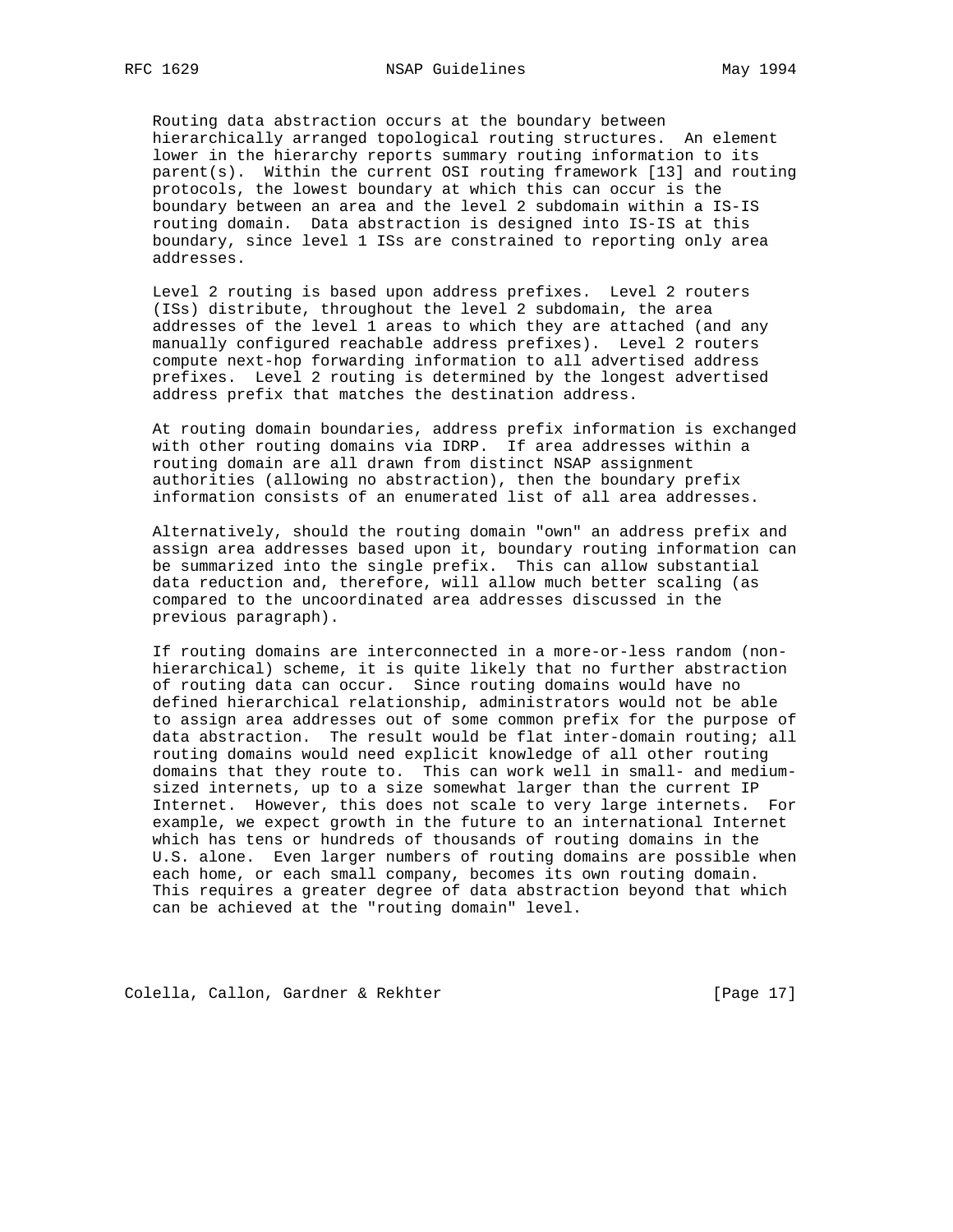In the Internet, however, it should be possible to exploit the existing hierarchical routing structure interconnections, as discussed in Section 5. Thus, there is the opportunity for a group of subscribers each to be assigned an address prefix from a shorter prefix assigned to their provider. Each subscriber now "owns" its (somewhat longer) prefix, from which it assigns its area addresses.

 The most straightforward case of this occurs when there is a set of subscribers whose routing domains are all attached only to a single service provider, and which use that provider for all external (inter-domain) traffic. A short address prefix may be assigned to the provider, which then assigns slightly longer prefixes (based on the provider's prefix) to each of the subscribers. This allows the provider, when informing other providers of the addresses that it can reach, to abbreviate the reachability information for a large number of routing domains as a single prefix. This approach therefore can allow a great deal of hierarchical abbreviation of routing information, and thereby can greatly improve the scalability of inter-domain routing.

 Clearly, this approach is recursive and can be carried through several iterations. Routing domains at any "level" in the hierarchy may use their prefix as the basis for subsequent suballocations, assuming that the NSAP addresses remain within the overall length and structure constraints. The flexibility of NSAP addresses facilitates this form of hierarchical address assignment and routing. As one example of how NSAPs may be used, the GOSIP Version 2 NSAP structure is discussed later in this section.

 At this point, we observe that the number of nodes at each lower level of a hierarchy tends to grow exponentially. Thus the greatest gains in data abstraction occur at the leaves and the gains drop significantly at each higher level. Therefore, the law of diminishing returns suggests that at some point data abstraction ceases to produce significant benefits. Determination of the point at which data abstraction ceases to be of benefit requires a careful consideration of the number of routing domains that are expected to occur at each level of the hierarchy (over a given period of time), compared to the number of routing domains and address prefixes that can conveniently and efficiently be handled via dynamic inter-domain routing protocols. As the Internet grows, further levels of hierarchy may become necessary. Again, this requires considerable flexibility in the addressing scheme, such as is provided by NSAP addresses.

Colella, Callon, Gardner & Rekhter [Page 18]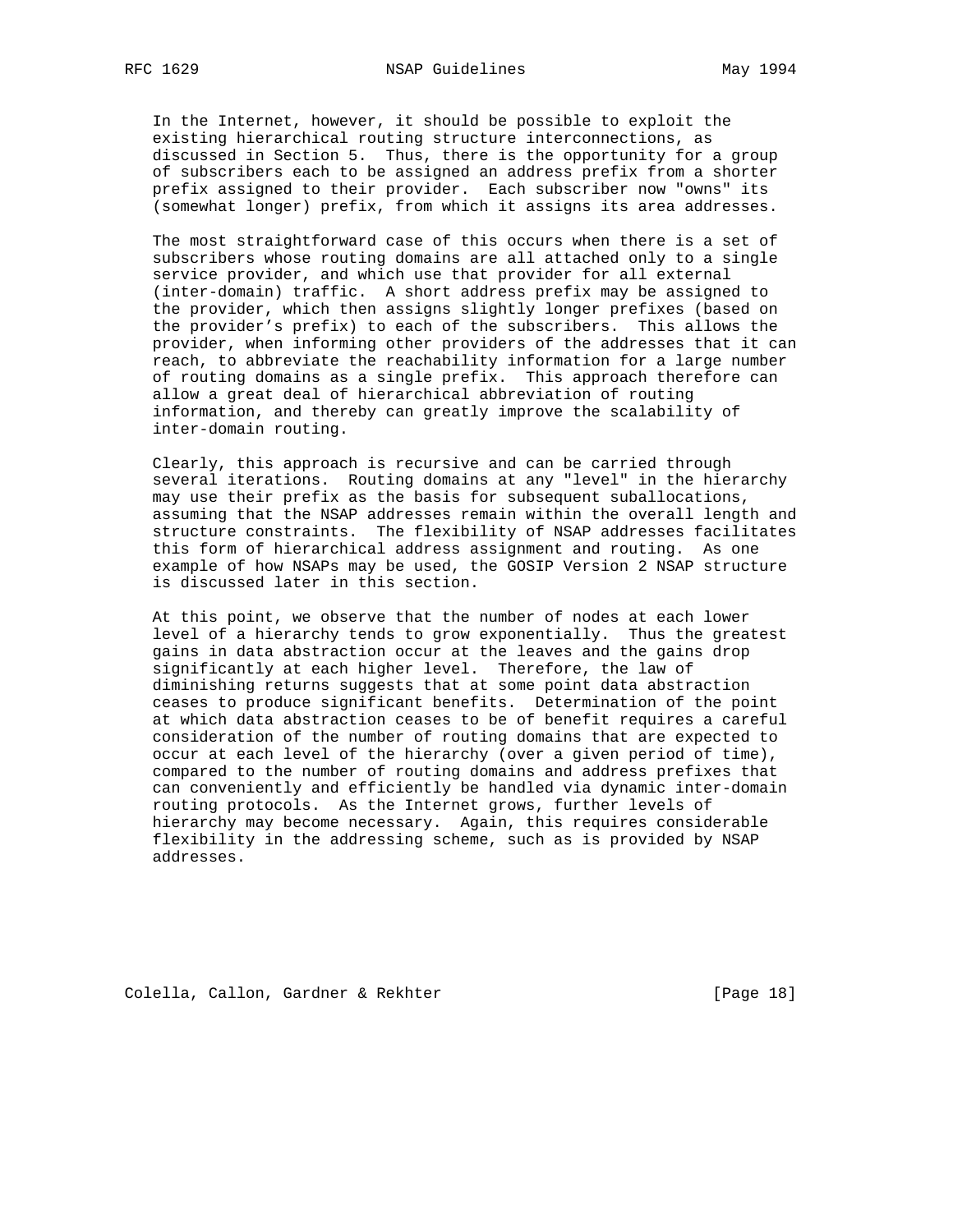#### 4.2. NSAP Administration and Efficiency

 There is a balance that must be sought between the requirements on NSAPs for efficient routing and the need for decentralized NSAP administration. The NSAP structure from Version 2 of GOSIP (Figure 2) offers one example of how these two needs might be met. The AFI, IDI, DSP Format Identifier (DFI), and Administrative Authority (AA) fields provide for administrative decentralization. The AFI/IDI pair of values 47.0005 identify the U.S. Government as the authority responsible for defining the DSP structure and allocating values within it (see the Appendix for more information on NSAP structure).

|        | <----TDP--->                                                               |                                                                                                                                                                                                                                                                    |  |  |  |  |  |  |
|--------|----------------------------------------------------------------------------|--------------------------------------------------------------------------------------------------------------------------------------------------------------------------------------------------------------------------------------------------------------------|--|--|--|--|--|--|
|        |                                                                            |                                                                                                                                                                                                                                                                    |  |  |  |  |  |  |
|        | 47   0005   DFI   AA   Rsvd   RD   Area   ID   SEL                         |                                                                                                                                                                                                                                                                    |  |  |  |  |  |  |
| octets | 1 1 2 1 1 3 2 2 2 2 6 1 1<br>----+-----+-------                            |                                                                                                                                                                                                                                                                    |  |  |  |  |  |  |
|        | IDP<br>AFI<br>IDI<br>DSP<br>DFT.<br>AA<br>Rsvd<br>RD.<br>Area<br>ID<br>SEL | Initial Domain Part<br>Authority and Format Identifier<br>Initial Domain Identifier<br>Domain Specific Part<br>DSP Format Identifier<br>Administrative Authority<br>Reserved<br>Routing Domain Identifier<br>Area Identifier<br>System Identifier<br>NSAP Selector |  |  |  |  |  |  |

Figure 2: GOSIP Version 2 NSAP structure.

 [Note: We are using U.S. GOSIP version 2 addresses only as an example. It is not necessary that NSAPs be allocated from the GOSIP Version 2 authority under 47.0005. The ANSI format under the Data Country Code for the U.S. (DCC=840) and formats assigned to other countries and ISO members or liaison organizations are also being used, and work equally well. For parts of the Internet outside of the U.S. there may in some cases be strong reasons to prefer a country- or area-specific format rather than the U.S. GOSIP format. However, GOSIP addresses are used in most cases in the examples in this paper because:

 \* The DSP format has been defined and allows hierarchical allocation; and,

Colella, Callon, Gardner & Rekhter [Page 19]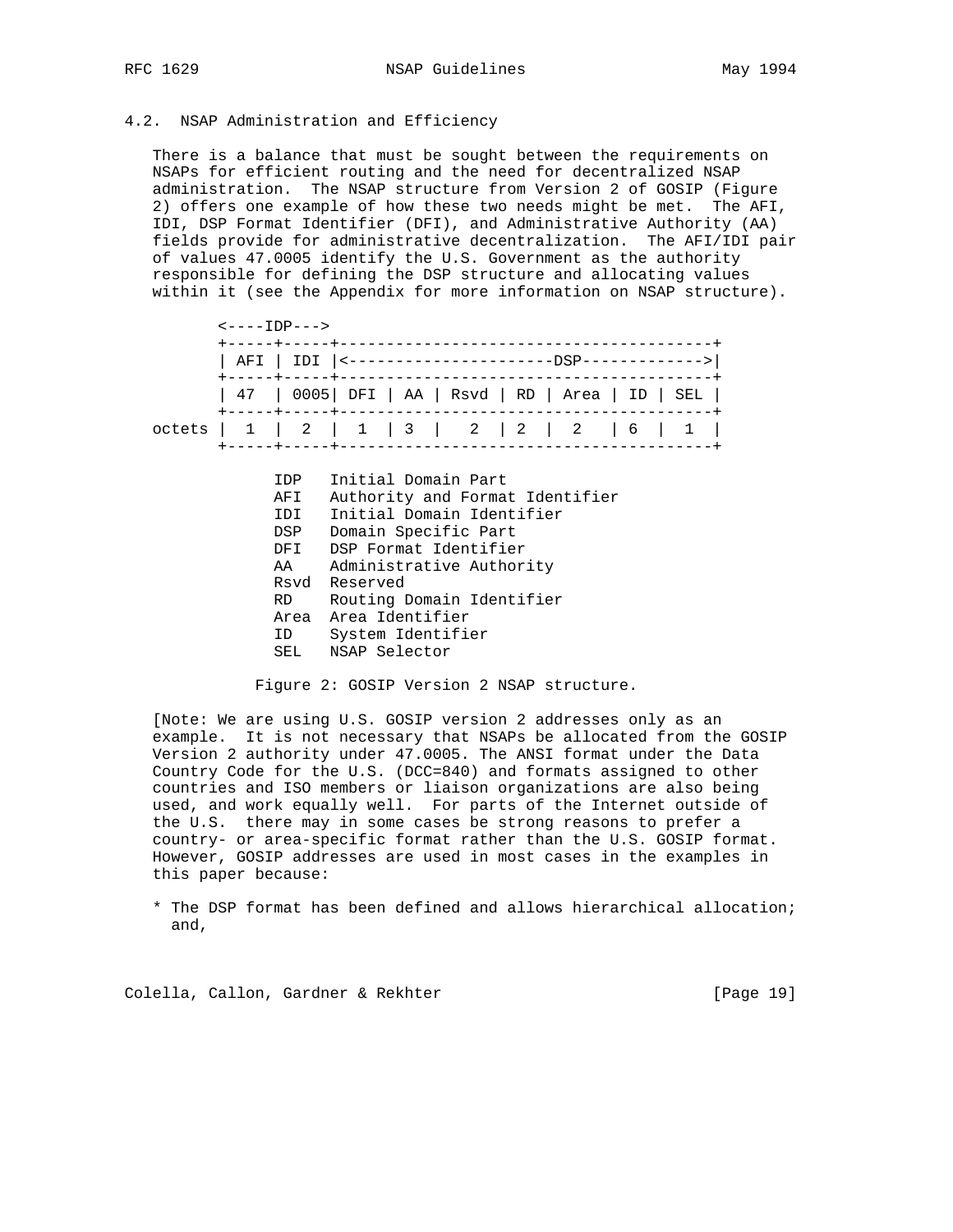\* An operational registration authority for suballocation of AA values under the GOSIP address space has already been established at GSA.]

 GOSIP Version 2 defines the DSP structure as shown (under DFI=80h) and provides for the allocation of AA values to administrations. Thus, the fields from the AFI to the AA, inclusive, represent a unique address prefix assigned to an administration.

 American National Standard X3.216-1992 [1] specifies the structure of the DSP for NSAP addresses that use an Authority and Format Identifier (AFI) value of (decimal) 39, which identifies the "ISO- DCC" (data country code) format, in which the value of the Initial Domain Identifier (IDI) is (decimal) 840, which identifies the U.S. National Body (ANSI). This DSP structure is identical to the structure that is specified by GOSIP Version 2. The AA field is called "org" for organization identifier in the ANSI standard, and the ID field is called "system". The ANSI format, therefore, differs from the GOSIP format illustrated above only in that the AFI and IDI specify the "ISO-DCC" format rather than the "ISO 6523-ICD" format used by GOSIP, and the "AA" field is administered by an ANSI registration authority rather than by the GSA. Organization identifiers may be obtained from ANSI. The technical considerations applicable to NSAP administration are independent of whether a GOSIP Version 2 or an ANSI value is used for the NSAP assignment.

 Similarly, although other countries make use of different NSAP formats, the principles of NSAP assignment and use are the same. The NSAP formats recommended by RARE WG4 for use in Europe are discussed in Section 6.2.

 In the low-order part of the GOSIP Version 2 NSAP format, two fields are defined in addition to those required by IS-IS. These fields, RD and Area, are defined to allow allocation of NSAPs along topological boundaries in support of increased data abstraction. Administrations assign RD identifiers underneath their unique address prefix (the reserved field is left to accommodate future growth and to provide additional flexibility for inter-domain routing). Routing domains allocate Area identifiers from their unique prefix. The result is:

- \* AFI+IDI+DFI+AA = administration prefix,
- \* administration prefix(+Rsvd)+RD = routing domain prefix, and,
- \* routing domain prefix+Area = area address.

Colella, Callon, Gardner & Rekhter [Page 20]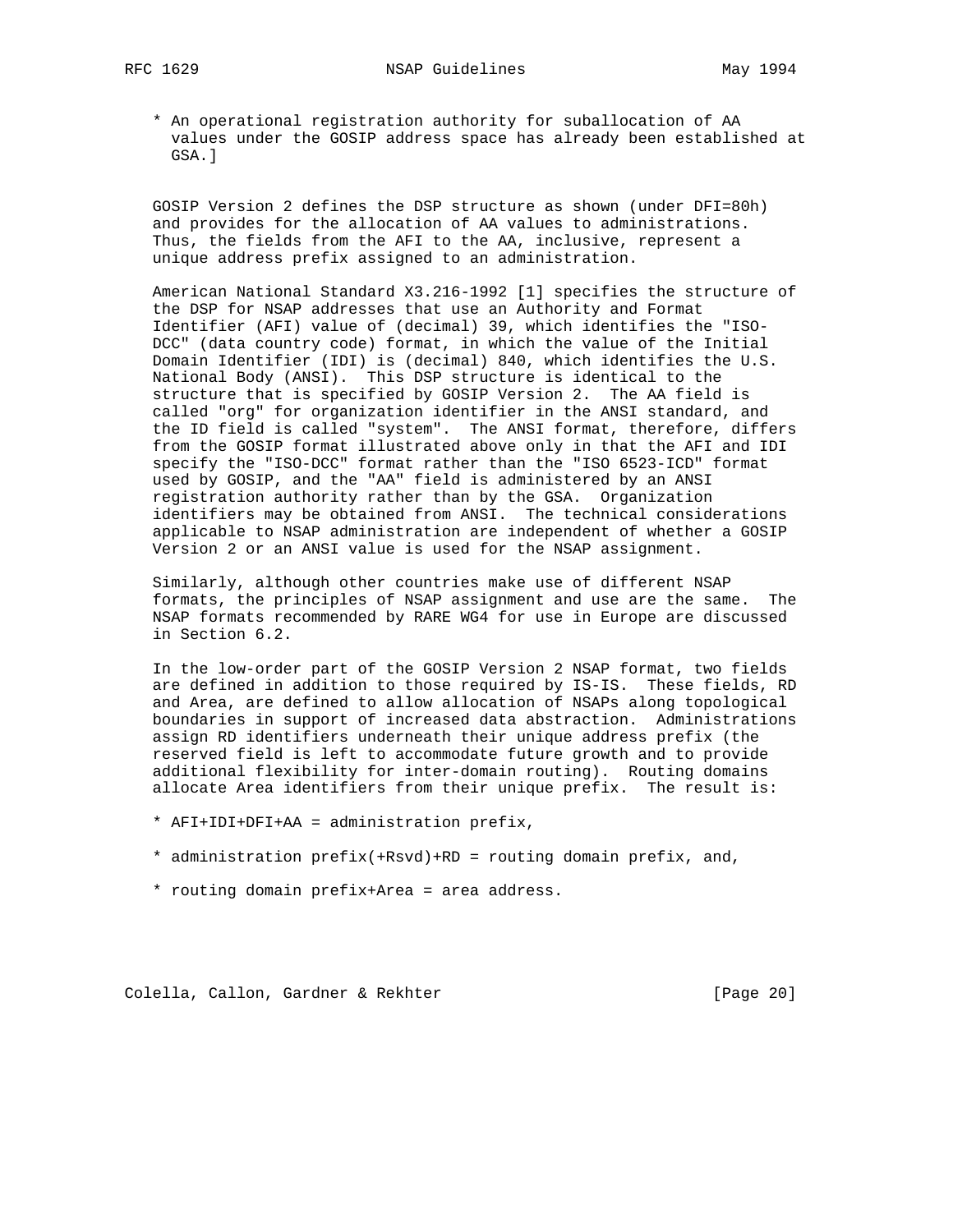This provides for summarization of all area addresses within a routing domain into one prefix. If the AA identifier is accorded topological significance (in addition to administrative significance), an additional level of data abstraction can be obtained, as is discussed in the next section.

5. NSAP Administration and Routing in the Internet

 Basic Internet routing components are service providers and service subscribers. A natural mapping from these components to OSI routing components is that each provider and subscriber operates as a routing domain.

 Alternatively, a subscriber may choose to operate as a part of a provider domain; that is, as an area within the provider's routing domain. However, in such a case the discussion in Section 5.1 applies.

 We assume that most subscribers will prefer to operate a routing domain separate from their provider's. Such subscribers can exchange routing information with their provider via interior routing protocol route leaking or via IDRP; for the purposes of this discussion, the choice is not significant. The subscriber is still allocated a prefix from the provider's address space, and the provider advertises its own prefix into inter-domain routing.

 Given such a mapping, where should address administration and allocation be performed to satisfy both administrative decentralization and data abstraction? Three possibilities are considered:

- 1. at the area,
- 2. at the subscriber routing domain, and,
- 3. at the provider routing domain.

 Subscriber routing domains correspond to end-user sites, where the primary purpose is to provide intra-domain routing services. Provider routing domains are deployed to carry transit (i.e., inter-domain) traffic.

 The greatest burden in transmitting and operating on routing information is at the top of the routing hierarchy, where routing information tends to accumulate. In the Internet, for example, each provider must manage the set of network numbers for all networks reachable through the provider.

Colella, Callon, Gardner & Rekhter [Page 21]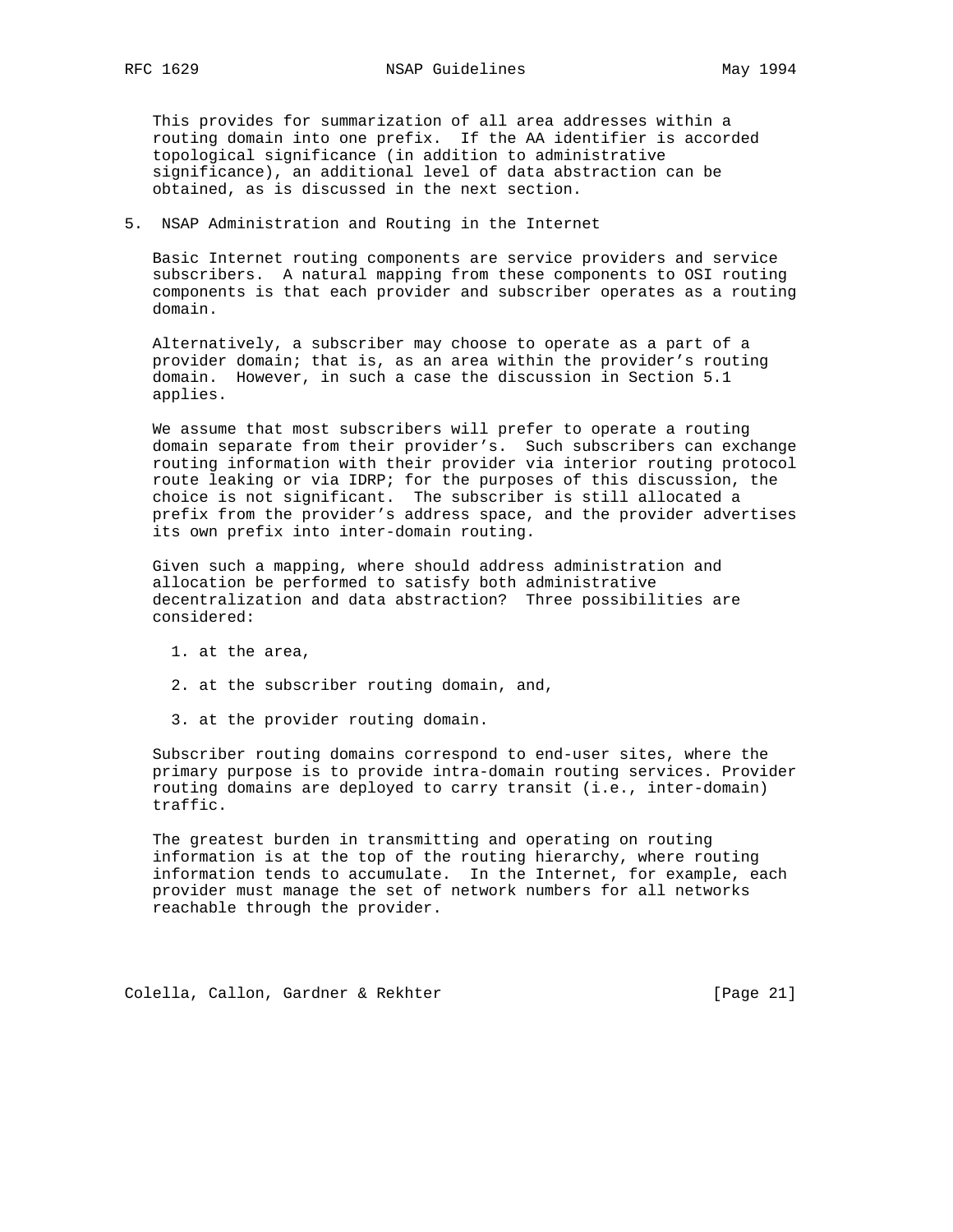For traffic destined for other networks, the provider will route based on inter-domain routing information obtained from other providers or, in some cases, to a default provider.

 In general, higher levels of the routing hierarchy will benefit the most from the abstraction of routing information at a lower level of the routing hierarchy. There is relatively little direct benefit to the administration that performs the abstraction, since it must maintain routing information individually on each attached topological routing structure.

 For example, suppose that a given subscriber is trying to decide whether to obtain an NSAP address prefix based on an AA value from GSA (implying that the first four octets of the address would be those assigned out of the GOSIP space), or based on an RD value from its provider (implying that the first seven octets of the address are those obtained by that provider). If considering only their own self-interest, the subscriber and its local provider have little reason to choose one approach or the other. The subscriber must use one prefix or another; the source of the prefix has little effect on routing efficiency within the subscriber's routing domain. The provider must maintain information about each attached subscriber in order to route, regardless of any commonality in the prefixes of its subscribers.

 However, there is a difference when the local provider distributes routing information to other providers. In the first case, the provider cannot aggregate the subscriber's address into its own prefix; the address must be explicitly listed in routing exchanges, resulting in an additional burden to other providers which must exchange and maintain this information.

 In the second case, each other provider sees a single address prefix for the local provider which encompasses the new subscriber. This avoids the exchange of additional routing information to identify the new subscriber's address prefix. Thus, the advantages primarily benefit other providers which maintain routing information about this provider (and its subscribers).

 Clearly, a symmetric application of these principles is in the interest of all providers, enabling them to more efficiently support CLNP routing to their customers. The guidelines discussed below describe reasonable ways of managing the OSI address space that benefit the entire community.

Colella, Callon, Gardner & Rekhter [Page 22]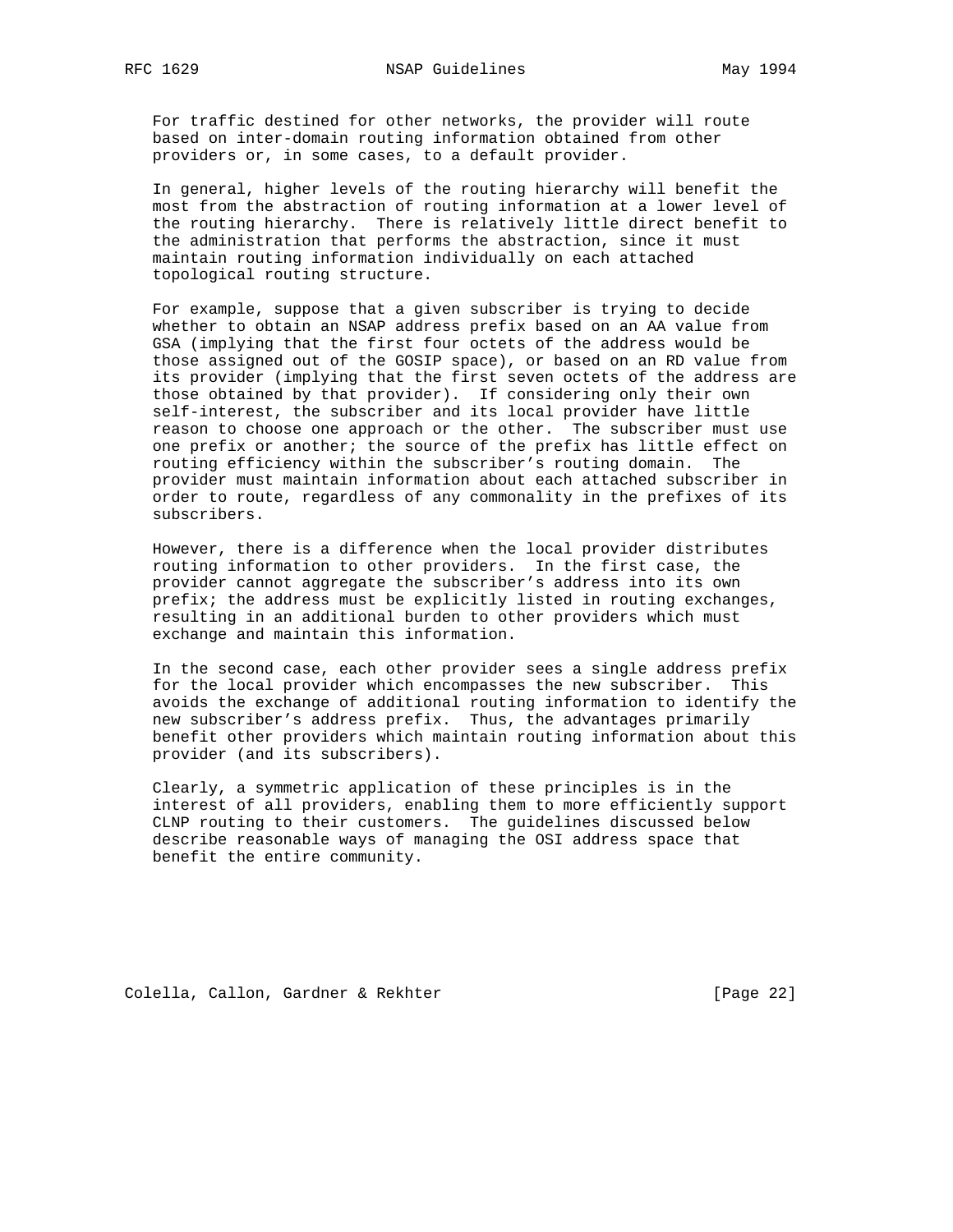# 5.1. Administration at the Area

 If areas take their area addresses from a myriad of unrelated NSAP allocation authorities, there will be effectively no data abstraction beyond what is built into IS-IS. For example, assume that within a routing domain three areas take their area addresses, respectively, out of:

 \* the GOSIP Version 2 authority assigned to the Department of Commerce, with an AA of nnn:

AFI=47, IDI=0005, DFI=80h, AA=nnn, ... ;

 \* the GOSIP Version 2 authority assigned to the Department of the Interior, with an AA of mmm:

AFI=47, IDI=0005, DFI=80h, AA=mmm, ... ; and,

\* the ANSI authority under the U.S. Data Country Code (DCC)

(Section A.2) for organization XYZ with ORG identifier = xxx:

AFI=39, IDI=840, DFI=dd, ORG=xxx, ....

 As described in Section 3.3, from the point of view of any particular routing domain, there is no harm in having the different areas in the routing domain use addresses obtained from a wide variety of administrations. For routing within the domain, the area addresses are treated as a flat field.

 However, this does have a negative effect on inter-domain routing, particularly on those other domains which need to maintain routes to this domain. There is no common prefix that can be used to represent these NSAPs and therefore no summarization can take place at the routing domain boundary. When addresses are advertised by this routing domain to other routing domains, an enumerated list must be used consisting of the three area addresses.

 This situation is roughly analogous to the dissemination of routing information in the TCP/IP Internet prior to the introduction of CIDR. Areas correspond roughly to networks and area addresses to network numbers. The result of allowing areas within a routing domain to take their NSAPs from unrelated authorities is flat routing at the area address level. The number of address prefixes that subscriber routing domains would advertise is on the order of the number of attached areas; the number of prefixes a provider routing domain would advertise is approximately the number of areas attached to all

Colella, Callon, Gardner & Rekhter [Page 23]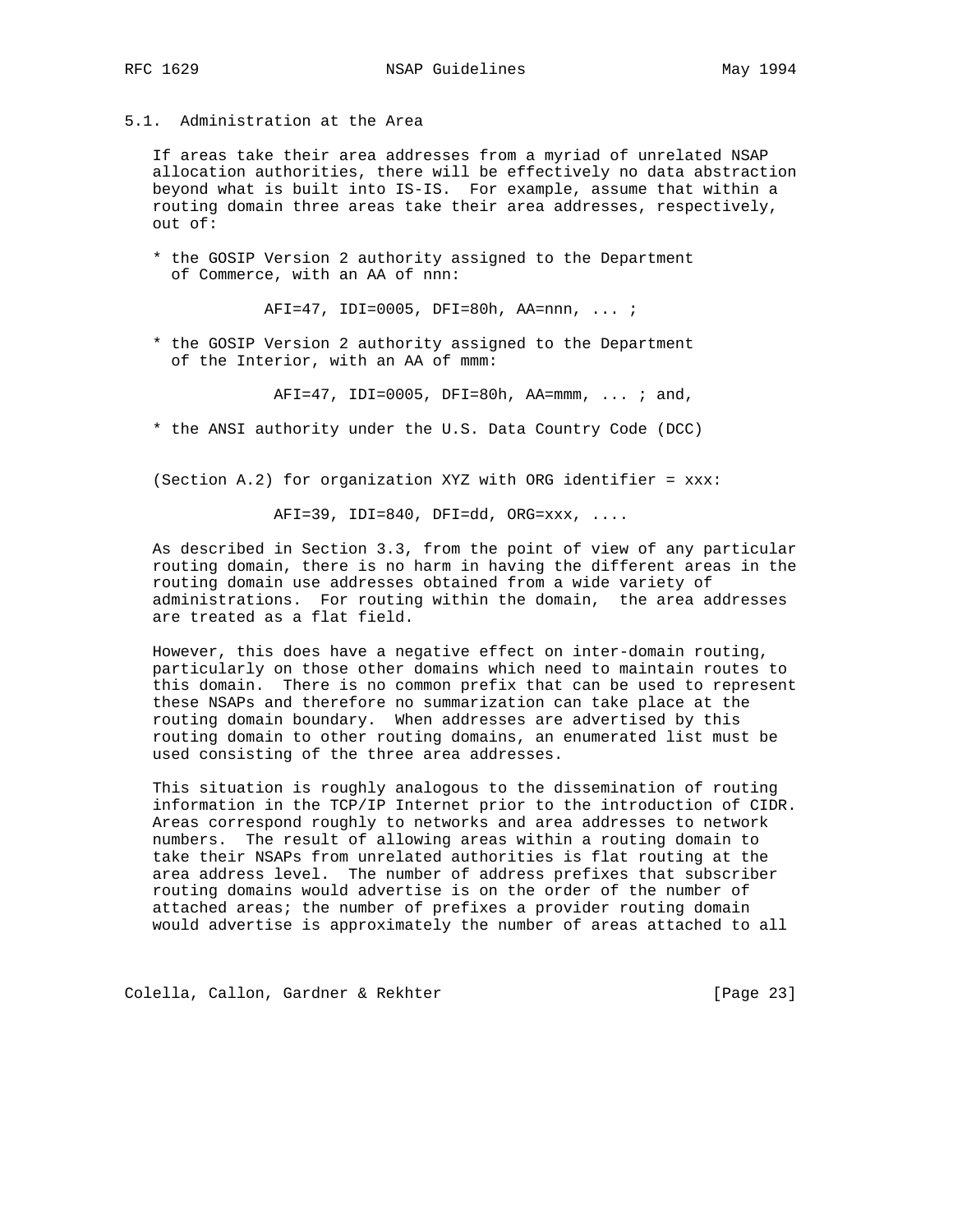its subscriber routing domains. For "default-less" providers (i.e., those that don't use default routes) the size of the routing tables would be on the order of the number of area addresses globally. As the CLNP internet grows this would quickly become intractable. A greater degree of hierarchical information reduction is necessary to allow greater growth.

5.2. Administration at the Subscriber Routing Domain

 As mentioned previously, the greatest degree of data abstraction comes at the lowest levels of the hierarchy. Providing each subscriber routing domain (that is, site) with a unique prefix results in the biggest single increase in abstraction, with each subscriber domain assigning area addresses from its prefix. From outside the subscriber routing domain, the set of all addresses reachable in the domain can then be represented by a single prefix.

 As an example, assume a government agency has been assigned the AA value of zzz under ICD=0005. The agency then assigns a routing domain identifier to a routing domain under its administrative authority identifier, rrr. The resulting prefix for the routing domain is:

AFI=47, IDI=0005, DFI=80h, AA=zzz, (Rsvd=0), RD=rrr.

 All areas within this routing domain would have area addresses comprising this prefix followed by an Area identifier. The prefix represents the summary of reachable addresses within the routing domain.

 There is a close relationship between areas and routing domains implicit in the fact that they operate a common routing protocol and are under the control of a single administration. The routing domain administration subdivides the domain into areas and structures a level 2 subdomain (i.e., a level 2 backbone) which provides connectivity among the areas. The routing domain represents the only path between an area and the rest of the internetwork. It is reasonable that this relationship also extend to include a common NSAP addressing authority. Thus, the areas within the subscriber RD should take their NSAPs from the prefix assigned to the subscriber RD.

5.3. Administration at the Provider Routing Domain

 Two kinds of provider routing domains are considered, direct providers and indirect providers. Most of the subscribers of a direct provider are domains that act solely as service subscribers (i.e., they carry no transit traffic). Most of the "subscribers" of

Colella, Callon, Gardner & Rekhter [Page 24]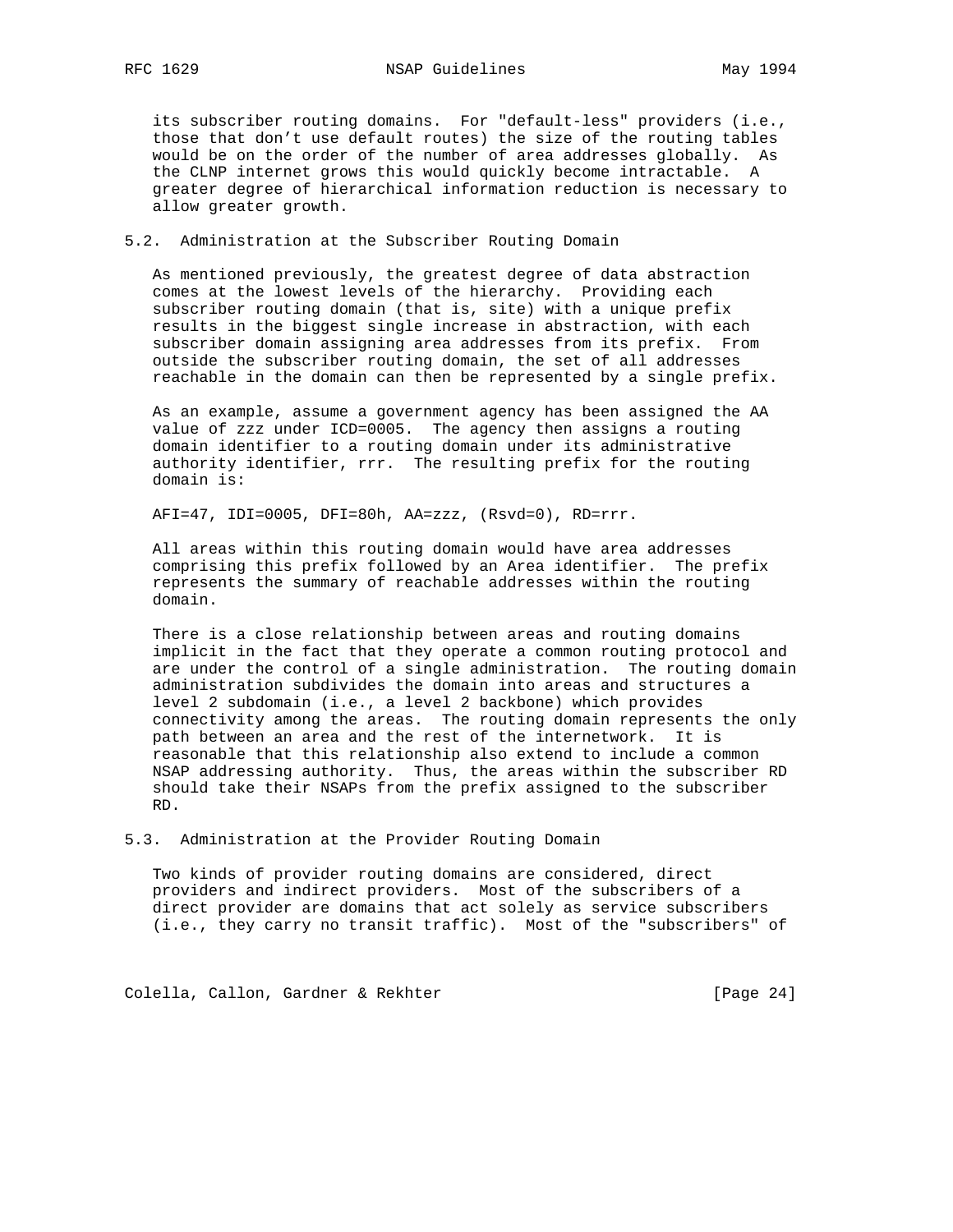an indirect provider are, themselves, service providers. In present terminology a backbone is an indirect provider, while a regional is a direct provider. Each case is discussed separately below.

# 5.3.1. Direct Service Providers

 It is interesting to consider whether direct service providers' routing domains should be the common authority for assigning NSAPs from a unique prefix to the subscriber routing domains that they serve. In the long term the number of routing domains in the Internet will grow to the point that it will be infeasible to route on the basis of a flat field of routing domains. It will therefore be essential to provide a greater degree of information abstraction.

 Direct providers may assign prefixes to subscriber domains, based on a single (shorter length) address prefix assigned to the provider. For example, given the GOSIP Version 2 address structure, an AA value may be assigned to each direct provider, and routing domain values may be assigned by the provider to each attached subscriber routing domain. A similar hierarchical address assignment based on a prefix assigned to each provider may be used for other NSAP formats. This results in direct providers advertising to other providers (both direct and indirect) a small fraction of the number of address prefixes that would be necessary if they enumerated the individual prefixes of the subscriber routing domains. This represents a significant savings given the expected scale of global internetworking.

 Are subscriber routing domains willing to accept prefixes derived from the direct providers? In the supplier/consumer model, the direct provider is offering connectivity as the service, priced according to its costs of operation. This includes the "price" of obtaining service from one or more indirect providers and exchanging routing information with other direct providers. In general, providers will want to handle as few address prefixes as possible to keep costs low. In the Internet environment, subscriber routing domains must be sensitive to the resource constraints of the providers (both direct and indirect). The efficiencies gained in routing clearly warrant the adoption of NSAP administration by the direct providers.

 The mechanics of this scenario are straightforward. Each direct provider is assigned a unique prefix, from which it allocates slightly longer routing domain prefixes for its attached subscriber routing domains. For GOSIP NSAPs, this means that a direct provider would be assigned an AA identifier. Attached subscriber routing domains would be assigned RD identifiers under the direct provider's unique prefix. For example, assume that NIST is a subscriber routing domain whose sole inter-domain link is via SURANet. If SURANet is

Colella, Callon, Gardner & Rekhter [Page 25]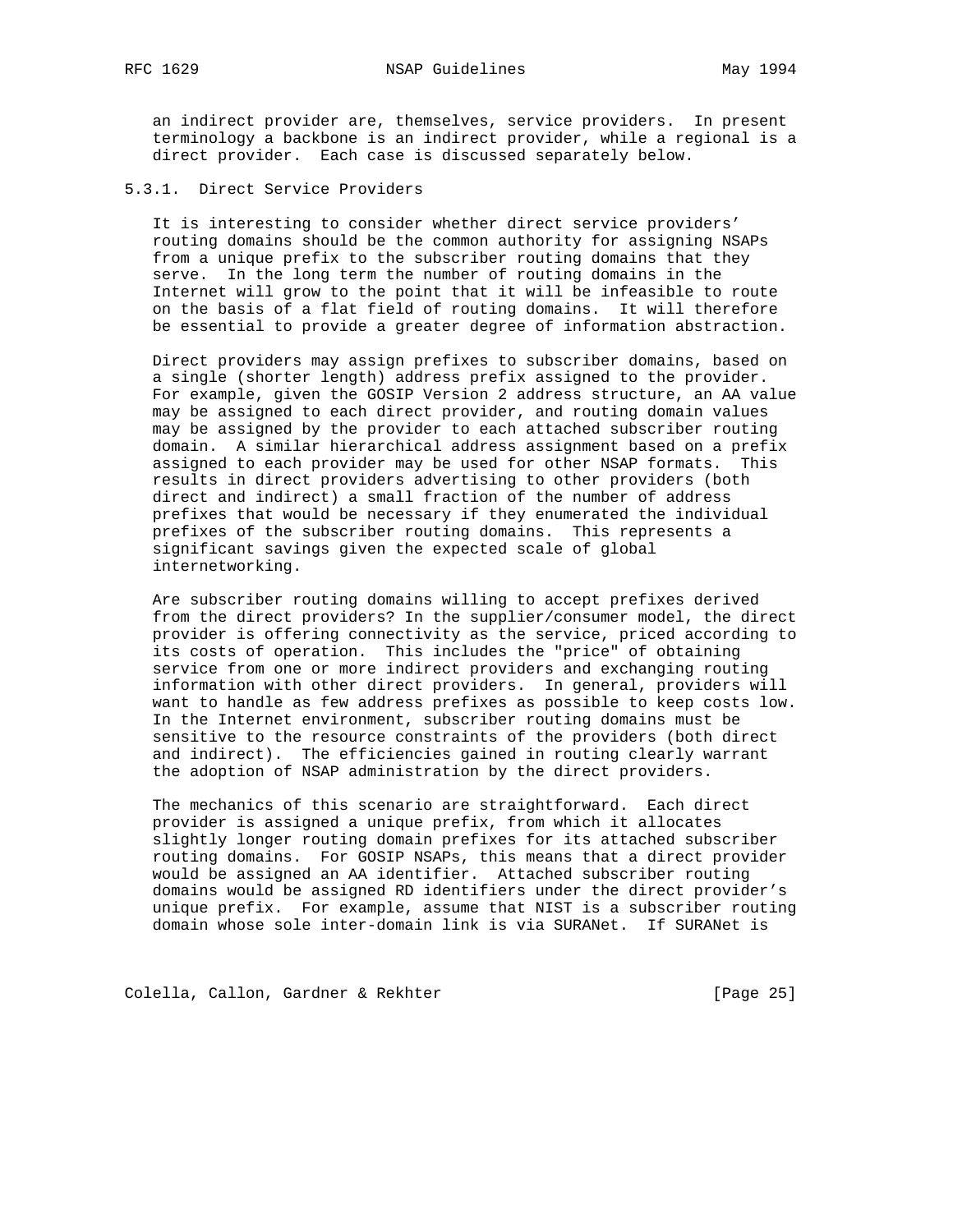assigned an AA identifier kkk, NIST could be assigned an RD of jjj, resulting in a unique prefix for SURANet of:

AFI=47, IDI=0005, DFI=80h, AA=kkk

and a unique prefix for NIST of

AFI=47, IDI=0005, DFI=80h, AA=kkk, (Rsvd=0), RD=jjj.

 A similar scheme can be established using NSAPs allocated under DCC=840. In this case, a direct provider applies for an ORG identifier from ANSI, which serves the same purpose as the AA identifier in GOSIP.

# 5.3.2. Indirect Providers

 There does not appear to be a strong case for direct service providers to take their address spaces from the NSAP space of an indirect provider (e.g. backbone in today's terms). The benefit in routing data abstraction is relatively small. The number of direct providers today is in the tens and an order of magnitude increase would not cause an undue burden on the indirect providers. Also, it may be expected that as time goes by there will be increased direct inter-connection of the direct providers, subscriber routing domains directly attached to the "indirect" providers, and international links directly attached to the providers. Under these circumstances, the distinction between direct and indirect providers would become blurred.

 An additional factor that discourages allocation of NSAPs from an indirect provider's prefix is that the indirect providers and their attached direct providers are perceived as being independent. Direct providers may take their indirect provider service from one or more providers, or may switch indirect providers should a more cost effective service be available elsewhere (essentially, indirect providers can be thought of the same way as long-distance telephone carriers). Having NSAPs derived from the indirect providers is inconsistent with the nature of the relationship.

### 5.4. Multi-homed Routing Domains

 The discussions in Section 5.3 suggest methods for allocating NSAP addresses based on service provider connectivity. This allows a great deal of information reduction to be achieved for those routing domains which are attached to a single provider. In particular, such routing domains may select their NSAP addresses from a space allocated to them by their direct service provider. This allows the provider, when announcing the addresses that it can reach to other

Colella, Callon, Gardner & Rekhter [Page 26]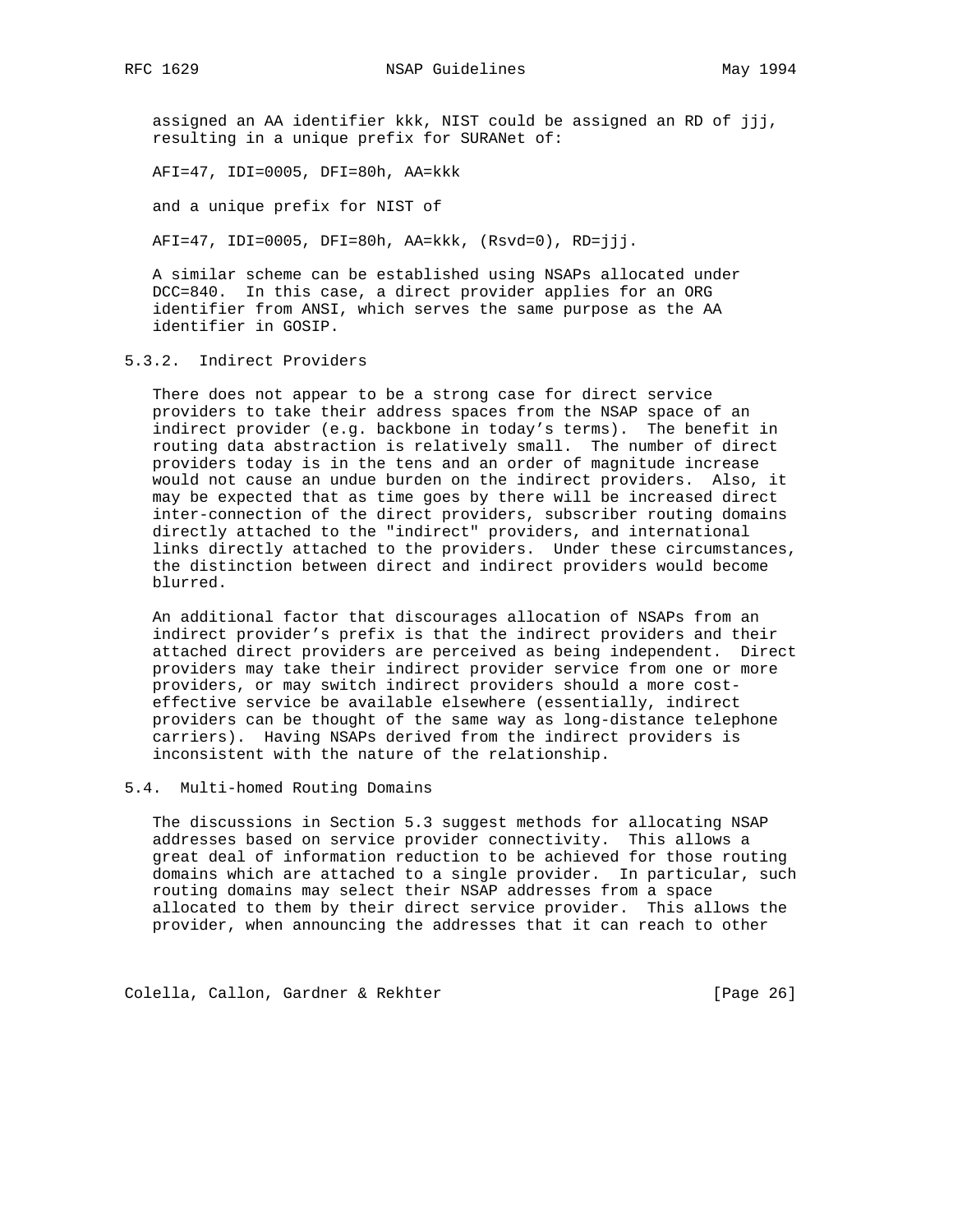providers, to use a single address prefix to describe a large number of NSAP addresses corresponding to multiple routing domains.

 However, there are additional considerations for routing domains which are attached to multiple providers. Such "multi-homed" routing domains may, for example, consist of single-site campuses and companies which are attached to multiple providers, large organizations which are attached to different providers at different locations in the same country, or multi-national organizations which are attached to providers in a variety of countries worldwide. There are a number of possible ways to deal with these multi-homed routing domains.

 One possible solution is to assign addresses to each multi-homed organization independently from the providers to which it is attached. This allows each multi-homed organization to base its NSAP assignments on a single prefix, and to thereby summarize the set of all NSAPs reachable within that organization via a single prefix. The disadvantage of this approach is that since the NSAP address for that organization has no relationship to the addresses of any particular provider, the providers to which this organization is attached will need to advertise the prefix for this organization to other providers. Other providers (potentially worldwide) will need to maintain an explicit entry for that organization in their routing tables. If other providers do not maintain a separate route for this organization, then packets destined to this organization will be lost.

 For example, suppose that a very large U.S.-wide company "Mega Big International Incorporated" (MBII) has a fully interconnected internal network and is assigned a single AA value under the U.S. GOSIP Version 2 address space. It is likely that outside of the U.S., a single entry may be maintained in routing tables for all U.S. GOSIP addresses. However, within the U.S., every "default-less" provider will need to maintain a separate address entry for MBII. If MBII is in fact an international corporation, then it may be necessary for every "default-less" provider worldwide to maintain a separate entry for MBII (including providers to which MBII is not attached). Clearly this may be acceptable if there are a small number of such multihomed routing domains, but would place an unacceptable load on routers within providers if all organizations were to choose such address assignments. This solution may not scale to internets where there are many hundreds of thousands of multi homed organizations.

 A second possible approach would be for multi-homed organizations to be assigned a separate NSAP space for each connection to a provider, and to assign a single address prefix to each area within its routing

Colella, Callon, Gardner & Rekhter [Page 27]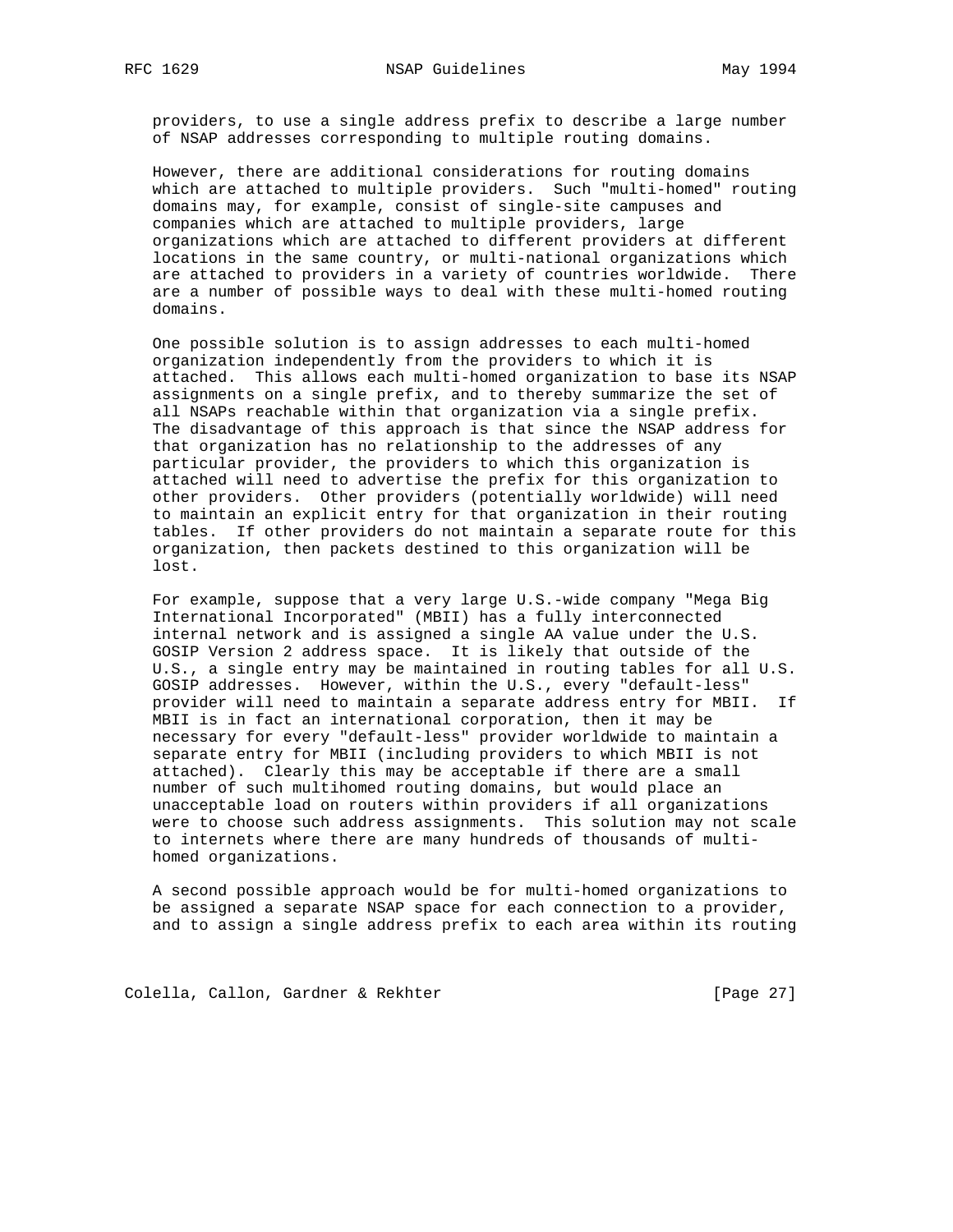domain(s) based on the closest interconnection point. For example, if MBII had connections to two providers in the U.S. (one east coast, and one west coast), as well as three connections to national providers in Europe, and one in the far east, then MBII may make use of six different address prefixes. Each area within MBII would be assigned a single address prefix based on the nearest connection.

 For purposes of external routing of traffic from outside MBII to a destination inside of MBII, this approach works similarly to treating MBII as six separate organizations. For purposes of internal routing, or for routing traffic from inside of MBII to a destination outside of MBII, this approach works the same as the first solution.

 If we assume that incoming traffic (coming from outside of MBII, with a destination within MBII) is always to enter via the nearest point to the destination, then each provider which has a connection to MBII needs to announce to other providers the ability to reach only those parts of MBII whose address is taken from its own address space. This implies that no additional routing information needs to be exchanged between providers, resulting in a smaller load on the inter-domain routing tables maintained by providers when compared to the first solution. This solution therefore scales better to extremely large internets containing very large numbers of multi homed organizations.

 One problem with the second solution is that backup routes to multi homed organizations are not automatically maintained. With the first solution, each provider, in announcing the ability to reach MBII, specifies that it is able to reach all of the NSAPs within MBII. With the second solution, each provider announces that it can reach all of the NSAPs based on its own address prefix, which only includes some of the NSAPs within MBII. If the connection between MBII and one particular provider were severed, then the NSAPs within MBII with addresses based on that provider would become unreachable via inter domain routing. The impact of this problem can be reduced somewhat by maintenance of additional information within routing tables, but this reduces the scaling advantage of the second approach.

 The second solution also requires that when external connectivity changes, internal addresses also change.

 Also note that this and the previous approach will tend to cause packets to take different routes. With the first approach, packets from outside of MBII destined for within MBII will tend to enter via the point which is closest to the source (which will therefore tend to maximize the load on the networks internal to MBII). With the second solution, packets from outside destined for within MBII will tend to enter via the point which is closest to the destination

Colella, Callon, Gardner & Rekhter [Page 28]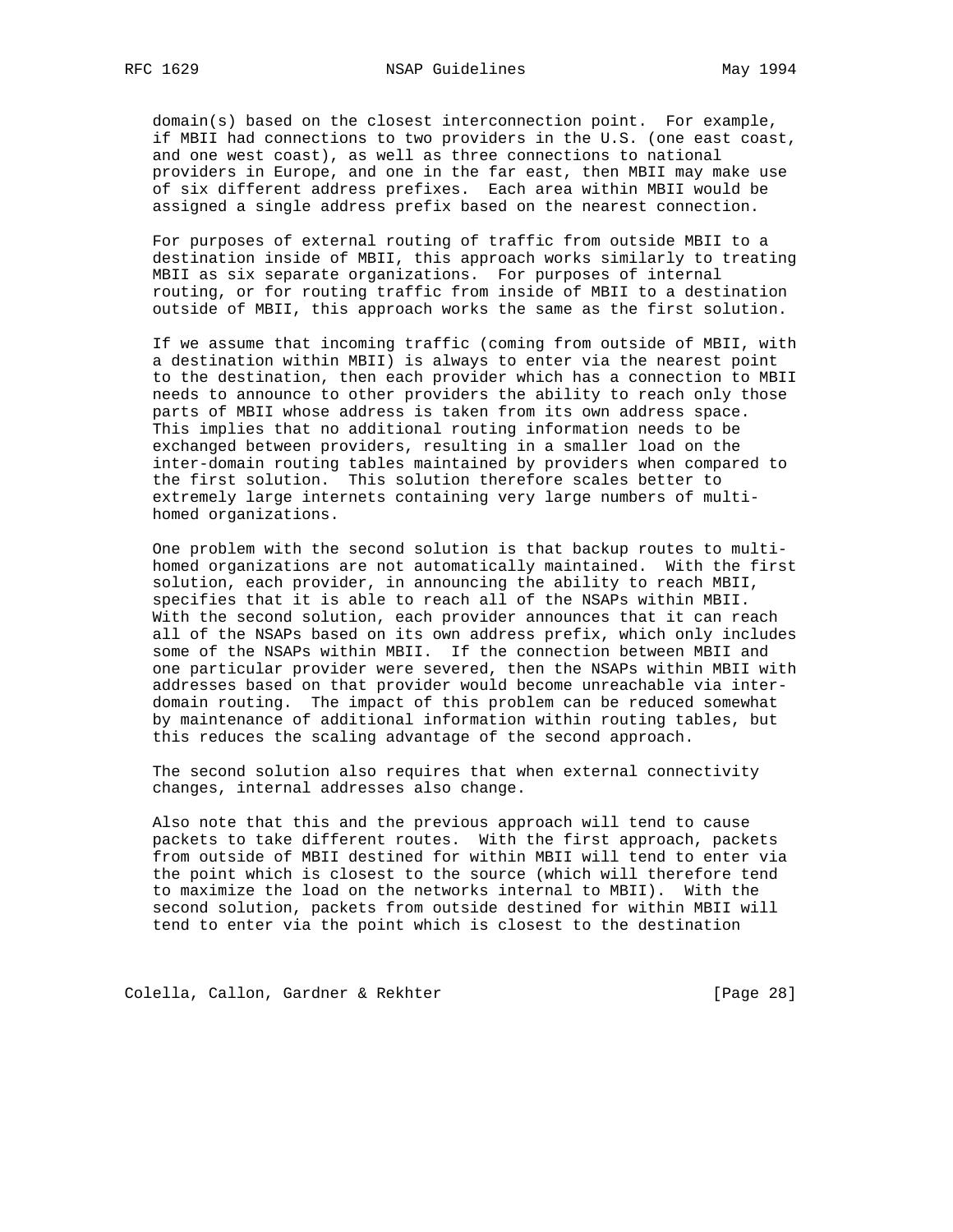(which will tend to minimize the load on the networks within MBII, and maximize the load on the providers).

 These solutions also have different effects on policies. For example, suppose that country "X" has a law that traffic from a source within country X to a destination within country X must at all times stay entirely within the country. With the first solution, it is not possible to determine from the destination address whether or not the destination is within the country. With the second solution, a separate address may be assigned to those NSAPs which are within country X, thereby allowing routing policies to be followed. Similarly, suppose that "Little Small Company" (LSC) has a policy that its packets may never be sent to a destination that is within MBII. With either solution, the routers within LSC may be configured to discard any traffic that has a destination within MBII's address space. However, with the first solution this requires one entry; with the second it requires many entries and may be impossible as a practical matter.

 There are other possible solutions as well. A third approach is to assign each multi-homed organization a single address prefix, based on one of its connections to a provider. Other providers to which the multi-homed organization are attached maintain a routing table entry for the organization, but are extremely selective in terms of which indirect providers are told of this route. This approach will produce a single "default" routing entry which all providers will know how to reach the organization (since presumably all providers will maintain routes to each other), while providing more direct routing in those cases where providers agree to maintain additional routing information.

 There is at least one situation in which this third approach is particularly appropriate. Suppose that a special interest group of organizations have deployed their own backbone. For example, lets suppose that the U.S. National Widget Manufacturers and Researchers have set up a U.S.-wide backbone, which is used by corporations who manufacture widgets, and certain universities which are known for their widget research efforts. We can expect that the various organizations which are in the widget group will run their internal networks as separate routing domains, and most of them will also be attached to other providers (since most of the organizations involved in widget manufacture and research will also be involved in other activities). We can therefore expect that many or most of the organizations in the widget group are dual-homed, with one attachment for widget-associated communications and the other attachment for other types of communications. Let's also assume that the total number of organizations involved in the widget group is small enough that it is reasonable to maintain a routing table containing one

Colella, Callon, Gardner & Rekhter [Page 29]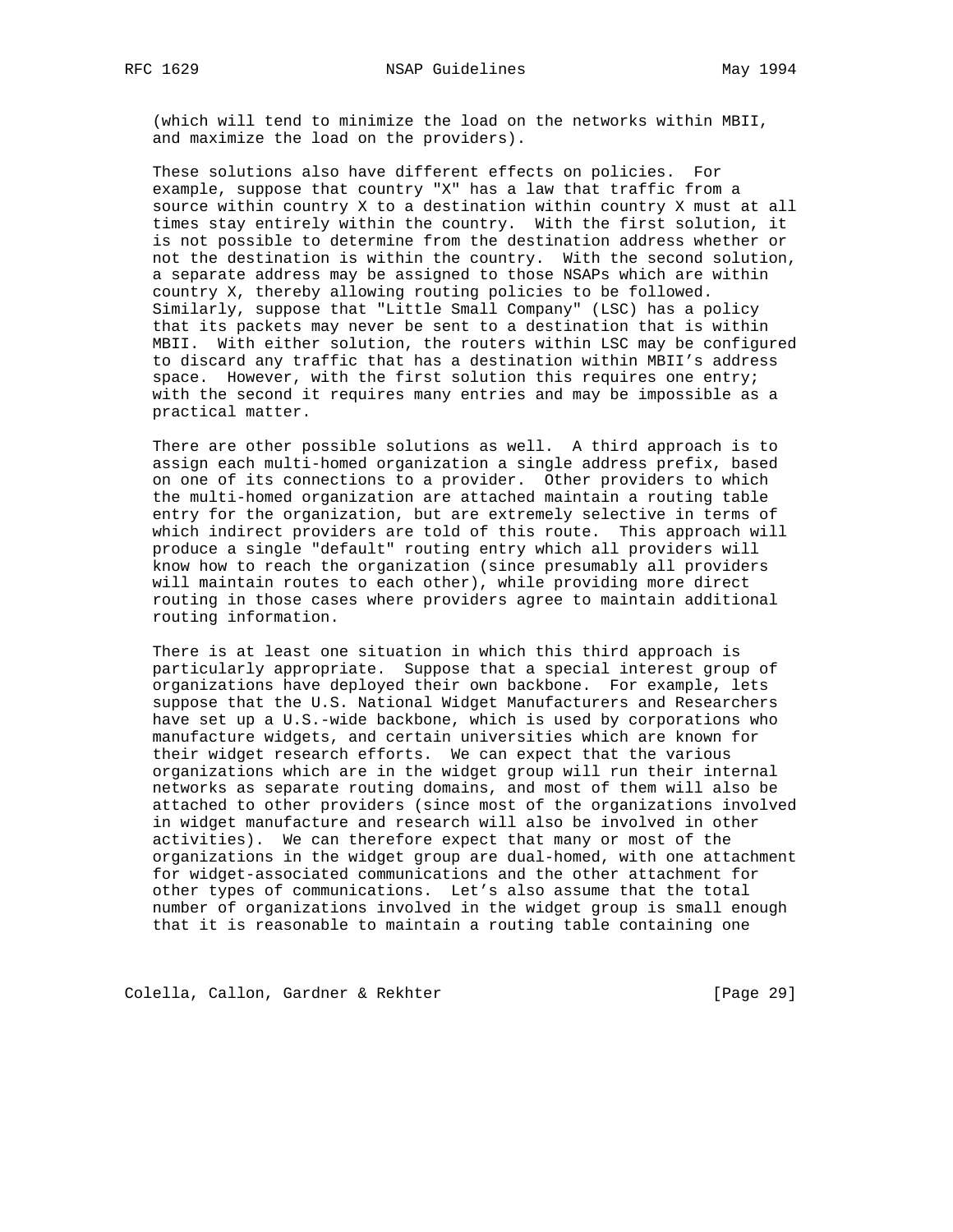entry per organization, but that they are distributed throughout a larger internet with many millions of (mostly not widget-associated) routing domains.

 With the third approach, each multi-homed organization in the widget group would make use of an address assignment based on its other attachment(s) to providers (the attachments not associated with the widget group). The widget backbone would need to maintain routes to the routing domains associated with the various member organizations. Similarly, all members of the widget group would need to maintain a table of routes to the other members via the widget backbone. However, since the widget backbone does not inform other general world-wide providers of what addresses it can reach (since the backbone is not intended for use by other outside organizations), the relatively large set of routing prefixes needs to be maintained only in a limited number of places. The addresses assigned to the various organizations which are members of the widget group would provide a "default route" via each members other attachments to providers, while allowing communications within the widget group to use the preferred path.

 A fourth solution involves assignment of a particular address prefix for routing domains which are attached to two or more specific cooperative public service providers. For example, suppose that there are two providers "SouthNorthNet" and "NorthSouthNet" which have a very large number of customers in common (i.e., there are a large number of routing domains which are attached to both). Rather than getting two address prefixes (such as two AA values assigned under the GOSIP address space) these organizations could obtain three prefixes. Those routing domains which are attached to NorthSouthNet but not attached to SouthNorthNet obtain an address assignment based on one of the prefixes. Those routing domains which are attached to SouthNorthNet but not to NorthSouthNet would obtain an address based on the second prefix. Finally, those routing domains which are multi-homed to both of these networks would obtain an address based on the third prefix. Each of these two providers would then advertise two prefixes to other providers, one prefix for subscriber routing domains attached to it only, and one prefix for subscriber routing domains attached to both.

 This fourth solution could become important when use of public data networks becomes more common. In particular, it is likely that at some point in the future a substantial percentage of all routing domains will be attached to public data networks. In this case, nearly all government-sponsored networks (such as some regional networks which receive funding from NSF, as well as government sponsored backbones) may have a set of customers which overlaps substantially with the public networks.

Colella, Callon, Gardner & Rekhter [Page 30]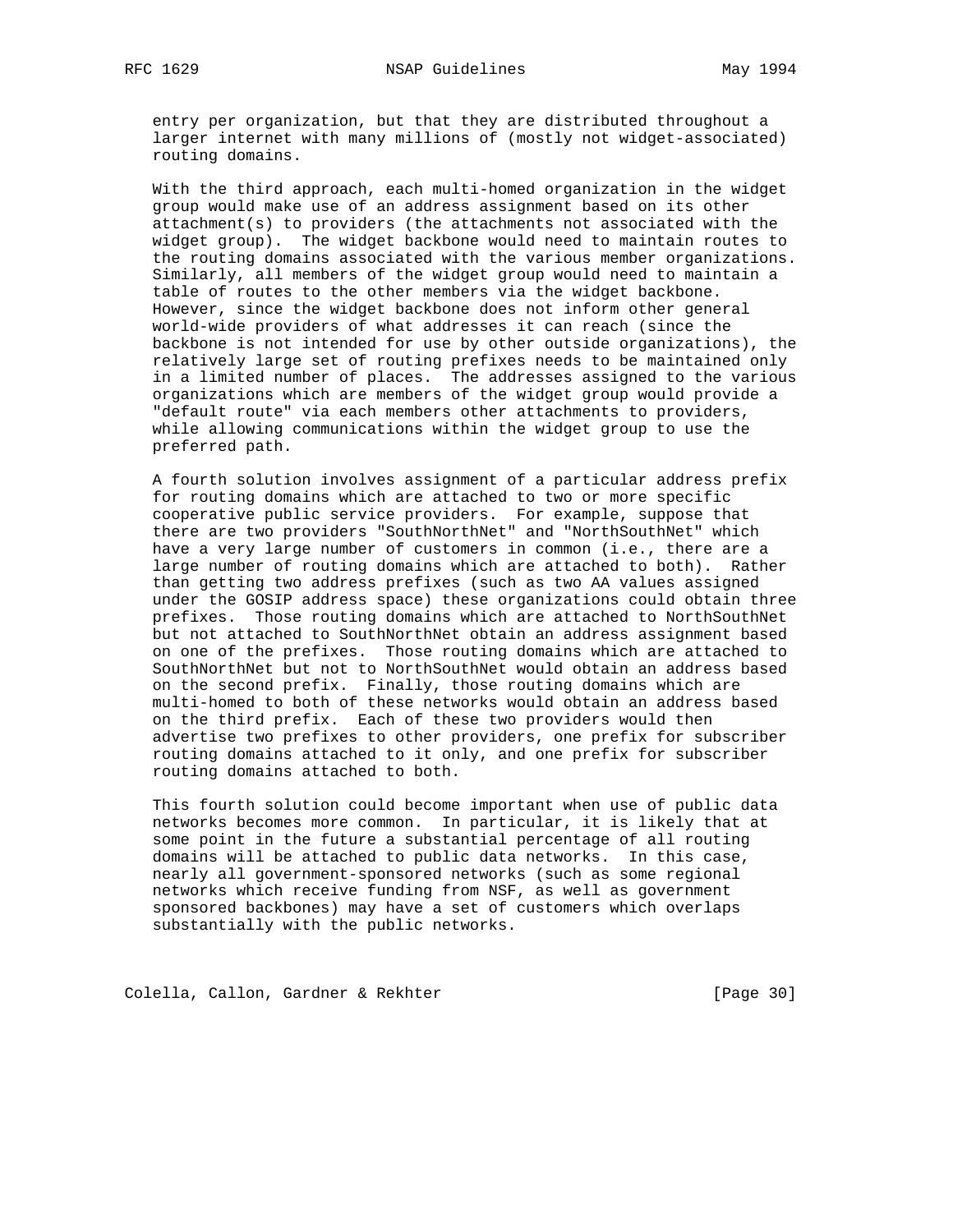There are therefore a number of possible solutions to the problem of assigning NSAP addresses to multi-homed routing domains. Each of these solutions has very different advantages and disadvantages. Each solution places a different real (i.e., financial) cost on the multi-homed organizations, and on the providers (including those to which the multi-homed organizations are not attached).

 In addition, most of the solutions described also highlight the need for each provider to develop policy on whether and under what conditions to accept customers with addresses that are not based on its own address prefix, and how such non-local addresses will be treated. For example, a somewhat conservative policy might be that an attached subscriber RD may use any NSAP address prefix, but that addresses which are not based on the providers own prefix might not be advertised to other providers. In a less conservative policy, a provider might accept customers using such non-local prefixes and agree to exchange them in routing information with a defined set of other providers (this set could be an a priori group of providers that have something in common such as geographical location, or the result of an agreement specific to the requesting subscriber). Various policies involve real costs to providers, which may be reflected in those policies.

#### 5.5. Private Links

 The discussion up to this point concentrates on the relationship between NSAP addresses and routing between various routing domains over transit routing domains, where each transit routing domain interconnects a large number of routing domains and offers a more or-less public service.

 However, there may also exist a large number of private point-to point links which interconnect two private routing domains. In many cases such private point-to-point links may be limited to forwarding packets directly between the two private routing domains.

 For example, let's suppose that the XYZ corporation does a lot of business with MBII. In this case, XYZ and MBII may contract with a carrier to provide a private link between the two corporations, where this link may only be used for packets whose source is within one of the two corporations, and whose destination is within the other of the two corporations. Finally, suppose that the point-to-point link is connected between a single router (router X) within XYZ corporation and a single router (router M) within MBII. It is therefore necessary to configure router X to know which addresses can be reached over this link (specifically, all addresses reachable in MBII). Similarly, it is necessary to configure router M to know which addresses can be reached over this link (specifically, all

Colella, Callon, Gardner & Rekhter [Page 31]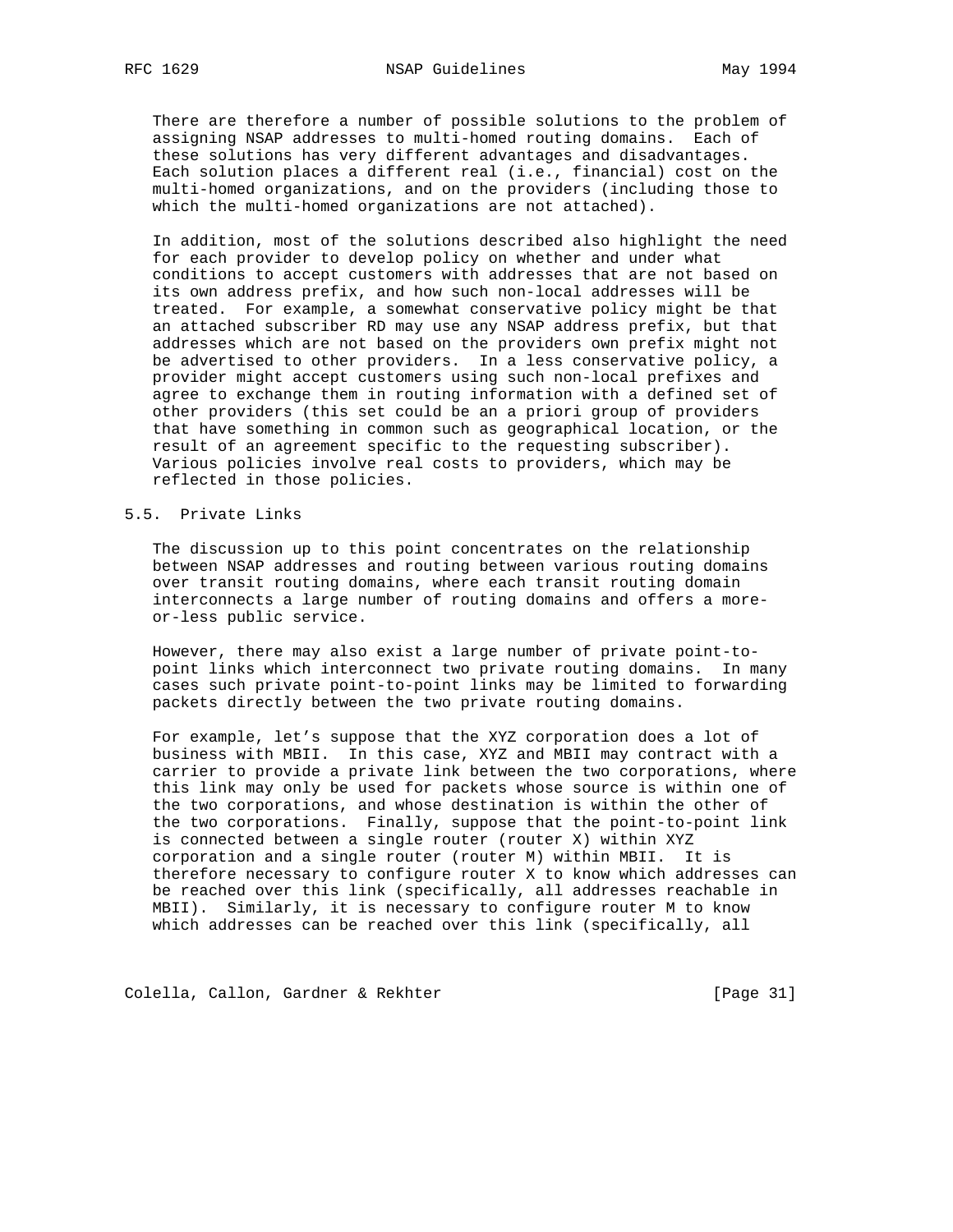addresses reachable in XYZ Corporation).

 The important observation to be made here is that such private links may be ignored for the purpose of NSAP allocation, and do not pose a problem for routing. This is because the routing information associated with private links is not propagated throughout the internet, and therefore does not need to be collapsed into a provider's prefix.

 In our example, lets suppose that the XYZ corporation has a single connection to a service provider, and has therefore received an address allocation from the space administered by that provider. Similarly, let's suppose that MBII, as an international corporation with connections to six different providers, has chosen the second solution from Section 5.4, and therefore has obtained six different address allocations. In this case, all addresses reachable in the XYZ Corporation can be described by a single address prefix (implying that router M only needs to be configured with a single address prefix to represent the addresses reachable over this point-to-point link). All addresses reachable in MBII can be described by six address prefixes (implying that router X needs to be configured with six address prefixes to represent the addresses reachable over the point-to-point link).

 In some cases, such private point-to-point links may be permitted to forward traffic for a small number of other routing domains, such as closely affiliated organizations. This will increase the configuration requirements slightly. However, provided that the number of organizations using the link is relatively small, then this still does not represent a significant problem.

 Note that the relationship between routing and NSAP addressing described in other sections of this paper is concerned with problems in scaling caused by large, essentially public transit routing domains which interconnect a large number of routing domains. However, for the purpose of NSAP allocation, private point-to-point links which interconnect only a small number of private routing domains do not pose a problem, and may be ignored. For example, this implies that a single subscriber routing domain which has a single connection to a "public" provider, plus a number of private point to-point links to other subscriber routing domains, can be treated as if it were single-homed to the provider for the purpose of NSAP address allocation.

Colella, Callon, Gardner & Rekhter [Page 32]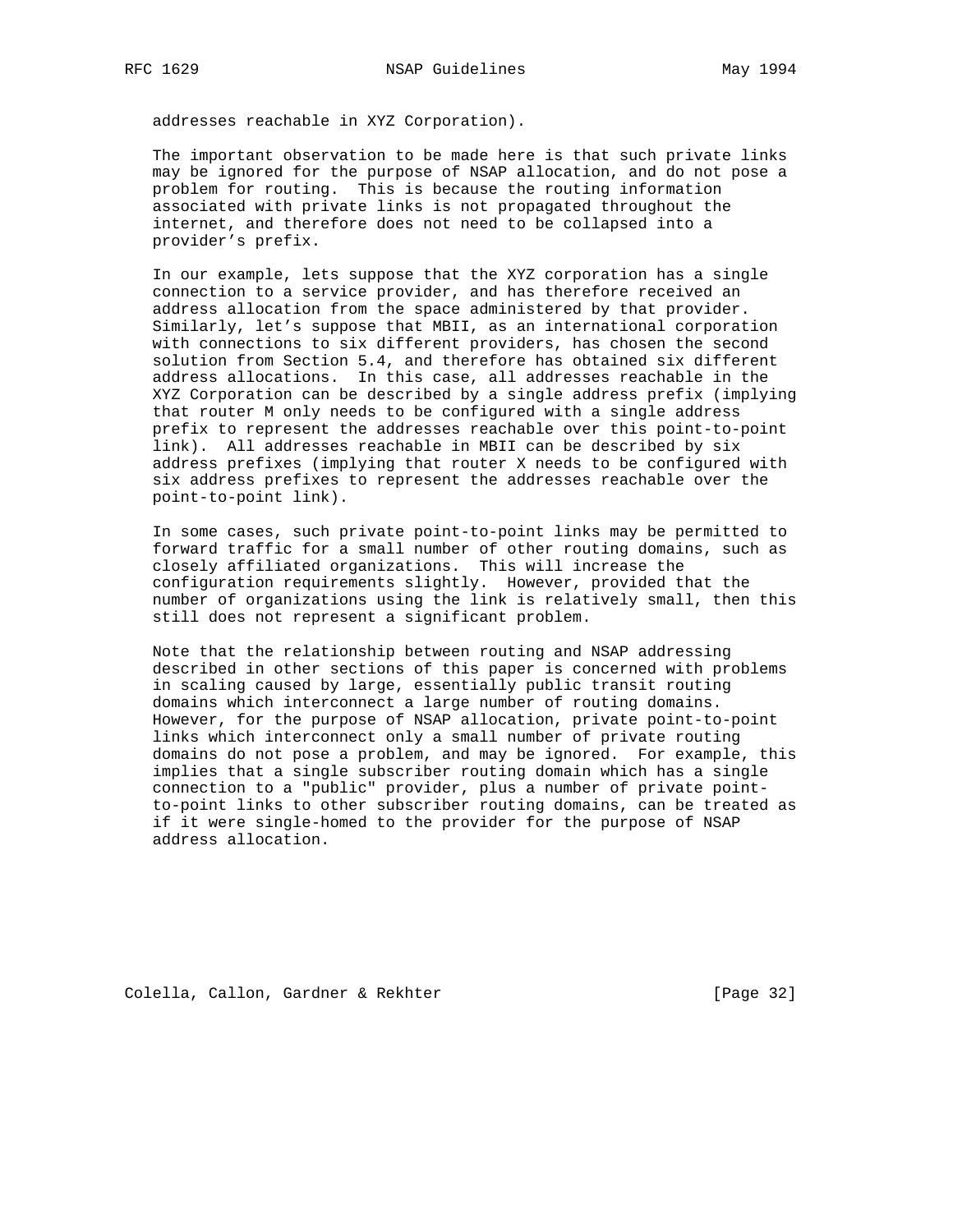#### 5.6. Zero-Homed Routing Domains

 Currently, a very large number of organizations have internal communications networks which are not connected to any external network. Such organizations may, however, have a number of private point-to-point links that they use for communications with other organizations. Such organizations do not participate in global routing, but are satisfied with reachability to those organizations with which they have established private links. These are referred to as zero-homed routing domains.

 Zero-homed routing domains can be considered as the degenerate case of routing domains with private links, as discussed in the previous section, and do not pose a problem for inter-domain routing. As above, the routing information exchanged across the private links sees very limited distribution, usually only to the RD at the other end of the link. Thus, there are no address abstraction requirements beyond those inherent in the address prefixes exchanged across the private link.

 However, it is important that zero-homed routing domains use valid globally unique NSAP addresses. Suppose that the zero-homed routing domain is connected through a private link to an RD. Further, this RD participates in an internet that subscribes to the global OSI addressing plan (i.e., ISO 8348). This RD must be able to distinguish between the zero-homed routing domain's NSAPs and any other NSAPs that it may need to route to. The only way this can be guaranteed is if the zero-homed routing domain uses globally unique NSAPs.

### 5.7. Address Transition Issues

 Allocation of NSAP addresses based on connectivity to providers is important to allow scaling of inter-domain routing to an internet containing millions of routing domains. However, such address allocation based on topology also implies that a change in topology may result in a change of address.

 This need to allow for change in addresses is a natural, inevitable consequence of any method for routing data abstraction. The basic notion of routing data abstraction is that there is some correspondence between the address and where a system (i.e., a routing domain, area, or end system) is located. Thus if the system moves, in some cases the address will have to change. If it were possible to change the connectivity between routing domains without changing the addresses, then it would clearly be necessary to keep track of the location of that routing domain on an individual basis.

Colella, Callon, Gardner & Rekhter [Page 33]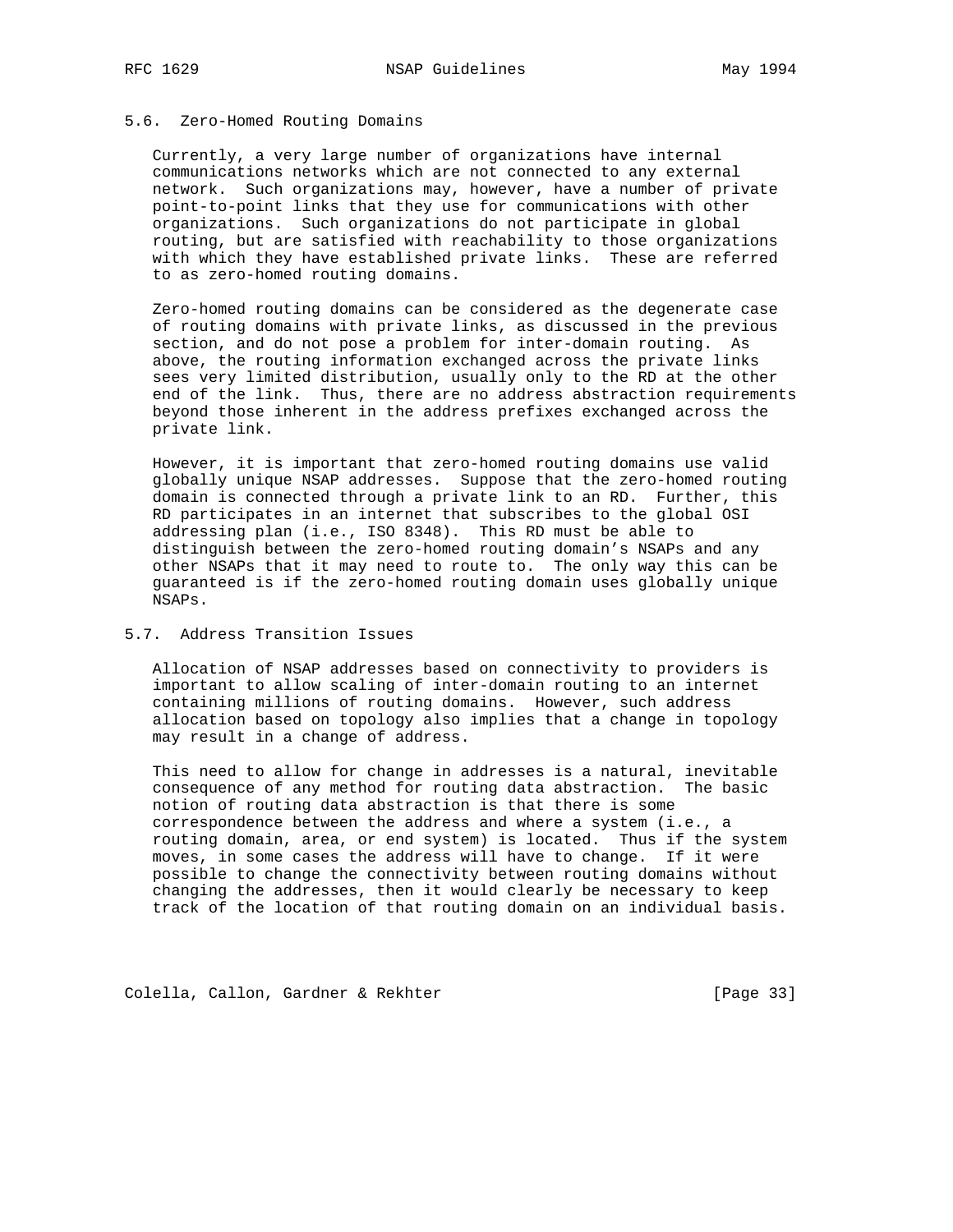Because of the rapid growth and increased commercialization of the Internet, it is possible that the topology may be relatively volatile. This implies that planning for address transition is very important. Fortunately, there are a number of steps which can be taken to help ease the effort required for address transition. A complete description of address transition issues is outside of the scope of this paper. However, a very brief outline of some transition issues is contained in this section.

 Also note that the possible requirement to transition addresses based on changes in topology imply that it is valuable to anticipate the future topology changes before finalizing a plan for address allocation. For example, in the case of a routing domain which is initially single-homed, but which is expecting to become multi-homed in the future, it may be advantageous to assign NSAP addresses based on the anticipated future topology.

 In general, it will not be practical to transition the NSAP addresses assigned to a routing domain in an instantaneous "change the address at midnight" manner. Instead, a gradual transition is required in which both the old and the new addresses will remain valid for a limited period of time. During the transition period, both the old and new addresses are accepted by the end systems in the routing domain, and both old and new addresses must result in correct routing of packets to the destination.

 Provision for transition has already been built into IS-IS. As described in Section 3, IS-IS allows multiple addresses to be assigned to each area specifically for the purpose of easing transition.

 Similarly, there are provisions in OSI for the autoconfiguration of area addresses. This allows OSI end systems to find out their area addresses automatically, either by passively observing the ES-IS IS- Hello packets transmitted by routers, or by actively querying the routers for their NSAP address. If the ID portion of the address is assigned in a manner which allows for globally unique IDs [18], then an end system can reconfigure its entire NSAP address automatically without the need for manual intervention. However, routers will still require manual address reconfiguration.

 During the transition period, it is important that packets using the old address be forwarded correctly, even when the topology has changed. This is facilitated by the use of "best match" inter-domain routing.

 For example, suppose that the XYZ Corporation was previously connected only to the NorthSouthNet provider. The XYZ Corporation

Colella, Callon, Gardner & Rekhter [Page 34]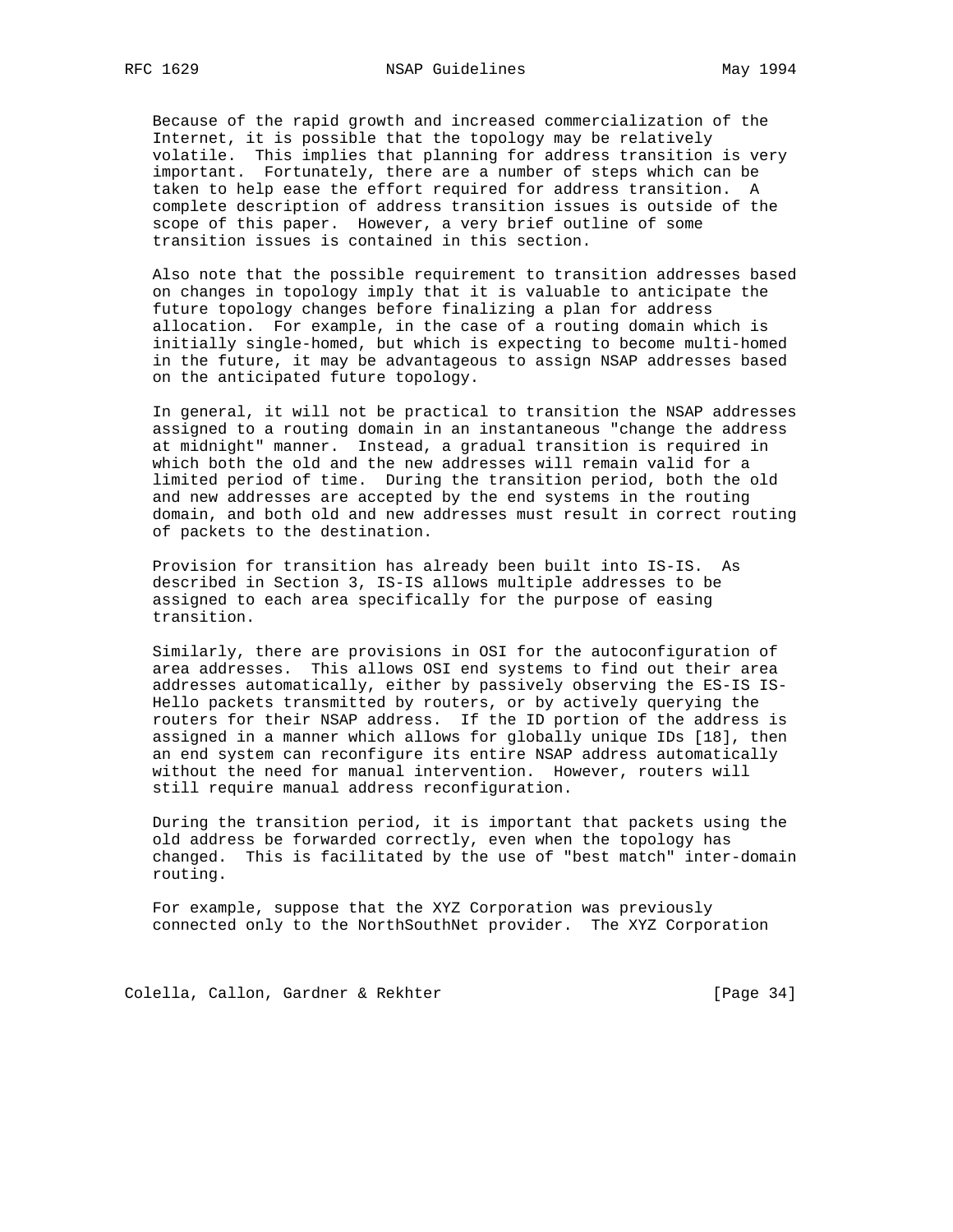therefore went off to the NorthSouthNet administration and got a routing domain assignment based on the AA value obtained by the NorthSouthNet under the GOSIP address space. However, for a variety of reasons, the XYZ Corporation decided to terminate its association with the North-SouthNet, and instead connect directly to the NewCommercialNet public data network. Thus the XYZ Corporation now has a new address assignment under the ANSI address assigned to the NewCommercialNet. The old address for the XYZ Corporation would seem to imply that traffic for the XYZ Corporation should be routed to the NorthSouthNet, which no longer has any direct connection with XYZ Corporation.

 If the old provider (NorthSouthNet) and the new provider (NewCommercialNet) are adjacent and cooperative, then this transition is easy to accomplish. In this case, packets routed to the XYZ Corporation using the old address assignment could be routed to the NorthSouthNet, which would directly forward them to the NewCommercialNet, which would in turn forward them to XYZ Corporation. In this case only NorthSouthNet and NewCommercialNet need be aware of the fact that the old address refers to a destination which is no longer directly attached to NorthSouthNet.

 If the old provider and the new provider are not adjacent, then the situation is a bit more complex, but there are still several possible ways to forward traffic correctly.

 If the old provider and the new provider are themselves connected by other cooperative providers, then these intermediate domains may agree to forward traffic for XYZ correctly. For example, suppose that NorthSouthNet and NewCommercialNet are not directly connected, but that they are both directly connected to the NSFNET backbone. In this case, all three of NorthSouthNet, NewCommercialNet, and the NSFNET backbone would need to maintain a special entry for XYZ corporation so that traffic to XYZ using the old address allocation would be forwarded via NewCommercialNet. However, other routing domains would not need to be aware of the new location for XYZ Corporation.

 Suppose that the old provider and the new provider are separated by a non-cooperative routing domain, or by a long path of routing domains. In this case, the old provider could encapsulate traffic to XYZ Corporation in order to deliver such packets to the correct backbone.

 Also, those locations which do a significant amount of business with XYZ Corporation could have a specific entry in their routing tables added to ensure optimal routing of packets to XYZ. For example, suppose that another commercial backbone "OldCommercialNet" has a large number of customers which exchange traffic with XYZ

Colella, Callon, Gardner & Rekhter [Page 35]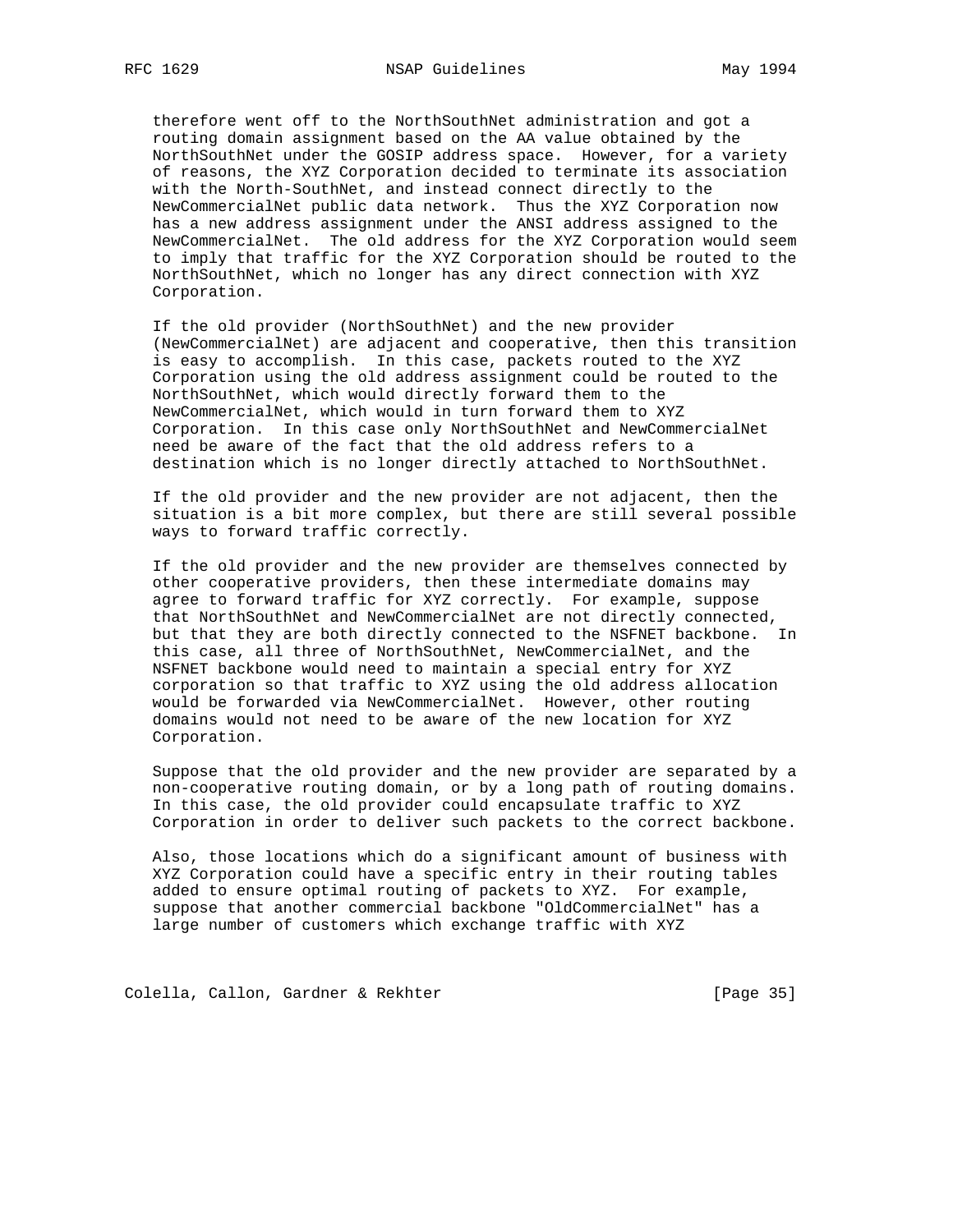Corporation, and that this third provider is directly connected to both NorthSouthNet and NewCommercialNet. In this case OldCommercialNet will continue to have a single entry in its routing tables for other traffic destined for NorthSouthNet, but may choose to add one additional (more specific) entry to ensure that packets sent to XYZ Corporation's old address are routed correctly.

 Whichever method is used to ease address transition, the goal is that knowledge relating XYZ to its old address that is held throughout the global internet would eventually be replaced with the new information. It is reasonable to expect this to take weeks or months and will be accomplished through the distributed directory system. Discussion of the directory, along with other address transition techniques such as automatically informing the source of a changed address, are outside the scope of this paper.

6. Recommendations

 We anticipate that the current exponential growth of the Internet will continue or accelerate for the foreseeable future. In addition, we anticipate a continuation of the rapid internationalization of the Internet. The ability of routing to scale is dependent upon the use of data abstraction based on hierarchical NSAP addresses. As CLNP use increases in the Internet, it is therefore essential to assign NSAP addresses with great care.

 It is in the best interests of the internetworking community that the cost of operations be kept to a minimum where possible. In the case of NSAP allocation, this again means that routing data abstraction must be encouraged.

 In order for data abstraction to be possible, the assignment of NSAP addresses must be accomplished in a manner which is consistent with the actual physical topology of the Internet. For example, in those cases where organizational and administrative boundaries are not related to actual network topology, address assignment based on such organization boundaries is not recommended.

 The intra-domain IS-IS routing protocol allows for information abstraction to be maintained at two levels: systems are grouped into areas, and areas are interconnected to form a routing domain. The inter-domain IDRP routing protocol allows for information abstraction to be maintained at multiple levels by grouping routing domains into Routing Domain Confederations and using route aggregation capabilities.

 For zero-homed and single-homed routing domains (which are expected to remain zero-homed or single-homed), we recommend that the NSAP

Colella, Callon, Gardner & Rekhter [Page 36]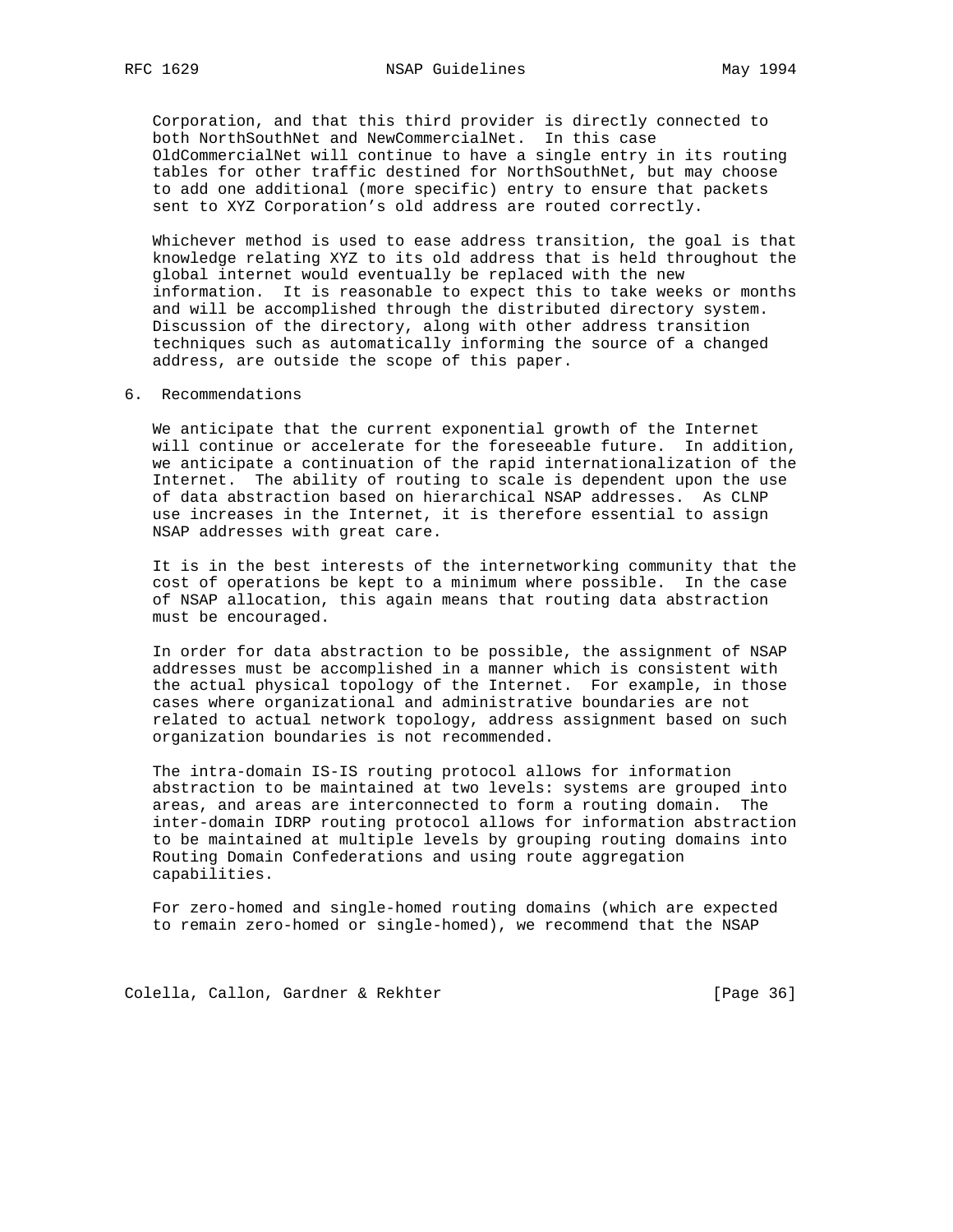addresses assigned for OSI use within a single routing domain use a single address prefix assigned to that domain. Specifically, this allows the set of all NSAP addresses reachable within a single domain to be fully described via a single prefix. We recommend that single-homed routing domains use an address prefix based on its connectivity to a public service provider. We recommend that zero homed routing domains use globally unique addresses.

 We anticipate that the total number of routing domains existing on a worldwide OSI Internet to be great enough that additional levels of hierarchical data abstraction beyond the routing domain level will be necessary. To provide the needed data abstraction we recommend to use Routing Domain Confederations and route aggregation capabilities of IDRP.

 The general technical requirements for NSAP address guidelines do not vary from country to country. However, details of address administration may vary between countries. Also, in most cases, network topology will have a close relationship with national boundaries. For example, the degree of network connectivity will often be greater within a single country than between countries. It is therefore appropriate to make specific recommendations based on national boundaries, with the understanding that there may be specific situations where these general recommendations need to be modified. Moreover, that suggests that national boundaries may be used to group domains into Routing Domain Confederations.

 Each of the country-specific or continent-specific recommendations presented below are consistent with the technical requirements for scaling of addressing and routing presented in this RFC.

#### 6.1. Recommendations Specific to U.S. Parts of the Internet

 NSAP addresses for use within the U.S. portion of the Internet are expected to be based primarily on two address prefixes: the ICD=0005 format used by The U.S. Government, and the DCC=840 format defined by ANSI.

 We anticipate that, in the U.S., public interconnectivity between private routing domains will be provided by a diverse set of providers, including (but not necessarily limited to) regional providers and commercial Public Data Networks.

 These networks are not expected to be interconnected in a strictly hierarchical manner. For example, the regional providers may be directly connected rather than rely on an indirect provider, and all three of these types of networks may have direct international connections.

Colella, Callon, Gardner & Rekhter [Page 37]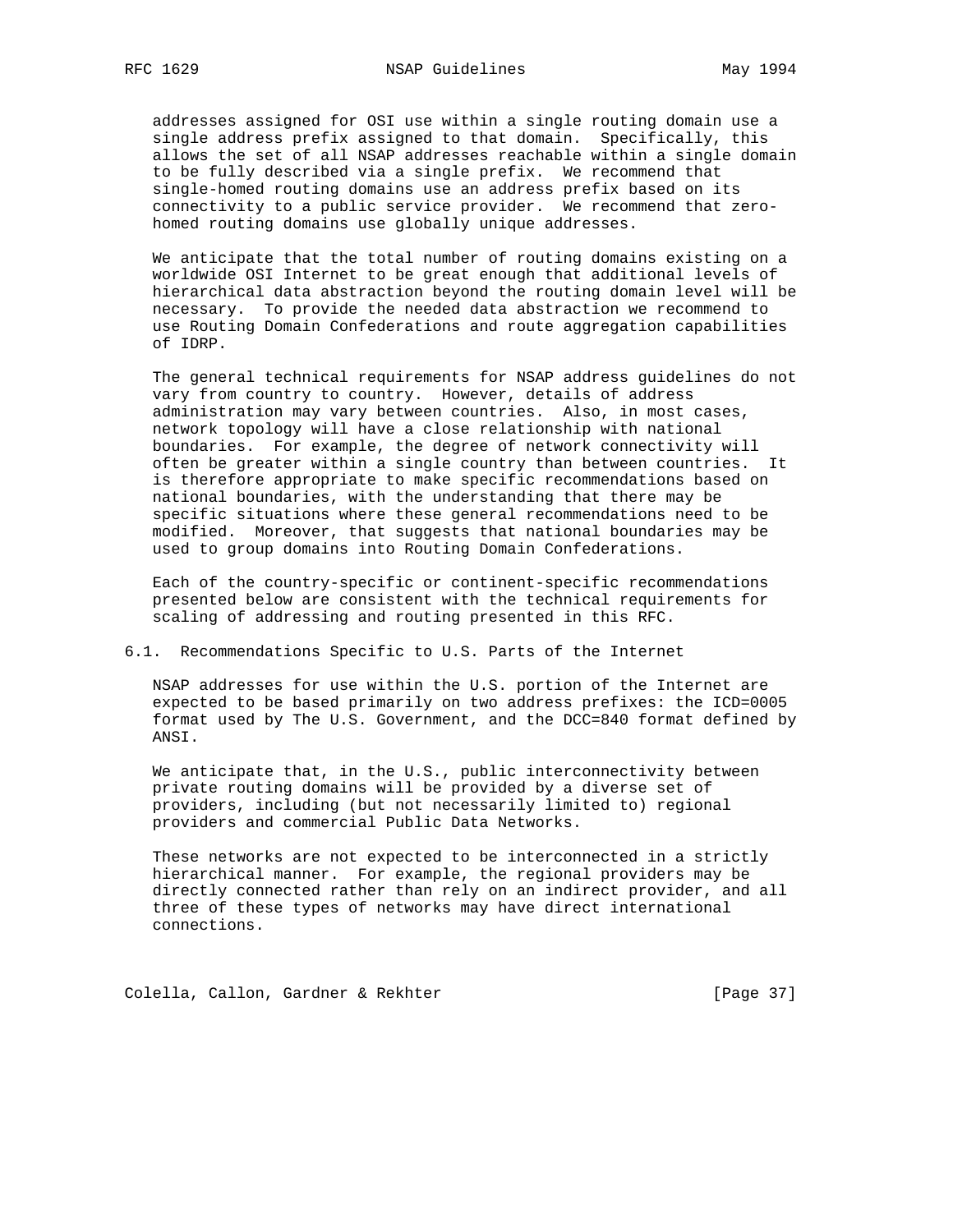However, the total number of such providers is expected to remain (for the foreseeable future) small enough to allow addressing of this set of providers via a flat address space. These providers will be used to interconnect a wide variety of routing domains, each of which may comprise a single corporation, part of a corporation, a university campus, a government agency, or other organizational unit.

 In addition, some private corporations may be expected to make use of dedicated private providers for communication within their own corporations.

 We anticipate that the great majority of routing domains will be attached to only one of the providers. This will permit hierarchical address abbreviation based on provider. We therefore strongly recommend that addresses be assigned hierarchically, based on address prefixes assigned to individual providers.

 For the GOSIP address format, this implies that Administrative Authority (AA) identifiers should be obtained by all providers (explicitly including the NSFNET backbone, the NSFNET regionals, and other major government backbones). For those subscriber routing domains which are connected to a single provider, they should be assigned a Routing Domain (RD) value from the space assigned to that provider.

 To provide routing information aggregation/abstraction we recommend that each provider together with all of its subscriber domains form a Routing Domain Confederation. That, combined with hierarchical address assignment, would provide significant reduction in the volume of routing information that needs to be handled by IDRP. Note that the presence of multihomed subscriber domains would imply that such Confederations will overlap, which is explicitly supported by IDRP.

 We recommend that all providers explicitly be involved in the task of address administration for those subscriber routing domains which are single-homed to them. This offers a valuable service to their customers, and also greatly reduces the resources (including human and network resources) necessary for that provider to take part in inter-domain routing.

 Each provider should develop policy on whether and under what conditions to accept customers using addresses that are not based on the provider's own address prefix, and how such non-local addresses will be treated. Policies should reflect the issue of cost associated with implementing such policies.

 We recommend that a similar hierarchical model be used for NSAP addresses using the DCC-based address format. The structure for

Colella, Callon, Gardner & Rekhter [Page 38]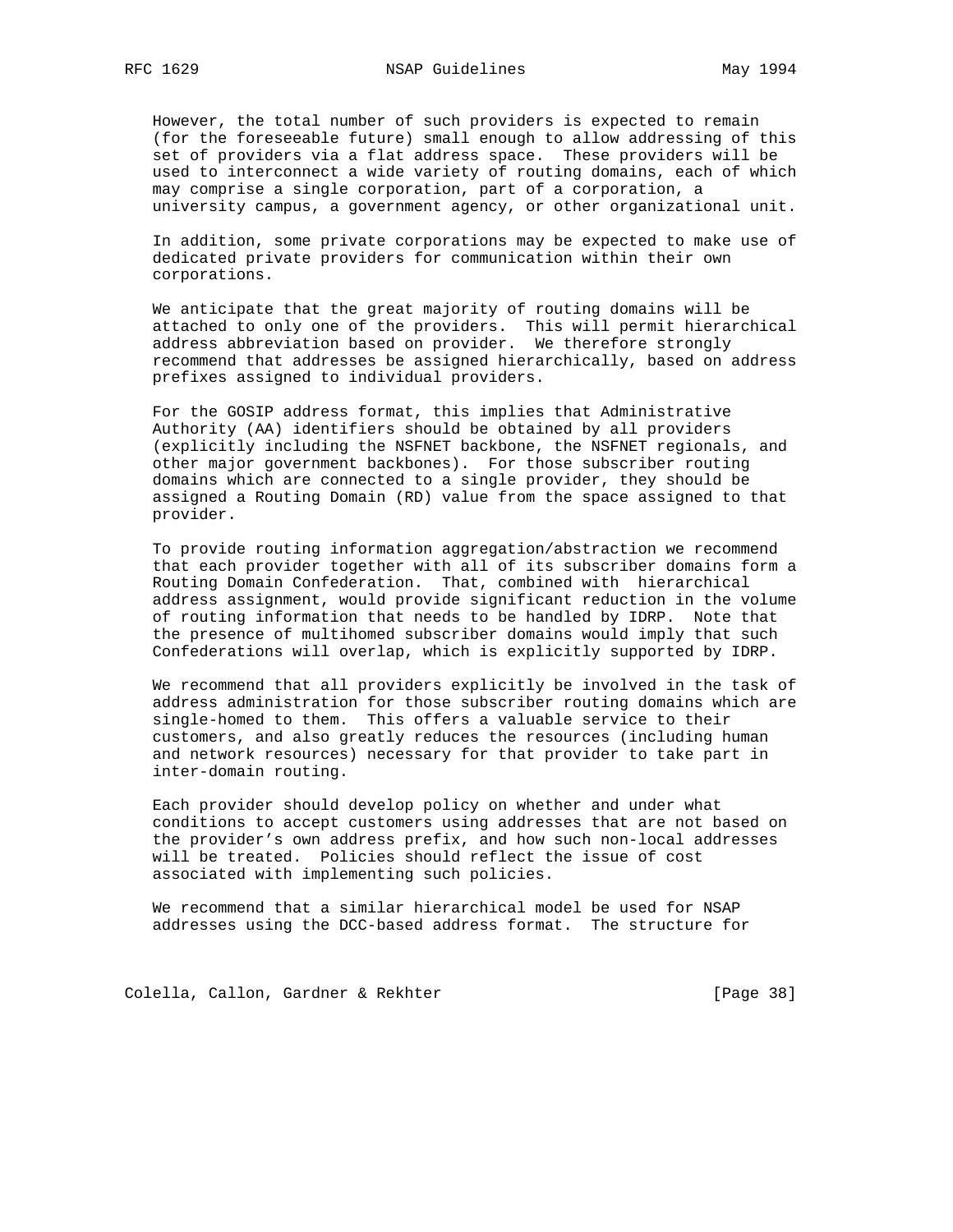DCC=840-based NSAPs is provided in Section A.2.

 For routing domains which are not attached to any publically available provider, no urgent need for hierarchical address abbreviation exists. We do not, therefore, make any additional recommendations for such "isolated" routing domains, except to note that there is no technical reason to preclude assignment of GOSIP AA identifier values or ANSI organization identifiers to such domains. Where such domains are connected to other domains by private point to-point links, and where such links are used solely for routing between the two domains that they interconnect, no additional technical problems relating to address abbreviation is caused by such a link, and no specific additional recommendations are necessary.

6.2. Recommendations Specific to European Parts of the Internet

 This section contains additional RARE recommendations for allocating NSAP addresses within each national domain, administered by a National Standardization Organization (NSO) and national research network organizations.

 NSAP addresses are expected to be based on the ISO DCC scheme. Organizations which are not associated with a particular country and which have reasons not to use a national prefix based on ISO DCC should follow the recommendations covered in chapters 6.3 and 6.4.

 ISO DCC addresses are not associated with any specific subnetwork type and service provider and are thus independent of the type or ownership of the underlying technology.

Colella, Callon, Gardner & Rekhter [Page 39]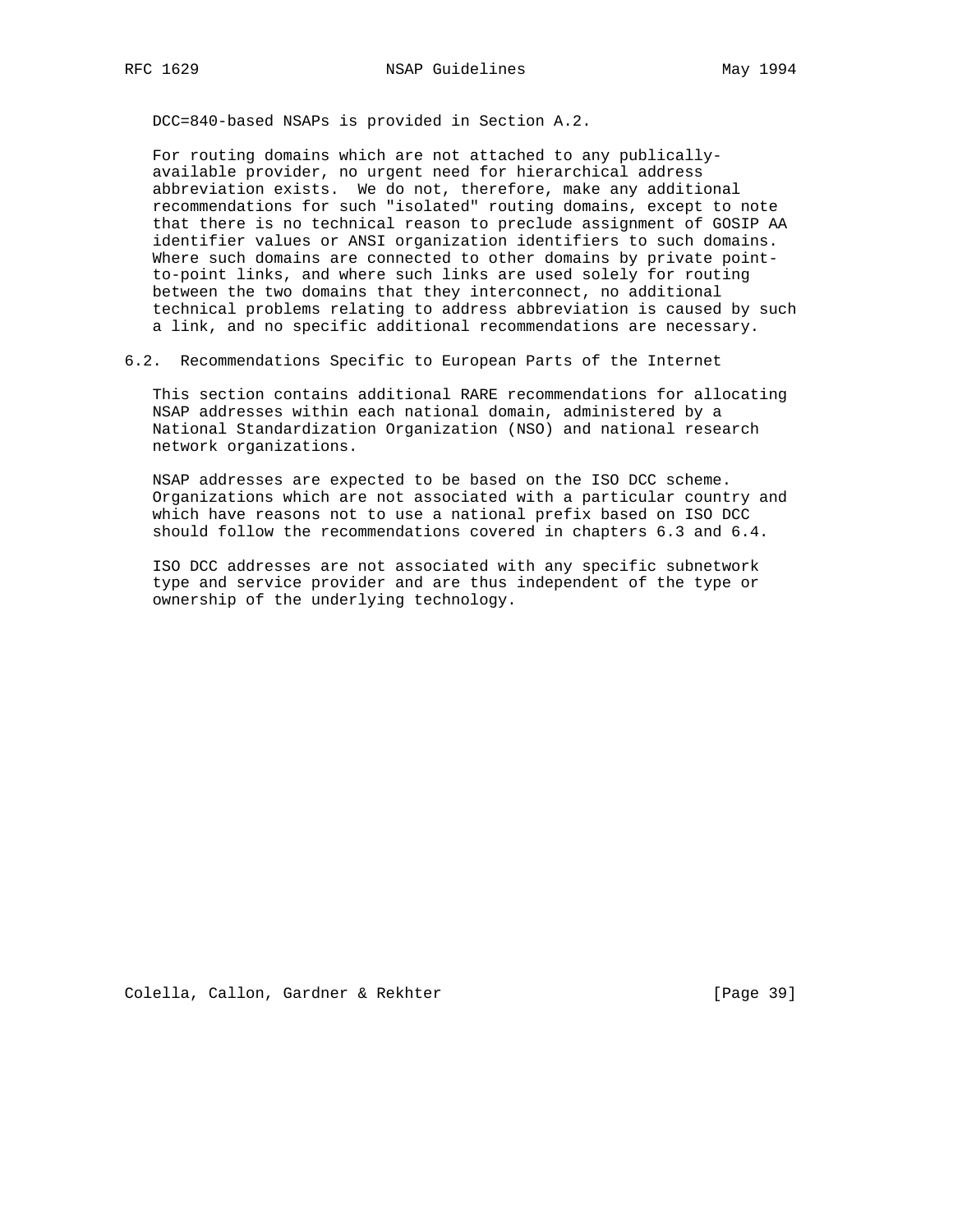# 6.2.1. General NSAP Structure

 The general structure of a Network Address defined in ISO 8348 is further divided into:

|        |                                     | IDP               | DSP                          |                                     |               |                      |     |  |  |
|--------|-------------------------------------|-------------------|------------------------------|-------------------------------------|---------------|----------------------|-----|--|--|
|        | $ $ AFI $ $ IDI $ $                 |                   | CDP<br>-----+-----+----+---- |                                     | CDSP          |                      |     |  |  |
|        |                                     | -----+-----+----- |                              | $ $ AFI $ $ IDI $ $ CFI $ $ CDI $ $ | RDAA          | ID                   | SEL |  |  |
| octets | $1 \quad 2 \quad 2 \quad 3 \quad 4$ |                   |                              |                                     | $0 \ldots 13$ | $\vert$ 18 $\vert$ 1 |     |  |  |

IDP Initial Domain Part

| AFI         | Authority and Format Identifier, two-decimal-digit, |
|-------------|-----------------------------------------------------|
|             | 38 for decimal abstract syntax of the DSP or        |
|             | 39 for binary abstract syntax of the DSP            |
| IDI         | Initial Domain Identifier, a three-decimal-digit    |
|             | country code, as defined in ISO 3166                |
| <b>DSP</b>  | Domain Specific Part                                |
| CDP         | Country Domain Part, 24 octets                      |
| CFI         | Country Format Identifier, one digit                |
| CDI         | Country Domain Identifier, 3 to 7 digits, fills     |
|             | CDP to an octet boundary                            |
| <b>CDSP</b> | Country Domain Specific Part                        |
| RDAA        | Routing Domain and Area Address                     |
| ID          | System Identifier (18 octet)                        |
| SEL         | NSAP Selector                                       |
|             |                                                     |

The total length of an NSAP can vary from 7 to 20 octets.

## 6.2.2. Structure of the Country Domain Part

 The CDP identifies an organization within a country and the CDSP is then available to that organization for further internal structuring as it wishes. Non-ambiguity of addresses is ensured by there being the NSO a single national body that allocates the CDPs.

 The CDP is further divided into CFI and CDI, where the CFI identifies the format of the CDI. The importance of this is that it enables several types of CDI to be assigned in parallel, corresponding to organizations with different requirements and giving different amounts of the total address space to them, and that it conveniently enables a substantial amount of address space to be reserved for future allocation.

Colella, Callon, Gardner & Rekhter [Page 40]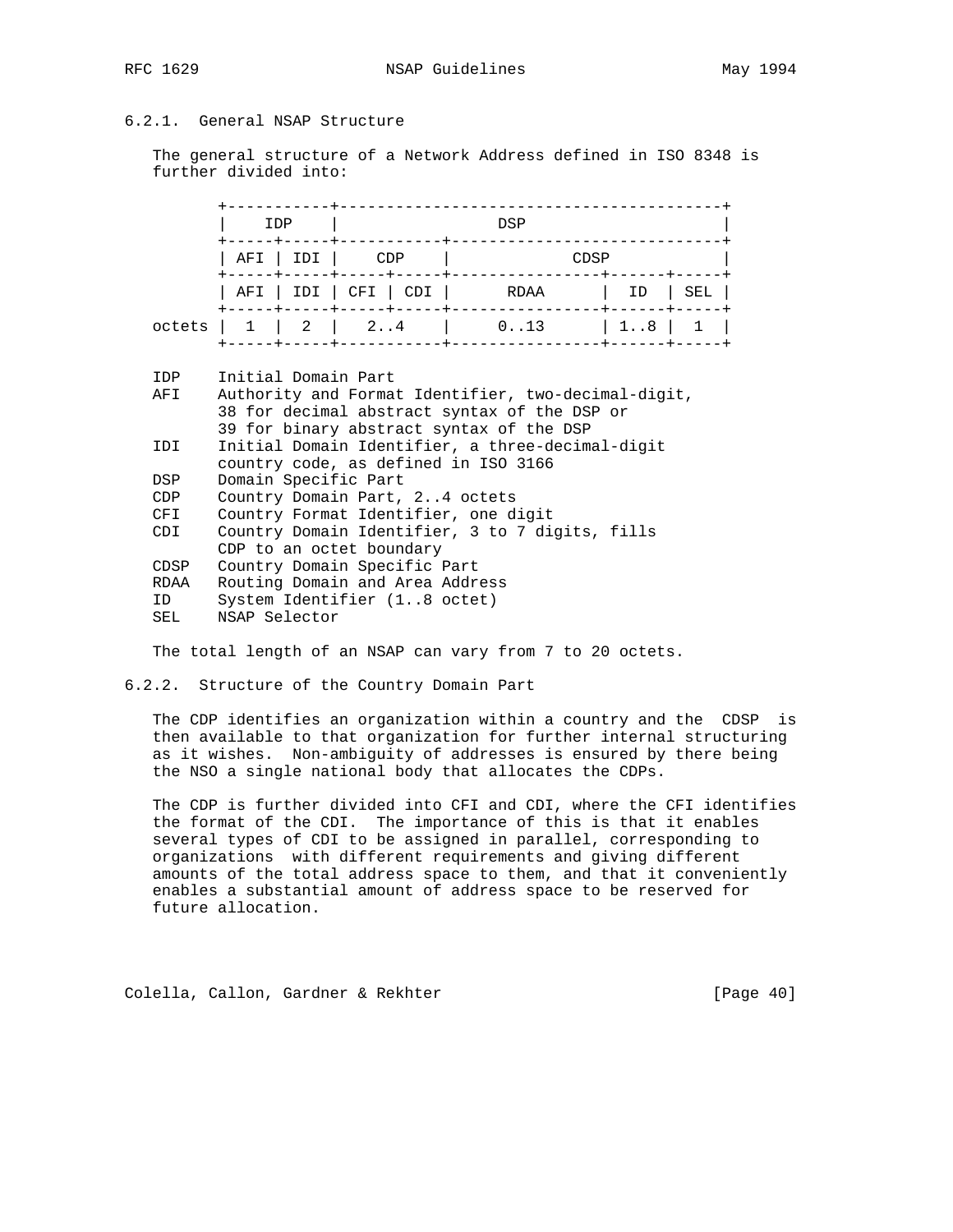The possible structures of the CDP are as follows:

| $CFI = /0$               | reserved                             |
|--------------------------|--------------------------------------|
| $CFI = /1 CDI = /aaa$    | very large organizations or          |
|                          | trade associations                   |
| $CFI = /2 CDI = /aaaa$   | organizations of intermediate size   |
| $CFI = /3 CDI = /aaaaaa$ | small organizations and single users |
| $CFT = /4.7/F$           | reserved                             |

 Note: this uses the hexadecimal reference publication format defined in ISO 8348 of a solidus "/" followed by a string of hexadecimal digits. Each "a" represents a hexadecimal digit.

 Organizations are classified into large, medium and small for the purpose of address allocation, and one CFI is made available for each category of organization.

 This recommendation for CDP leaves space for the U.S. GOSIP Version 2 NSAP model (Appendix A.1) by the reserved CFI /8, nevertheless it is not recommended for use in the European Internet.

6.2.3. Structure of the Country Domain Specific Part

 The CDSP must have a structure (within the decimal digit or binary octet syntax selected by the AFI value 38 or 39) satisfying both the routing requirements (IS-IS) and the logical requirements of the organization identified (CFI + CDI).

6.3. Recommendations Specific to Other Parts of the Internet

 For the part of the Internet which is outside of the U.S. and Europe, it is recommended that the DSP format be structured hierarchically similarly to that specified within the U.S. and Europe no matter whether the addresses are based on DCC or ICD format.

 Further, in order to allow aggregation of NSAPs at national boundaries into as few prefixes as possible, we further recommend that NSAPs allocated to routing domains should be assigned based on each routing domain's connectivity to a national Internet backbone.

6.4. Recommendations for Multi-Homed Routing Domains

 Some routing domains will be attached to multiple providers within the same country, or to providers within multiple countries. We refer to these as "multi-homed" routing domains. Clearly the strict hierarchical model discussed above does not neatly handle such routing domains.

Colella, Callon, Gardner & Rekhter [Page 41]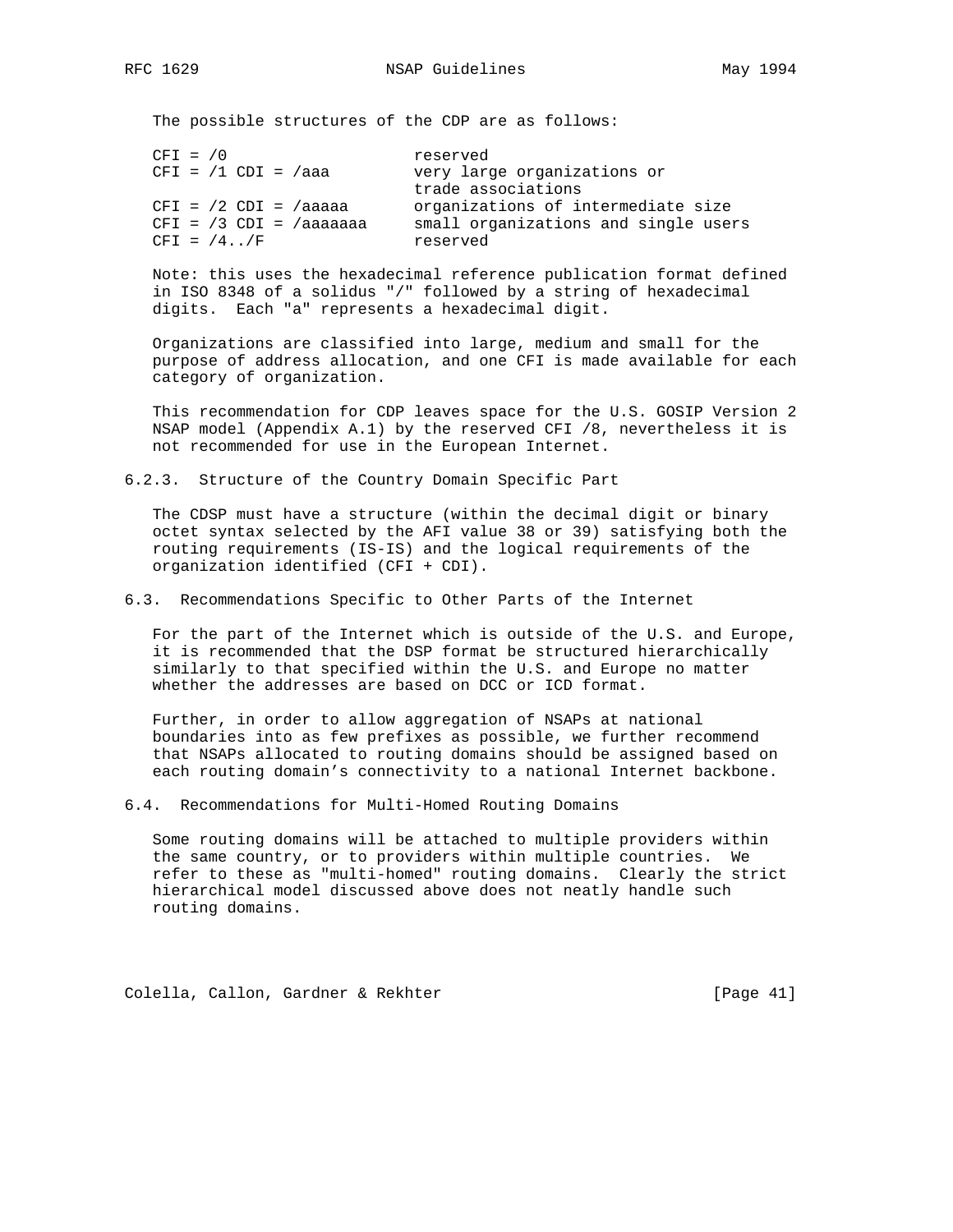There are several possible ways that these multi-homed routing domains may be handled. Each of these methods vary with respect to the amount of information that must be maintained for inter-domain routing and also with respect to the inter-domain routes. In addition, the organization that will bear the brunt of this cost varies with the possible solutions. For example, the solutions vary with respect to:

- \* resources used within routers within the providers;
- \* administrative cost on provider personnel; and,
- \* difficulty of configuration of policy-based inter-domain routing information within subscriber routing domains.

 Also, the solution used may affect the actual routes which packets follow, and may effect the availability of backup routes when the primary route fails.

 For these reasons it is not possible to mandate a single solution for all situations. Rather, economic considerations will require a variety of solutions for different subscriber routing domains and providers.

6.5. Recommendations for RDI and RDCI assignment

 While RDIs and RDCIs need not be related to the set of addresses within the domains (confederations) they depict, for the sake of simplicity we recommend that RDIs and RDCIs be assigned based on the NSAP prefixes assigned to domains and confederations.

 A subscriber RD should use the NSAP prefix assigned to it as its RDI. A multihomed RD should use one of the NSAP prefixes assigned to it as its RDI. If a service provider forms a Routing Domain Confederation with some of its subscribers and the subscribers take their addresses out of the provider, then the NSAP prefix assigned to the provider should be used as the RDCI of the confederation. In this case the provider may use a longer NSAP prefix for its own RDIs. In all other cases a provider should use the address prefix that it uses for assigning addresses to systems within the provider as its RDI.

7. Security Considerations

 Security issues are not discussed in this memo (except for the discussion of IS-IS authentication in Section 3.2).

Colella, Callon, Gardner & Rekhter [Page 42]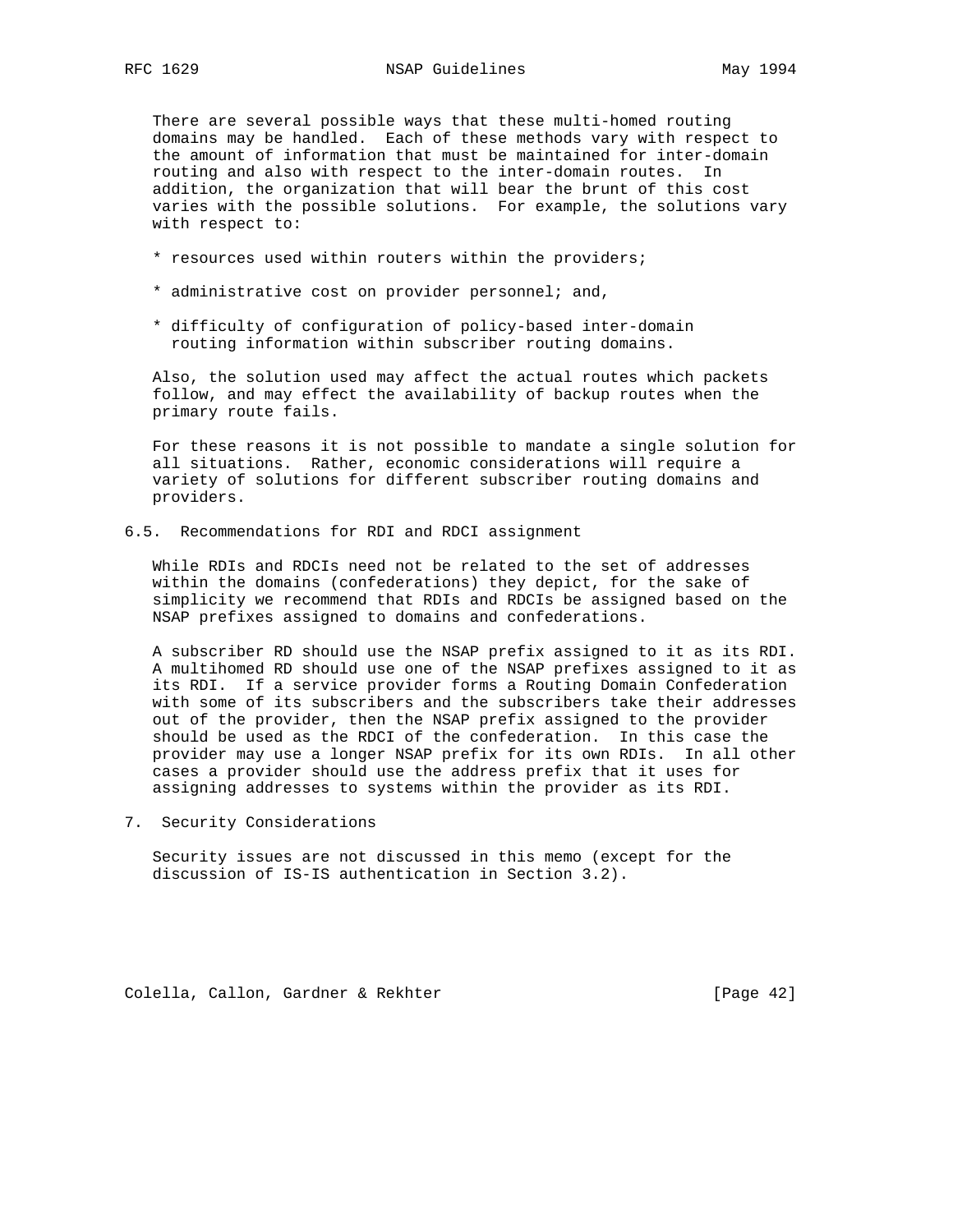8. Authors' Addresses

 Richard P. Colella National Institute of Standards & Technology Building 225/Room B217 Gaithersburg, MD 20899

 Phone: (301) 975-3627 EMail: colella@nist.gov

 Ross Callon c/o Wellfleet Communications, Inc 2 Federal Street Billerica, MA 01821

 Phone: (508) 436-3936 EMail: callon@wellfleet.com

 Ella P. Gardner The MITRE Corporation 7525 Colshire Drive McLean, VA 22102-3481

 Phone: (703) 883-5826 EMail: epg@gateway.mitre.org

 Yakov Rekhter T.J. Watson Research Center, IBM Corporation P.O. Box 218 Yorktown Heights, NY 10598

 Phone: (914) 945-3896 EMail: yakov@watson.ibm.com

9. Acknowledgments

 The authors would like to thank the members of the IETF OSI-NSAP Working Group and of RARE WG4 for the helpful suggestions made during the writing of this paper. We would also like to thank Radia Perlman of Novell, Marcel Wiget of SWITCH, and Cathy Wittbrodt of BARRnet for their ideas and help.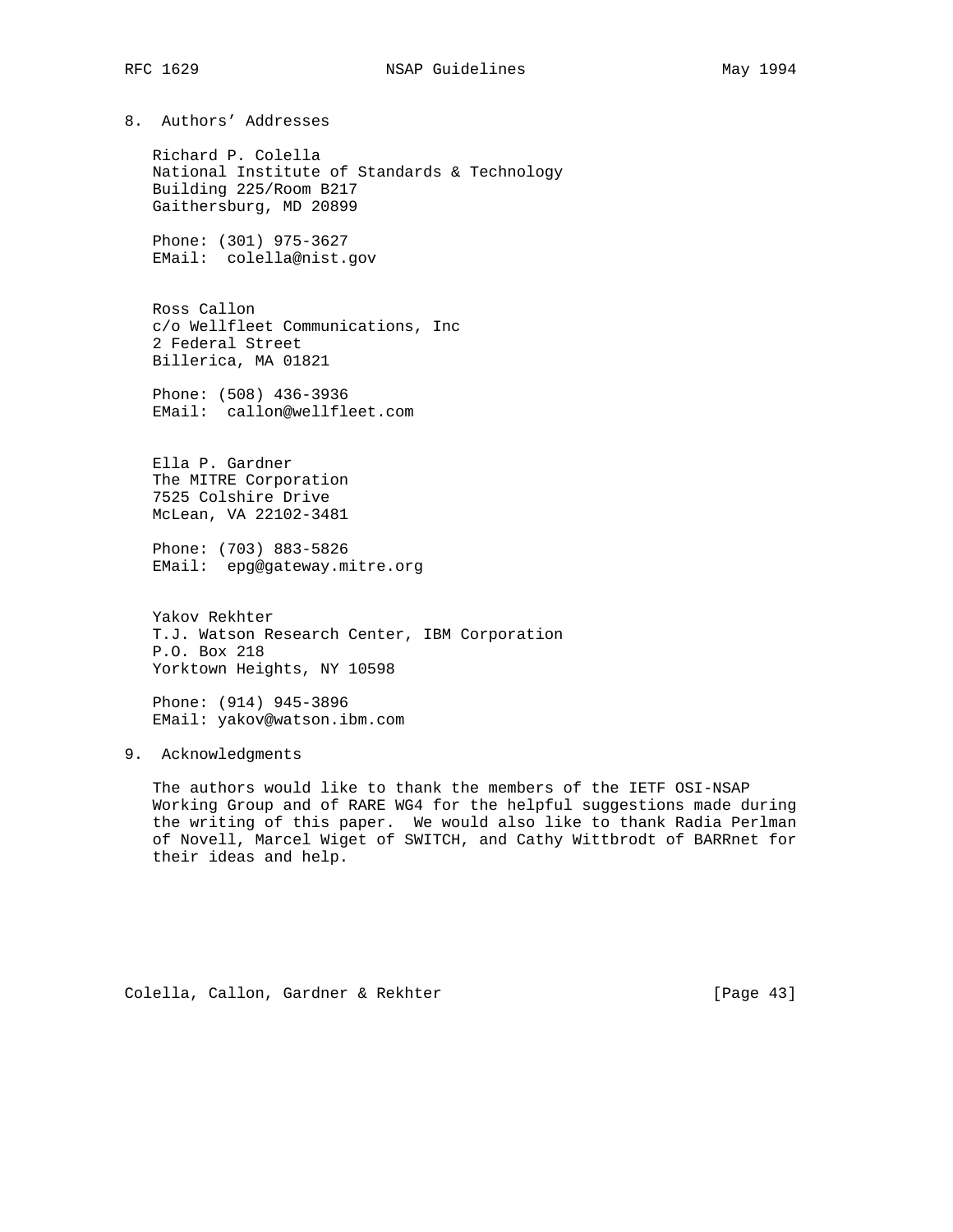# 10. References

- [1] ANSI, "American National Standard for the Structure and Semantics of the Domain-Specific Part (DSP) of the OSI Network Service Access Point (NSAP) Address", American National Standard X3.216- 1992.
- [2] Boland, T., "Government Open Systems Interconnection Profile Users' Guide Version 2 [DRAFT]", NIST Special Publication, National Institute of Standards and Technology, Computer Systems Laboratory, Gaithersburg, MD, June 1991.
- [3] GOSIP Advanced Requirements Group, "Government Open Systems Interconnection Profile (GOSIP) Version 2", Federal Information Processing Standard 146-1, U.S. Department of Commerce, National Institute of Standards and Technology, Gaithersburg, MD, April 1991.
- [4] Hemrick, C., "The OSI Network Layer Addressing Scheme, Its Implications, and Considerations for Implementation", NTIA Report 85186, U.S. Department of Commerce, National Telecommunications and Information Administration, 1985.
- [5] ISO, "Addendum to the Network Service Definition Covering Network Layer Addressing," RFC 941, ISO, April 1985.
- [6] ISO/IEC, "Codes for the Representation of Names of Countries", International Standard 3166, ISO/IEC JTC 1, Switzerland, 1984.
- [7] ISO/IEC, "Data Interchange Structures for the Identification of Organization", International Standard 6523, ISO/IEC JTC 1, Switzerland, 1984.
- [8] ISO/IEC, "Information Processing Systems Open Systems Interconnection -- Basic Reference Model", International Standard 7498, ISO/IEC JTC 1, Switzerland, 1984.
- [9] ISO/IEC, "Protocol for Providing the Connectionless-mode Network Service", International Standard 8473, ISO/IEC JTC 1, Switzerland, 1986.
- [10] ISO/IEC, "End System to Intermediate System Routing Exchange Protocol for use in Conjunction with the Protocol for the Provision of the Connectionless-mode Network Service", International Standard 9542, ISO/IEC JTC 1, Switzerland, 1987.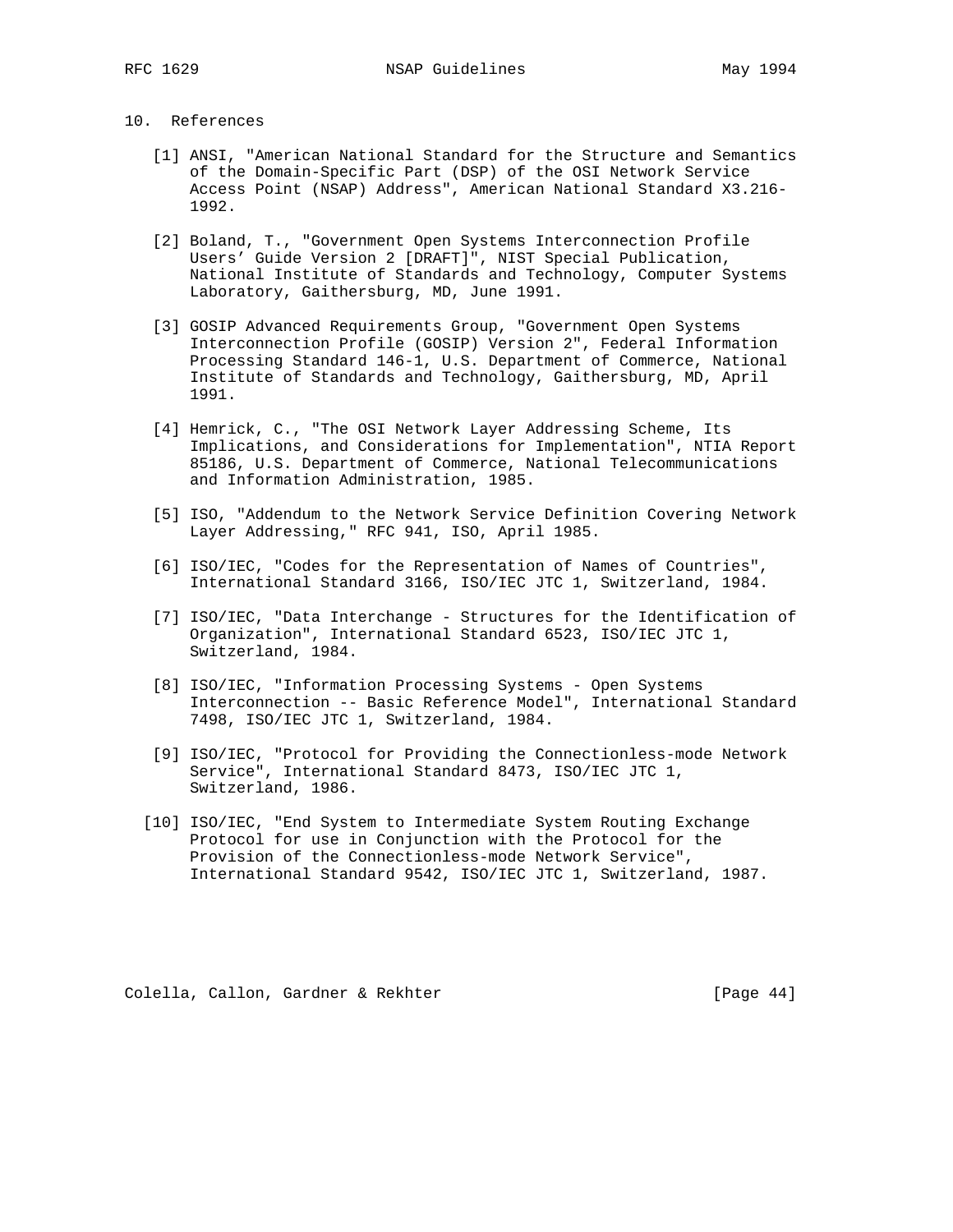- [11] ISO/IEC, "Information Processing Systems -- Data Communications -- Network Service Definition", International Standard 8348, 1992.
- [12] ISO/IEC, "Information Processing Systems OSI Reference Model Part3: Naming and Addressing", Draft International Standard 7498-3, ISO/IEC JTC 1, Switzerland, March 1989.
- [13] ISO/IEC, "Information Technology Telecommunications and Information Exchange Between Systems - OSI Routeing Framework", Technical Report 9575, ISO/IEC JTC 1, Switzerland, 1989.
- [14] ISO/IEC, "Intermediate System to Intermediate System Intra-Domain Routeing Exchange Protocol for use in Conjunction with the Protocol for Providing the Connectionless-Mode Network Service (ISO 8473)", International Standard ISO/IEC 10589, 1992.
- [15] Loughheed, K., and Y. Rekhter, "A Border Gateway Protocol 3 (BGP-3)" RFC 1267, cisco Systems, T.J. Watson Research Center, IBM Corp., October 1991.
- [16] ISO/IEC, "Protocol for Exchange of Inter-Domain Routeing Information among Intermediate Systems to support Forwarding of ISO 8473 PDUs", International Standard 10747, ISO/IEC JTC 1, Switzerland 1993.
- [17] Callon, R., "TCP and UDP with Bigger Addresses (TUBA), A Simple Proposal for Internet Addressing and Routing", RFC 1347, DEC, June 1992.
- [18] Piscitello, D., "Assignment of System Identifiers for TUBA/CLNP Hosts", RFC 1526, Bellcore, September 1993.
- [19] Fuller, V., Li, T., Yu, J., and K. Varadhan, "Classless Inter- Domain Routing (CIDR): an Address Assignment and Aggregation Strategy", RFC 1519, BARRNet, cisco, OARnet, September 1993.
- [20] ISO/IEC JTC1/SC6, "Addendum to ISO 9542 Covering Address Administration", N6273, March 1991.

Colella, Callon, Gardner & Rekhter [Page 45]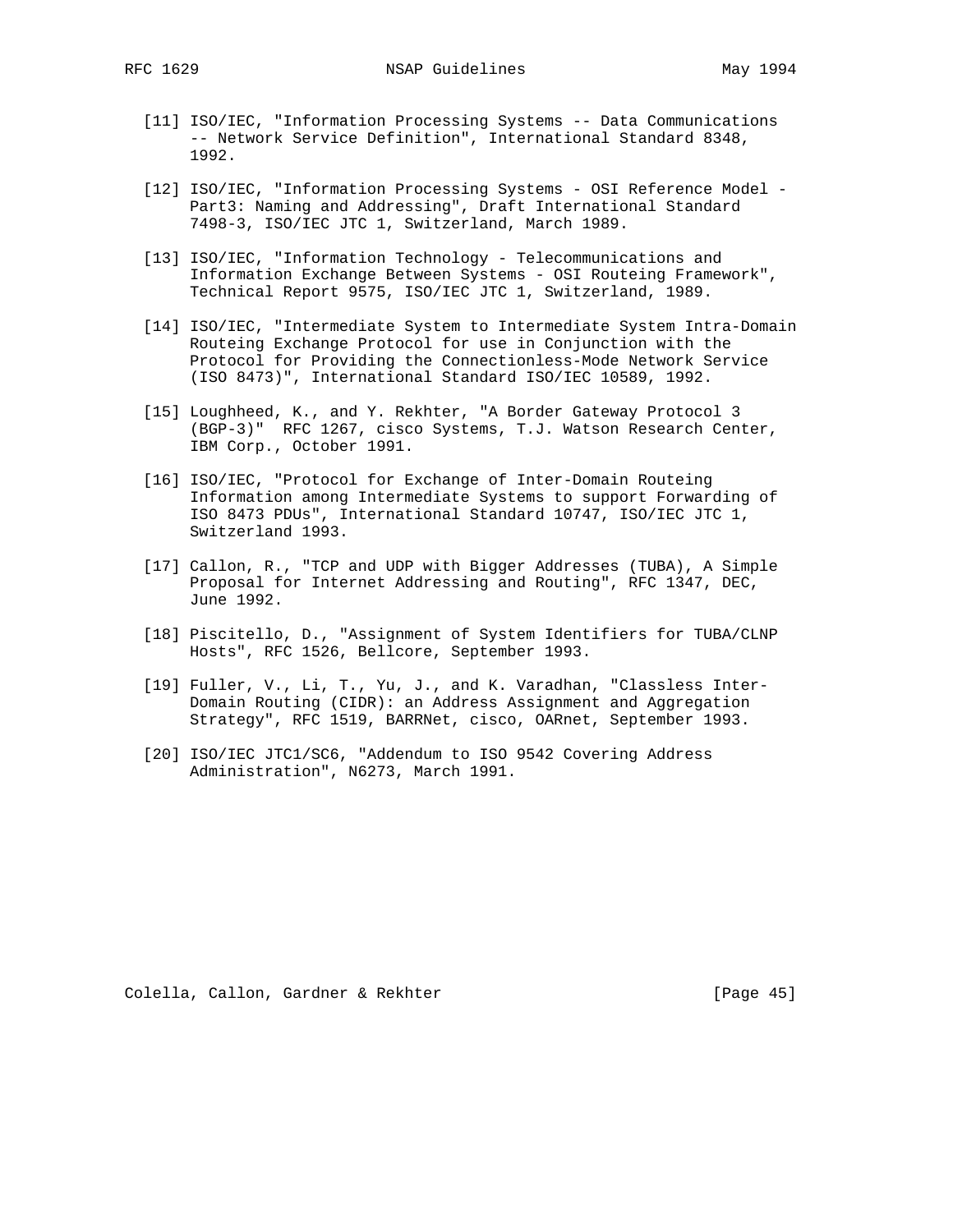# A. Administration of NSAPs

 NSAPs represent the endpoints of communication through the Network Layer and must be globally unique [4]. ISO 8348 defines the semantics of the NSAP and the abstract syntaxes in which the semantics of the Network address can be expressed [11].

 The NSAP consists of the initial domain part (IDP) and the domain specific part (DSP). The initial domain part of the NSAP consists of an authority and format identifier (AFI) and an initial domain identifier (IDI). The AFI specifies the format of the IDI, the network addressing authority responsible for allocating values of the IDI, and the abstract syntax of the DSP. The IDI specifies the addressing subdomain from which values of the DSP are allocated and the network addressing authority responsible for allocating values of the DSP from that domain. The structure and semantics of the DSP are determined by the authority identified by the IDI. Figure 3 shows the NSAP address structure.

 +-----------+ | IDP | +-----+-----+-------------------------------------------------+ | AFI | IDI |<--------------------DSP------------------------>| +-----+-----+-------------------------------------------------+

 IDP Initial Domain Part AFI Authority and Format Identifier IDI Initial Domain Identifier DSP Domain Specific Part

Figure 3: NSAP address structure.

 The global network addressing domain consists of all the NSAP addresses in the OSI environment. Within that environment, seven second-level addressing domains and corresponding IDI formats are described in ISO 8348:

- \* X.121 for public data networks
- \* F.69 for telex
- \* E.163 for the public switched telephone network numbers
- \* E.164 for ISDN numbers
- \* ISO Data Country Code (DCC), allocated according to ISO 3166 [6]

Colella, Callon, Gardner & Rekhter [Page 46]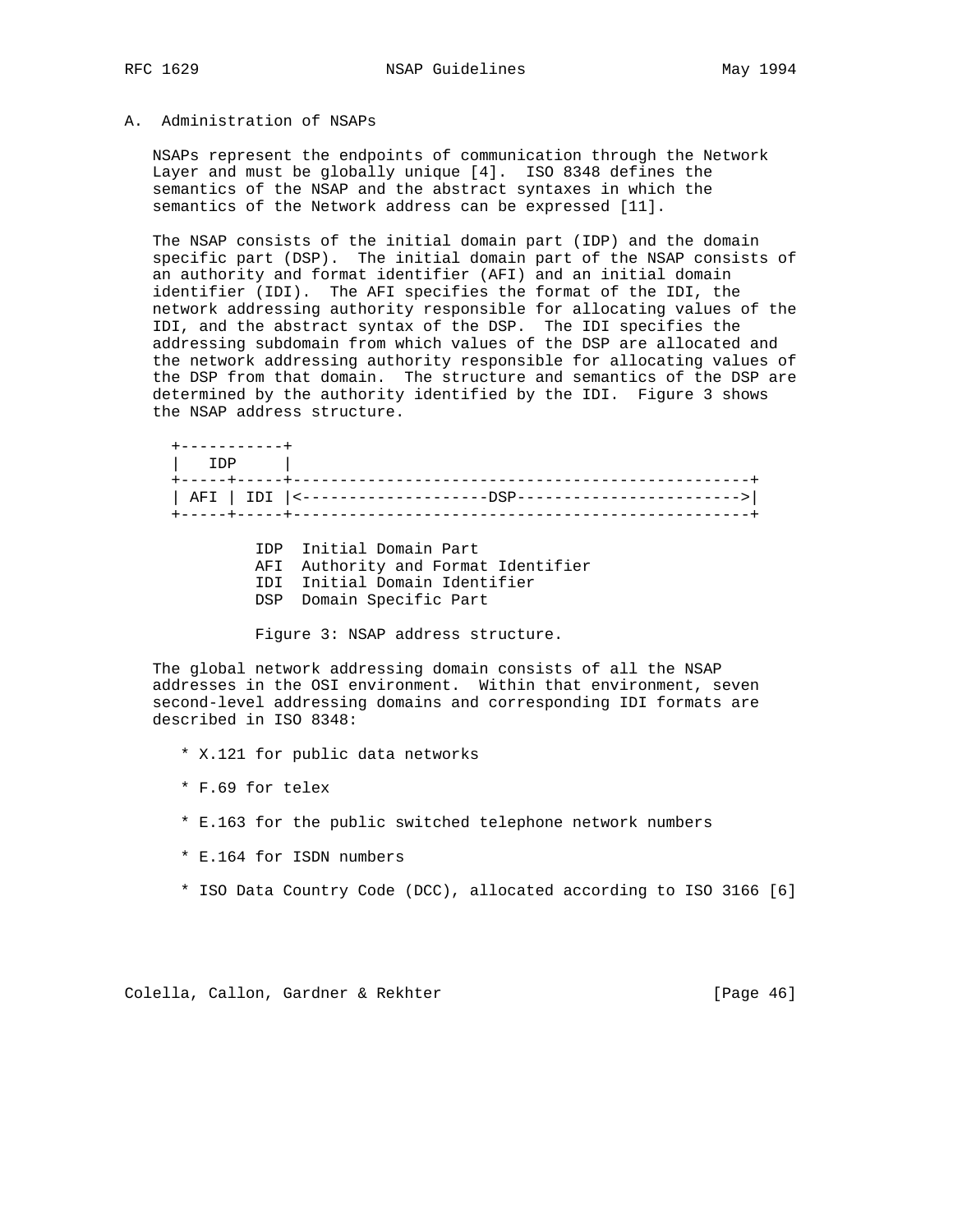RFC 1629 NSAP Guidelines May 1994

- \* ISO International Code Designator (ICD), allocated according to ISO 6523 [7]
- \* Local to accommodate the coexistence of OSI and non-OSI network addressing schemes.

 For OSI networks in the U.S., portions of the ICD subdomain are available for use through the U.S. Government, and the DCC subdomain is available for use through The American National Standards Institute (ANSI). The British Standards Institute is the registration authority for the ICD subdomain, and has registered four IDIs for the U.S. Government: those used for GOSIP, DoD, OSINET, and the OSI Implementors Workshop. ANSI, as the U.S. ISO Member Body, is the registration authority for the DCC domain in the United States.

A.1 GOSIP Version 2 NSAPs

 GOSIP Version 2 makes available for government use an NSAP addressing subdomain with a corresponding address format as illustrated in Figure 2 in Section 4.2. The "47" signifies that it is based on the ICD format and uses a binary syntax for the DSP. The 0005 is an IDI value which has been assigned to the U.S. Government. Although GOSIP Version 2 NSAPs are intended primarily for U.S. Government use, requests from non-government and non-U.S. organizations will be considered on a case-by-case basis.

 The format for the DSP under ICD=0005 has been established by the National Institute of Standards and Technology (NIST), the authority for the ICD=0005 domain, in GOSIP Version 2 [3] (see Figure 2, Section 4.2). NIST has delegated the authority to register AA identifiers for GOSIP Version 2 NSAPs to the General Services Administration (GSA).

 ISO 8348 allows a maximum length of 20 octets for the NSAP address. The AFI of 47 occupies one octet, and the IDI of 0005 occupies two octets. The DSP is encoded as binary as indicated by the AFI of 47. One octet is allocated for a DSP Format Identifier, three octets for an Administrative Authority identifier, two octets for Routing Domain, two octets for Area, six octets for the System Identifier, and one octet for the NSAP selector. Note that two octets have been reserved to accommodate future growth and to provide additional flexibility for inter-domain routing. The last seven octets of the GOSIP NSAP format are structured in accordance with IS-IS [14], the intra-domain IS-IS routing protocol. The DSP Format Identifier (DFI) identifies the format of the remaining DSP structure and may be used in the future to identify additional DSP formats; the value 80h in the DFI identifies the GOSIP Version 2 NSAP structure.

Colella, Callon, Gardner & Rekhter [Page 47]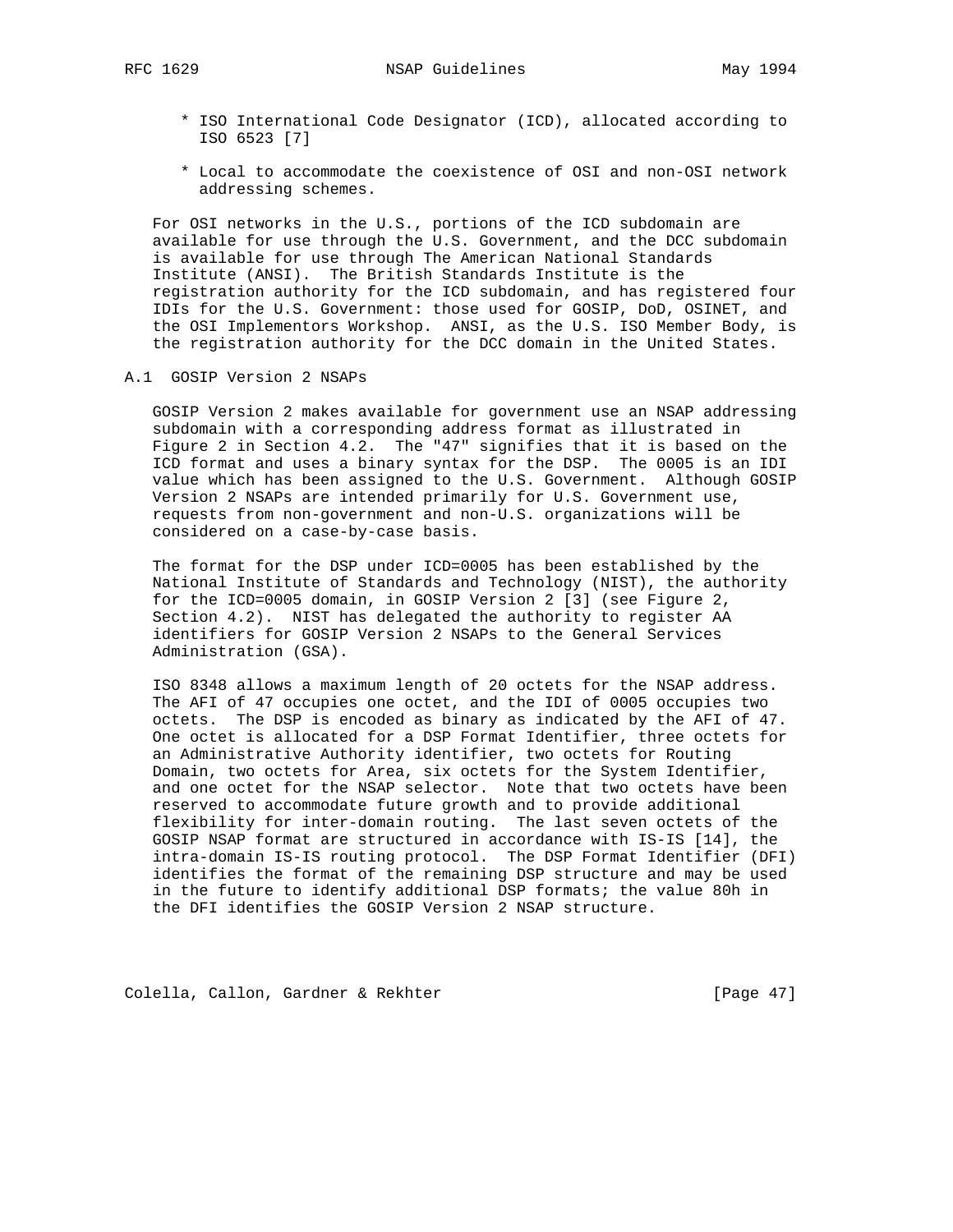The Administrative Authority identifier names the administrative authority which is responsible for registration within its domain. The administrative authority may delegate the responsibilityfor registering areas to the routing domains, and the routing domains may delegate the authority to register System Identifiers to the areas. The main responsibility of a registration authority at any level of the addressing hierarchy is to assure that names of entities are unambiguous, i.e., no two entities have the same name. The registration authority is also responsible for advertising the names.

 A routing domain is a set of end systems and intermediate systems which operate according to the same routing procedures and is wholly contained within a single administrative domain. An area uniquely identifies a subdomain of the routing domain. The system identifier names a unique system within an area. The value of the system field may be a physical address (SNPA) or a logical value. Address resolution between the NSAP and the SNPA may be accomplished by an ES-IS protocol [10], locally administered tables, or mapping functions. The NSAP selector field identifies the end user of the network layer service, i.e., a transport layer entity.

A.1.1 Application for Administrative Authority Identifiers

 The steps required for an agency to acquire an NSAP Administrative Authority identifier under ICD=0005 from GSA will be provided in the updated GOSIP users' guide for Version 2 [2] and are given below. Requests from non-government and non-U.S. organizations should originate from a senior official, such as a vice-president or chief operating officer.

- \* Identify all end systems, intermediate systems, subnetworks, and their topological and administrative relationships.
- \* Designate one individual (usually the agency head) within an agency to authorize all registration requests from that agency (NOTE: All agency requests must pass through this individual).
- \* Send a letter on agency letterhead and signed by the agency head to GSA:

Colella, Callon, Gardner & Rekhter [Page 48]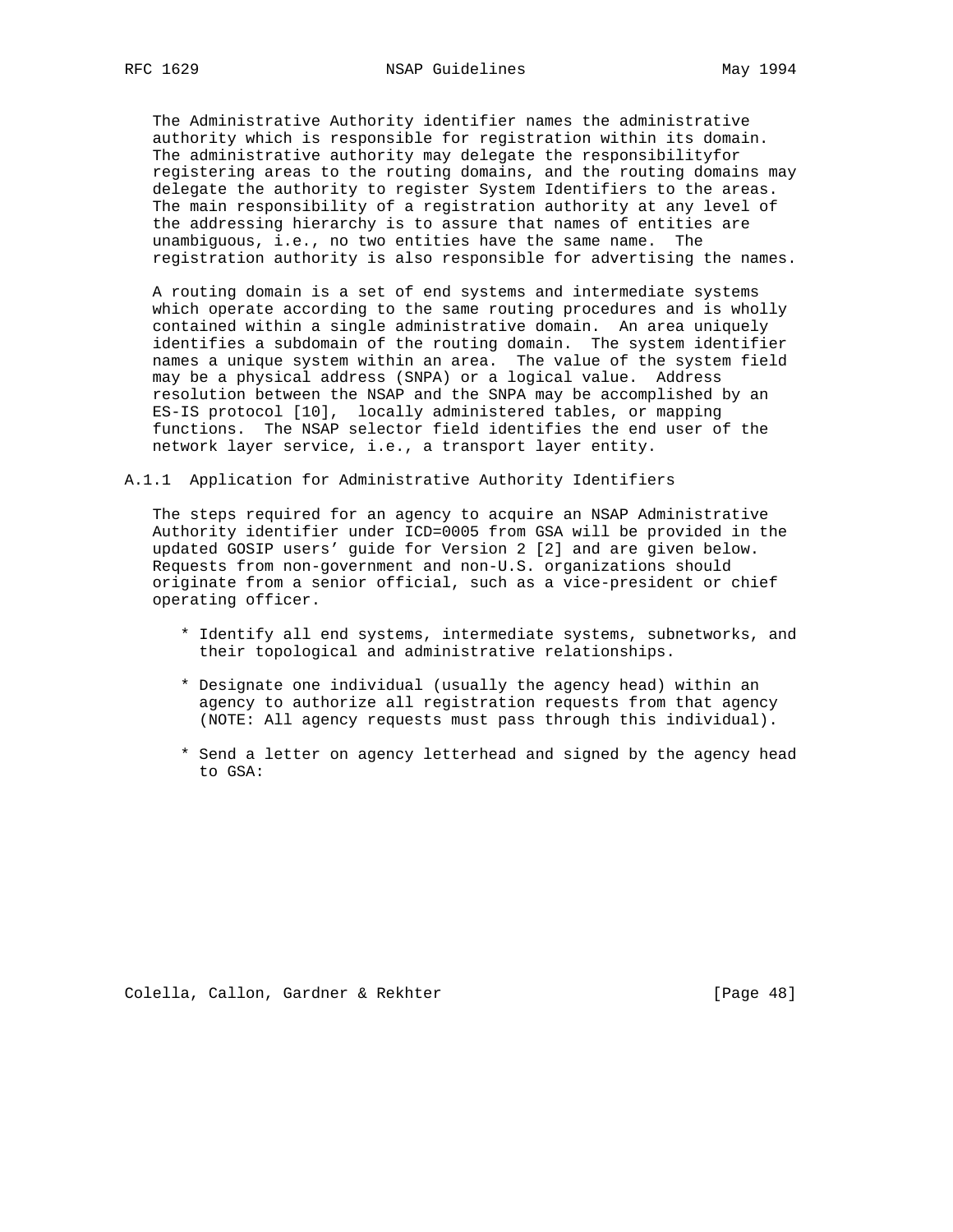Telecommunications Customer Requirements Office U.S. General Services Administration Information Resource Management Service Office of Telecommunications Services 18th and F Streets, N.W. Washington, DC 20405 Fax +1 202 208-5555

The letter should contain the following information:

- Requestor's Name and Title,
- Organization,
- Postal Address,
- Telephone and Fax Numbers,
- Electronic Mail Address(es), and,
- Reason Needed (one or two paragraphs explaining the intended use).
- \* If accepted, GSA will send a return letter to the agency head indicating the NSAP Administrative Authority identifier as signed,effective date of registration, and any other pertinent information.
- \* If rejected, GSA will send a letter to the agency head explaining the reason for rejection.
- \* Each Authority will administer its own subaddress space in accordance with the procedures set forth by the GSA in Section A.1.2.
- \* The GSA will maintain, publicize, and disseminate the assigned values of Administrative Authority identifiers unless specifically requested by an agency not to do so.

Colella, Callon, Gardner & Rekhter [Page 49]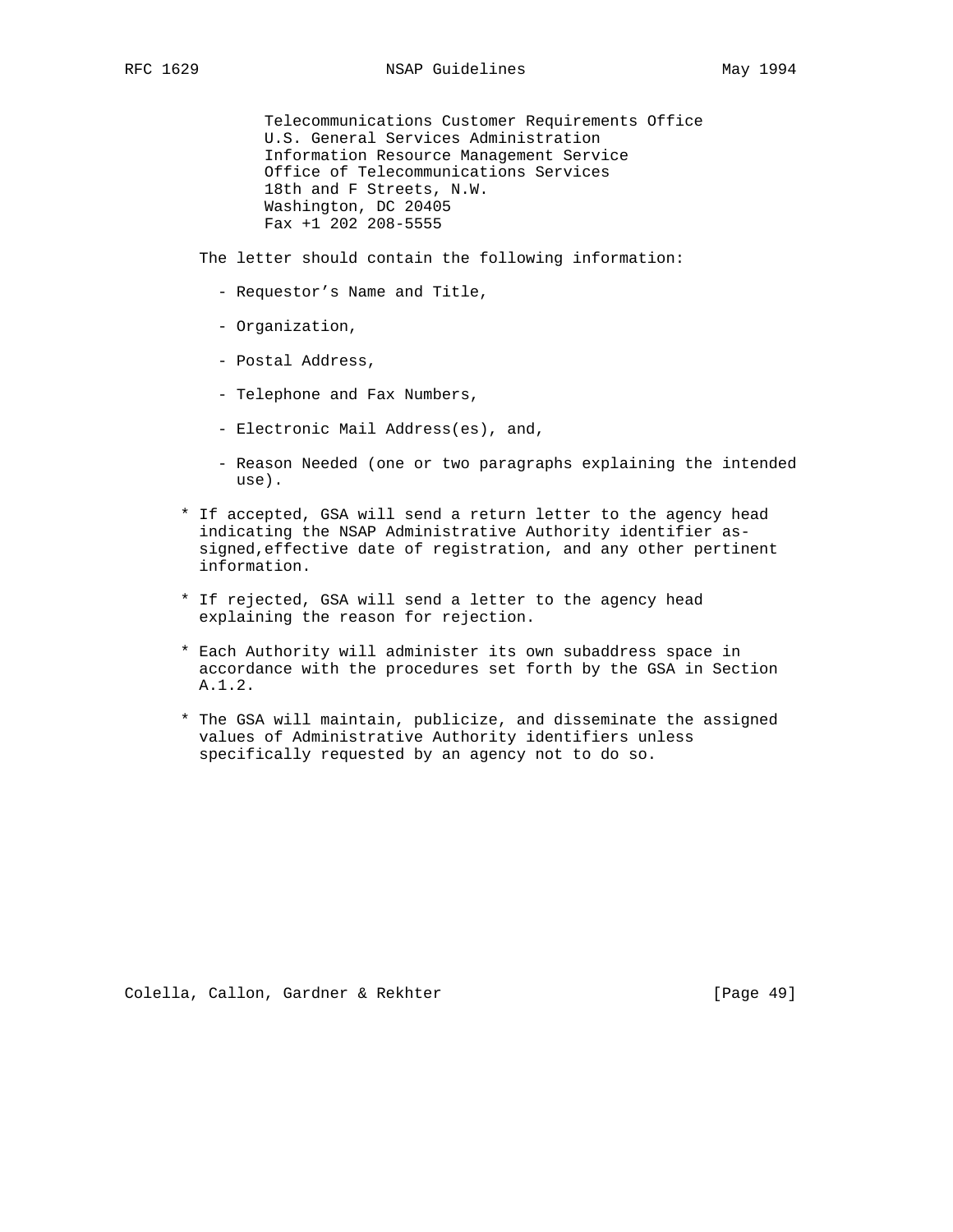#### A.1.2 Guidelines for NSAP Assignment

 Recommendations which should be followed by an administrative authority in making NSAP assignments are given below.

- \* The authority should determine the degree of structure of the DSP under its control. Further delegation of address assignment authority (resulting in additional levels of hierarchy in the NSAP) may be desired.
- \* The authority should make sure that portions of NSAPs that it specifies are unique, current, and accurate.
- \* The authority should ensure that procedures exist for disseminating NSAPs to routing domains and to areas within each routing domain.
- \* The systems administrator must determine whether a logical or a physical address should be used in the System Identifier field (Figure 2, Section 4.2). An example of a physical address is a 48-bit MAC address; a logical address is merely a number that meets the uniqueness requirements for the System Identifier field, but bears no relationship to an address on a physical subnetwork. We recommend that IDs should be assigned to be globally unique, as made possible by the method described in [18].
- \* The network address itself contains information that may be used to aid routing, but does not contain a source route [12]. Information that enables next-hop determination based on NSAPs is gathered and maintained by each intermediate system through routing protocol exchanges.
- \* GOSIP end systems and intermediate systems in federal agencies must be capable of routing information correctly to and from any subdomain defined by ISO 8348.
- \* An agency may request the assignment of more than one Administrative Authority identifier. The particular use of each should be specified.

A.2 Data Country Code NSAPs

 NSAPs from the Data Country Code (DCC) subdomain will also be common in the international Internet. ANS X3.216-1992 specifies the DSP structure under DCC=840 [1]. In the ANS, the DSP structure is identical to that specified in GOSIP Version 2, with the

Colella, Callon, Gardner & Rekhter [Page 50]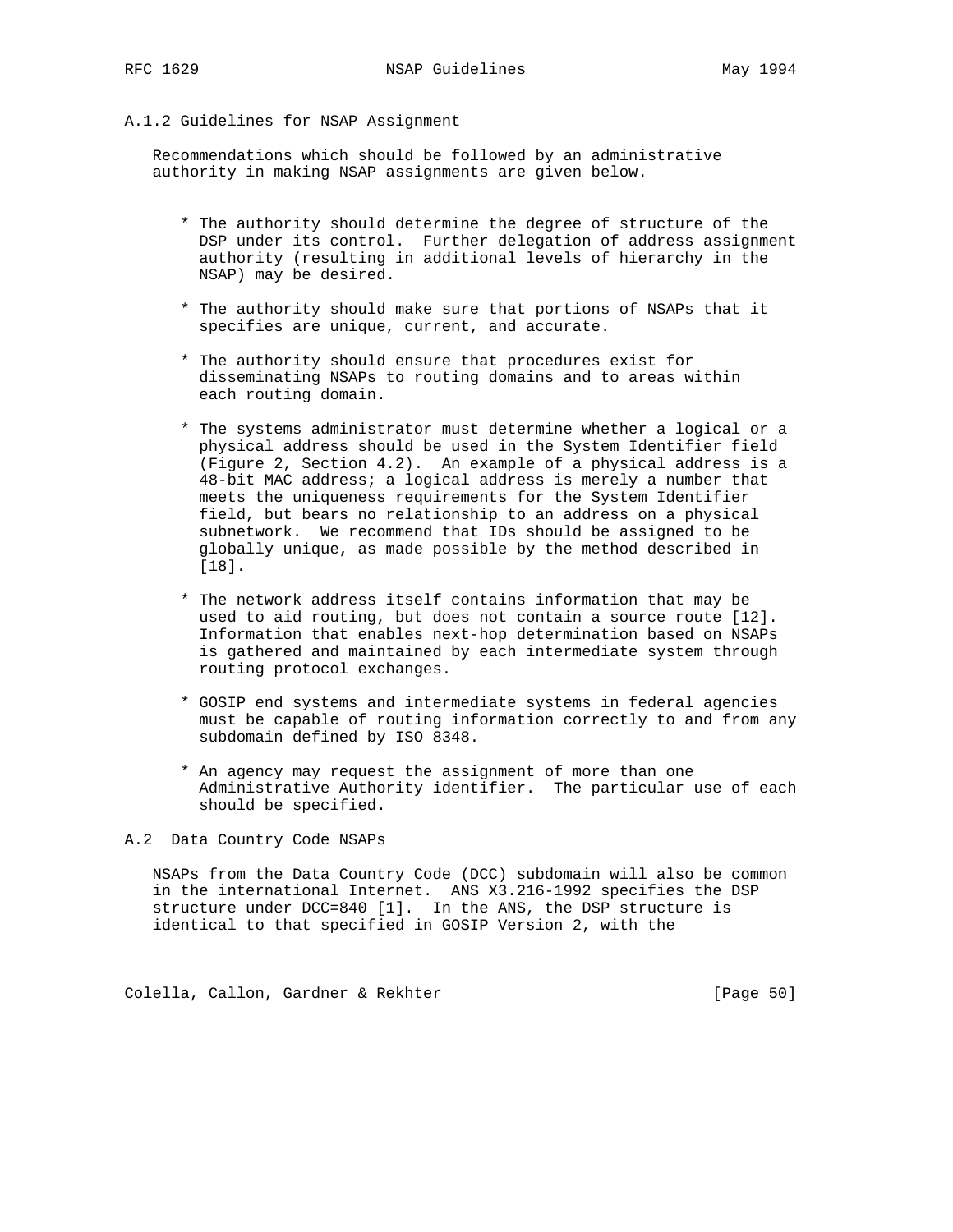Administrative Authority identifier replaced by the numeric form of the ANSI-registered organization name, as shown in Figure 4.

 Referring to Figure 4, when the value of the AFI is 39, the IDI denotes an ISO DCC and the abstract syntax of the DSP is binary octets. The value of the IDI for the U.S. is 840, the three-digit numeric code for the United States under ISO 3166 [6]. The numeric form of organization name is analogous to the Administrative Authority identifier in the GOSIP Version 2 NSAP.

 $\leftarrow \leftarrow \leftarrow \text{IDP} \leftarrow \leftarrow$  +-----+-----+----------------------------------------+ | AFI | IDI |<----------------------DSP------------->| +-----+-----+----------------------------------------+ | 39 | 840 | DFI |ORG | Rsvd | RD | Area | ID | SEL | +-----+-----+----------------------------------------+ octets | 1 | 2 | 1 | 3 | 2 | 2 | 2 | 6 | 1 | +-----+-----+----------------------------------------+

| IDP  | Initial Domain Part              |
|------|----------------------------------|
| AFI  | Authority and Format Identifier  |
| IDI  | Initial Domain Identifier        |
| DSP  | Domain Specific Part             |
| DFI  | DSP Format Identifier            |
| ORG  | Organization Name (numeric form) |
|      | Rsyd Reserved                    |
| RD – | Routing Domain Identifier        |
|      | Area Area Identifier             |
| ID   | System Identifier                |
| SEL  | NSAP Selector                    |

Figure 4: NSAP format for DCC=840 as proposed in ANSI X3S3.3.

A.2.1 Application for Numeric Organization Name

 The procedures for registration of numeric organization names in the U.S. have been defined and are operational. To register a numeric organization name, the applicant must submit a request for registration and the \$1,000 (U.S.) fee to the registration authority, the American National Standards Institute (ANSI). ANSI will register a numeric value, along with the information supplied for registration, in the registration database. The registration information will be sent to the applicant within ten working days. The values for numeric organization names are assigned beginning at 113527.

Colella, Callon, Gardner & Rekhter [Page 51]